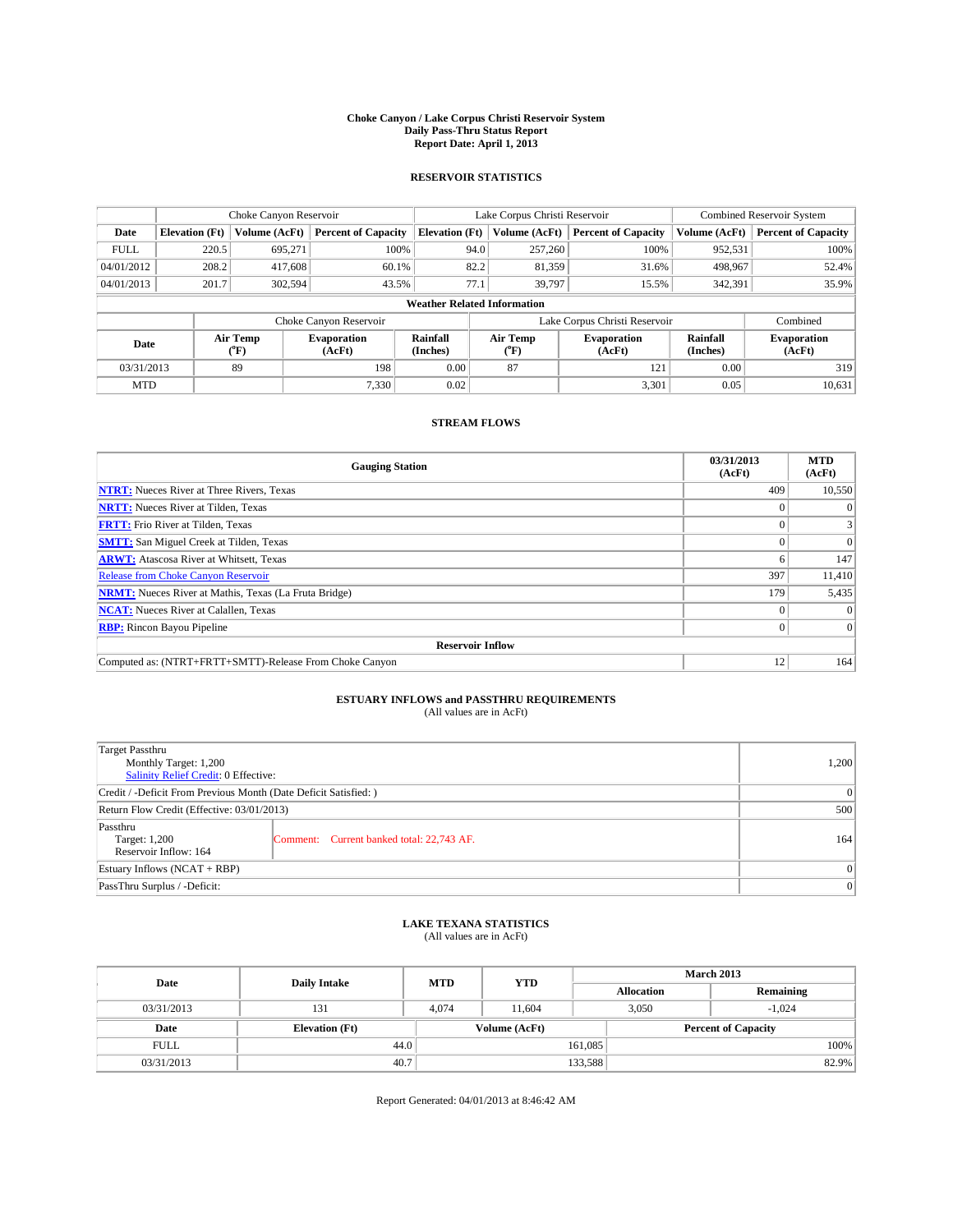### **Choke Canyon / Lake Corpus Christi Reservoir System Daily Pass-Thru Status Report Report Date: April 2, 2013**

### **RESERVOIR STATISTICS**

|             |                                    | Choke Canyon Reservoir |                              |                       | Lake Corpus Christi Reservoir | <b>Combined Reservoir System</b> |                      |                              |  |
|-------------|------------------------------------|------------------------|------------------------------|-----------------------|-------------------------------|----------------------------------|----------------------|------------------------------|--|
| Date        | <b>Elevation</b> (Ft)              | Volume (AcFt)          | <b>Percent of Capacity</b>   | <b>Elevation (Ft)</b> | Volume (AcFt)                 | <b>Percent of Capacity</b>       | Volume (AcFt)        | <b>Percent of Capacity</b>   |  |
| <b>FULL</b> | 220.5                              | 695.271                | 100%                         | 94.0                  | 257,260                       | 100%                             | 952,531              | 100%                         |  |
| 04/02/2012  | 208.2                              | 417,801                | 60.1%                        | 82.4                  | 83,836                        | 32.6%                            | 501,637              | 52.7%                        |  |
| 04/02/2013  | 201.6                              | 301.129                | 43.3%                        | 77.1                  | 40,049                        | 15.6%                            | 341.178              | 35.8%                        |  |
|             | <b>Weather Related Information</b> |                        |                              |                       |                               |                                  |                      |                              |  |
|             |                                    |                        | Choke Canyon Reservoir       |                       |                               | Lake Corpus Christi Reservoir    |                      | Combined                     |  |
| Date        |                                    | Air Temp<br>(°F)       | <b>Evaporation</b><br>(AcFt) | Rainfall<br>(Inches)  | Air Temp<br>$(^{0}F)$         | <b>Evaporation</b><br>(AcFt)     | Rainfall<br>(Inches) | <b>Evaporation</b><br>(AcFt) |  |
| 04/01/2013  |                                    | 85                     | 254                          | 0.00                  | 83                            | 100                              | 0.00                 | 354                          |  |
| <b>MTD</b>  |                                    |                        | 254                          | 0.00                  |                               | 100                              | 0.00                 | 354                          |  |

### **STREAM FLOWS**

| <b>Gauging Station</b>                                       | 04/01/2013<br>(AcFt) | <b>MTD</b><br>(AcFt) |  |  |  |  |
|--------------------------------------------------------------|----------------------|----------------------|--|--|--|--|
| <b>NTRT:</b> Nueces River at Three Rivers, Texas             | 403                  | 403                  |  |  |  |  |
| <b>NRTT:</b> Nueces River at Tilden, Texas                   |                      | $\theta$             |  |  |  |  |
| <b>FRTT:</b> Frio River at Tilden, Texas                     |                      | $\overline{0}$       |  |  |  |  |
| <b>SMTT:</b> San Miguel Creek at Tilden, Texas               |                      | $\Omega$             |  |  |  |  |
| <b>ARWT:</b> Atascosa River at Whitsett, Texas               |                      |                      |  |  |  |  |
| <b>Release from Choke Canyon Reservoir</b>                   | 397                  | 397                  |  |  |  |  |
| <b>NRMT:</b> Nueces River at Mathis, Texas (La Fruta Bridge) | 177                  | 177                  |  |  |  |  |
| <b>NCAT:</b> Nueces River at Calallen, Texas                 |                      | $\Omega$             |  |  |  |  |
| <b>RBP:</b> Rincon Bayou Pipeline                            |                      | $\Omega$             |  |  |  |  |
| <b>Reservoir Inflow</b>                                      |                      |                      |  |  |  |  |
| Computed as: (NTRT+FRTT+SMTT)-Release From Choke Canyon      | h                    | 6                    |  |  |  |  |

## **ESTUARY INFLOWS and PASSTHRU REQUIREMENTS**<br>(All values are in AcFt)

| <b>Target Passthru</b><br>Monthly Target: 1,200<br>Salinity Relief Credit: 0 Effective: | 1,200                                     |                |  |  |
|-----------------------------------------------------------------------------------------|-------------------------------------------|----------------|--|--|
| Credit / -Deficit From Previous Month (Date Deficit Satisfied: )                        |                                           |                |  |  |
| Return Flow Credit (Effective: 04/01/2013)                                              |                                           |                |  |  |
| Passthru<br>Target: 1,200<br>Reservoir Inflow: 6                                        | Comment: Current banked total: 22,743 AF. | 6 <sup>1</sup> |  |  |
| Estuary Inflows $(NCAT + RBP)$                                                          | $\Omega$                                  |                |  |  |
| PassThru Surplus / -Deficit:                                                            | 0                                         |                |  |  |

## **LAKE TEXANA STATISTICS** (All values are in AcFt)

| Date        | <b>Daily Intake</b>   | <b>MTD</b> | <b>YTD</b>    | April 2013        |                            |           |  |
|-------------|-----------------------|------------|---------------|-------------------|----------------------------|-----------|--|
|             |                       |            |               | <b>Allocation</b> |                            | Remaining |  |
| 04/01/2013  | 131                   | 131        | 11.735        | 3,050             |                            | 2,919     |  |
| Date        | <b>Elevation</b> (Ft) |            | Volume (AcFt) |                   | <b>Percent of Capacity</b> |           |  |
| <b>FULL</b> | 44.0                  |            |               | 161,085           |                            | 100%      |  |
| 04/01/2013  | 40.7                  |            |               | 131,905           |                            | 81.9%     |  |

Report Generated: 04/02/2013 at 8:34:20 AM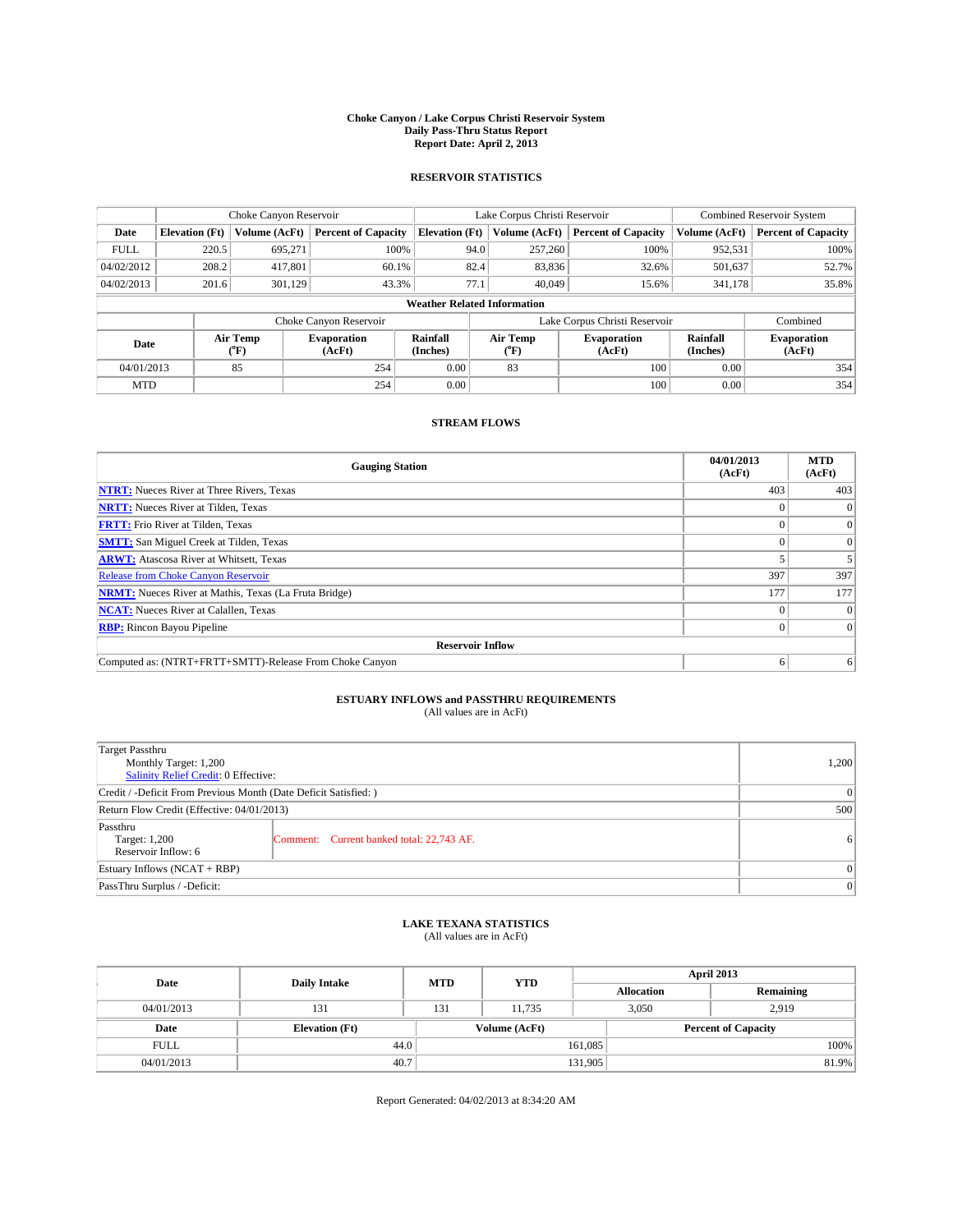### **Choke Canyon / Lake Corpus Christi Reservoir System Daily Pass-Thru Status Report Report Date: April 3, 2013**

### **RESERVOIR STATISTICS**

|             |                                    | Choke Canyon Reservoir |                              |                       | Lake Corpus Christi Reservoir | <b>Combined Reservoir System</b> |                      |                              |  |
|-------------|------------------------------------|------------------------|------------------------------|-----------------------|-------------------------------|----------------------------------|----------------------|------------------------------|--|
| Date        | <b>Elevation</b> (Ft)              | Volume (AcFt)          | <b>Percent of Capacity</b>   | <b>Elevation</b> (Ft) | Volume (AcFt)                 | <b>Percent of Capacity</b>       | Volume (AcFt)        | <b>Percent of Capacity</b>   |  |
| <b>FULL</b> | 220.5                              | 695,271                | 100%                         |                       | 257,260<br>94.0               | 100%                             | 952,531              | 100%                         |  |
| 04/03/2012  | 208.2                              | 416,644                | 59.9%                        |                       | 82.4<br>83,836                | 32.6%                            | 500,480              | 52.5%                        |  |
| 04/03/2013  | 201.6                              | 300,966                | 43.3%                        | 77.1                  | 40.113                        | 15.6%                            | 341,079              | 35.8%                        |  |
|             | <b>Weather Related Information</b> |                        |                              |                       |                               |                                  |                      |                              |  |
|             |                                    |                        | Choke Canyon Reservoir       |                       |                               | Lake Corpus Christi Reservoir    |                      | Combined                     |  |
| Date        | Air Temp<br>(°F)                   |                        | <b>Evaporation</b><br>(AcFt) | Rainfall<br>(Inches)  | Air Temp<br>("F)              | <b>Evaporation</b><br>(AcFt)     | Rainfall<br>(Inches) | <b>Evaporation</b><br>(AcFt) |  |
| 04/02/2013  |                                    | 82                     | 235                          | 0.46                  | 82                            | 78                               | 0.00                 | 313                          |  |
| <b>MTD</b>  |                                    |                        | 489                          | 0.46                  |                               | 178                              | 0.00                 | 667                          |  |

### **STREAM FLOWS**

| <b>Gauging Station</b>                                       | 04/02/2013<br>(AcFt) | <b>MTD</b><br>(AcFt) |  |  |  |  |
|--------------------------------------------------------------|----------------------|----------------------|--|--|--|--|
| <b>NTRT:</b> Nueces River at Three Rivers, Texas             | 401                  | 804                  |  |  |  |  |
| <b>NRTT:</b> Nueces River at Tilden, Texas                   |                      | $\theta$             |  |  |  |  |
| <b>FRTT:</b> Frio River at Tilden, Texas                     |                      |                      |  |  |  |  |
| <b>SMTT:</b> San Miguel Creek at Tilden, Texas               |                      | $\Omega$             |  |  |  |  |
| <b>ARWT:</b> Atascosa River at Whitsett, Texas               |                      | 10                   |  |  |  |  |
| <b>Release from Choke Canyon Reservoir</b>                   | 397                  | 794                  |  |  |  |  |
| <b>NRMT:</b> Nueces River at Mathis, Texas (La Fruta Bridge) | 177                  | 353                  |  |  |  |  |
| <b>NCAT:</b> Nueces River at Calallen, Texas                 |                      | $\Omega$             |  |  |  |  |
| <b>RBP:</b> Rincon Bayou Pipeline                            | 0                    | $\Omega$             |  |  |  |  |
| <b>Reservoir Inflow</b>                                      |                      |                      |  |  |  |  |
| Computed as: (NTRT+FRTT+SMTT)-Release From Choke Canyon      | 4                    | 11                   |  |  |  |  |

# **ESTUARY INFLOWS and PASSTHRU REQUIREMENTS**<br>(All values are in AcFt)

| <b>Target Passthru</b><br>Monthly Target: 1,200<br>Salinity Relief Credit: 0 Effective: |                                           |    |  |  |
|-----------------------------------------------------------------------------------------|-------------------------------------------|----|--|--|
| Credit / -Deficit From Previous Month (Date Deficit Satisfied: )                        |                                           |    |  |  |
| Return Flow Credit (Effective: 04/01/2013)                                              | 500                                       |    |  |  |
| Passthru<br>Target: 1,200<br>Reservoir Inflow: 11                                       | Comment: Current banked total: 22,743 AF. | 11 |  |  |
| Estuary Inflows $(NCAT + RBP)$                                                          | $\Omega$                                  |    |  |  |
| PassThru Surplus / -Deficit:                                                            | 0                                         |    |  |  |

## **LAKE TEXANA STATISTICS** (All values are in AcFt)

| Date        | <b>Daily Intake</b>   | <b>MTD</b> | <b>YTD</b>    | April 2013        |                            |           |  |
|-------------|-----------------------|------------|---------------|-------------------|----------------------------|-----------|--|
|             |                       |            |               | <b>Allocation</b> |                            | Remaining |  |
| 04/02/2013  | 131                   | 262        | 11.866        | 3,050             |                            | 2,788     |  |
| Date        | <b>Elevation (Ft)</b> |            | Volume (AcFt) |                   | <b>Percent of Capacity</b> |           |  |
| <b>FULL</b> | 44.0                  |            |               | 161,085           |                            | 100%      |  |
| 04/02/2013  | 40.7                  |            |               | 131,905           |                            | 81.9%     |  |

Report Generated: 04/03/2013 at 9:50:06 AM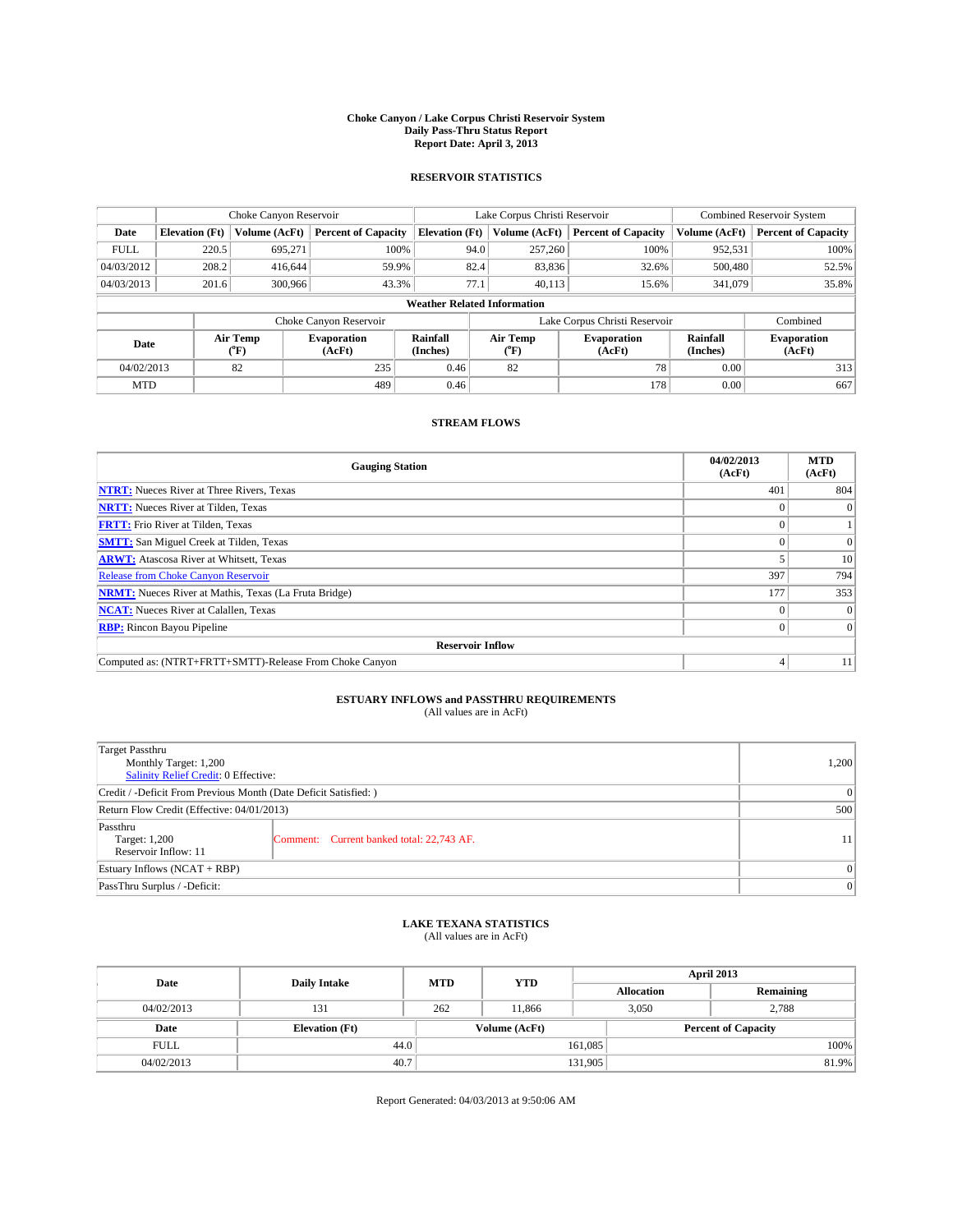### **Choke Canyon / Lake Corpus Christi Reservoir System Daily Pass-Thru Status Report Report Date: April 4, 2013**

### **RESERVOIR STATISTICS**

|             | Choke Canyon Reservoir |                  |                              |                                    | Lake Corpus Christi Reservoir | Combined Reservoir System     |                      |                              |
|-------------|------------------------|------------------|------------------------------|------------------------------------|-------------------------------|-------------------------------|----------------------|------------------------------|
| Date        | <b>Elevation</b> (Ft)  | Volume (AcFt)    | <b>Percent of Capacity</b>   | <b>Elevation</b> (Ft)              | Volume (AcFt)                 | <b>Percent of Capacity</b>    | Volume (AcFt)        | <b>Percent of Capacity</b>   |
| <b>FULL</b> | 220.5                  | 695.271          | 100%                         | 94.0                               | 257,260                       | 100%                          | 952,531              | 100%                         |
| 04/04/2012  | 208.2                  | 417,030          | 60.0%                        | 82.6                               | 85,197                        | 33.1%                         | 502,227              | 52.7%                        |
| 04/04/2013  | 201.6                  | 300,482          | 43.2%                        | 77.1                               | 40.049                        | 15.6%                         | 340.531              | 35.8%                        |
|             |                        |                  |                              | <b>Weather Related Information</b> |                               |                               |                      |                              |
|             |                        |                  | Choke Canyon Reservoir       |                                    |                               | Lake Corpus Christi Reservoir |                      | Combined                     |
| Date        |                        | Air Temp<br>(°F) | <b>Evaporation</b><br>(AcFt) | Rainfall<br>(Inches)               | Air Temp<br>(°F)              | <b>Evaporation</b><br>(AcFt)  | Rainfall<br>(Inches) | <b>Evaporation</b><br>(AcFt) |
| 04/03/2013  |                        | 65               | 113                          | 0.01                               | 70                            | 74                            | 0.00                 | 187                          |
| <b>MTD</b>  |                        |                  | 602                          | 0.47                               |                               | 252                           | 0.00                 | 854                          |

## **STREAM FLOWS**

| <b>Gauging Station</b>                                       | 04/03/2013<br>(AcFt) | <b>MTD</b><br>(AcFt) |  |  |  |
|--------------------------------------------------------------|----------------------|----------------------|--|--|--|
| <b>NTRT:</b> Nueces River at Three Rivers, Texas             | 397                  | 1,201                |  |  |  |
| <b>NRTT:</b> Nueces River at Tilden, Texas                   |                      |                      |  |  |  |
| <b>FRTT:</b> Frio River at Tilden, Texas                     |                      |                      |  |  |  |
| <b>SMTT:</b> San Miguel Creek at Tilden, Texas               |                      | $\Omega$             |  |  |  |
| <b>ARWT:</b> Atascosa River at Whitsett, Texas               |                      | 16                   |  |  |  |
| <b>Release from Choke Canyon Reservoir</b>                   | 385                  | 1,179                |  |  |  |
| <b>NRMT:</b> Nueces River at Mathis, Texas (La Fruta Bridge) | 159                  | 512                  |  |  |  |
| <b>NCAT:</b> Nueces River at Calallen, Texas                 |                      | $\Omega$             |  |  |  |
| <b>RBP:</b> Rincon Bayou Pipeline                            | 0                    | $\Omega$             |  |  |  |
| <b>Reservoir Inflow</b>                                      |                      |                      |  |  |  |
| Computed as: (NTRT+FRTT+SMTT)-Release From Choke Canyon      | 12                   | 23                   |  |  |  |

# **ESTUARY INFLOWS and PASSTHRU REQUIREMENTS**<br>(All values are in AcFt)

| Target Passthru<br>Monthly Target: 1,200<br>Salinity Relief Credit: 0 Effective: |                                           |                 |  |  |
|----------------------------------------------------------------------------------|-------------------------------------------|-----------------|--|--|
| Credit / -Deficit From Previous Month (Date Deficit Satisfied: )                 | 0                                         |                 |  |  |
| Return Flow Credit (Effective: 04/01/2013)                                       |                                           |                 |  |  |
| Passthru<br>Target: 1,200<br>Reservoir Inflow: 23                                | Comment: Current banked total: 22,743 AF. | 23 <sup>1</sup> |  |  |
| Estuary Inflows (NCAT + RBP)                                                     | $\Omega$                                  |                 |  |  |
| PassThru Surplus / -Deficit:                                                     |                                           | 0               |  |  |

# **LAKE TEXANA STATISTICS** (All values are in AcFt)

| Date        | <b>Daily Intake</b>   | <b>MTD</b>    | <b>YTD</b> | April 2013        |                            |           |  |
|-------------|-----------------------|---------------|------------|-------------------|----------------------------|-----------|--|
|             |                       |               |            | <b>Allocation</b> |                            | Remaining |  |
| 04/03/2013  | 131                   | 393           | 11.996     |                   | 3,050<br>2,657             |           |  |
| Date        | <b>Elevation</b> (Ft) | Volume (AcFt) |            |                   | <b>Percent of Capacity</b> |           |  |
| <b>FULL</b> | 44.0                  |               |            | 161,085           |                            | 100%      |  |
| 04/03/2013  | 40.7                  |               |            | 131,905           |                            | 81.9%     |  |

Report Generated: 04/04/2013 at 8:14:23 AM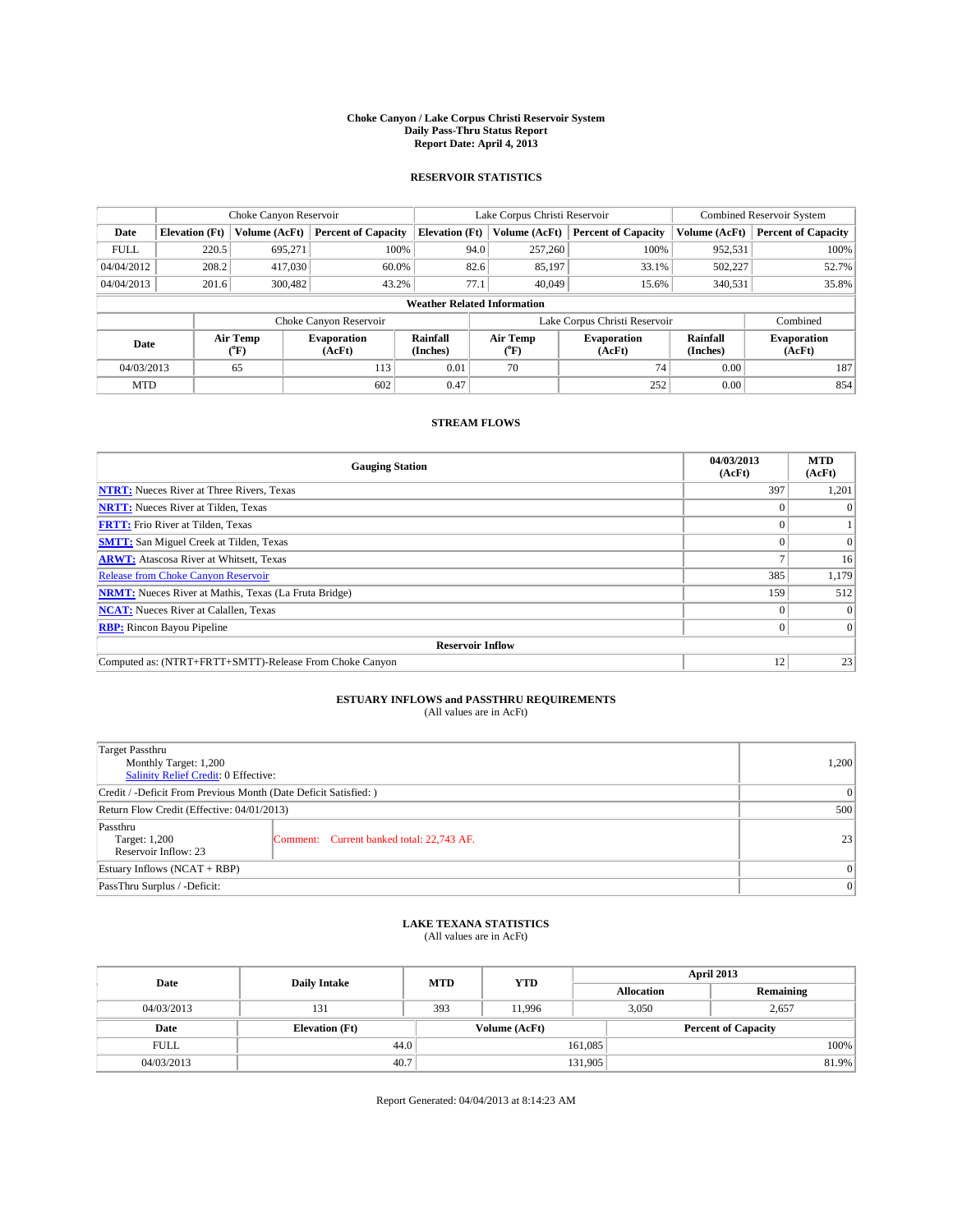### **Choke Canyon / Lake Corpus Christi Reservoir System Daily Pass-Thru Status Report Report Date: April 5, 2013**

### **RESERVOIR STATISTICS**

|             | Choke Canyon Reservoir |                  |                              |                                    | Lake Corpus Christi Reservoir | Combined Reservoir System     |                      |                              |
|-------------|------------------------|------------------|------------------------------|------------------------------------|-------------------------------|-------------------------------|----------------------|------------------------------|
| Date        | <b>Elevation</b> (Ft)  | Volume (AcFt)    | <b>Percent of Capacity</b>   | <b>Elevation (Ft)</b>              | Volume (AcFt)                 | <b>Percent of Capacity</b>    | Volume (AcFt)        | <b>Percent of Capacity</b>   |
| <b>FULL</b> | 220.5                  | 695,271          | 100%                         | 94.0                               | 257,260                       | 100%                          | 952,531              | 100%                         |
| 04/05/2012  | 208.2                  | 417,030          | 60.0%                        | 82.5                               | 84,149                        | 32.7%                         | 501,179              | 52.6%                        |
| 04/05/2013  | 201.6                  | 301.129          | 43.3%                        | 77.2                               | 40.494                        | 15.7%                         | 341.623              | 35.9%                        |
|             |                        |                  |                              | <b>Weather Related Information</b> |                               |                               |                      |                              |
|             |                        |                  | Choke Canyon Reservoir       |                                    |                               | Lake Corpus Christi Reservoir |                      | Combined                     |
| Date        |                        | Air Temp<br>(°F) | <b>Evaporation</b><br>(AcFt) | Rainfall<br>(Inches)               | Air Temp<br>(°F)              | <b>Evaporation</b><br>(AcFt)  | Rainfall<br>(Inches) | <b>Evaporation</b><br>(AcFt) |
| 04/04/2013  |                        | 72               | 235                          | 0.00                               | 72                            | 119                           | 0.00                 | 354                          |
| <b>MTD</b>  |                        |                  | 837                          | 0.47                               |                               | 371                           | 0.00                 | 1,208                        |

### **STREAM FLOWS**

| <b>Gauging Station</b>                                       | 04/04/2013<br>(AcFt) | <b>MTD</b><br>(AcFt) |  |  |  |  |
|--------------------------------------------------------------|----------------------|----------------------|--|--|--|--|
| <b>NTRT:</b> Nueces River at Three Rivers, Texas             | 328                  | 1,528                |  |  |  |  |
| <b>NRTT:</b> Nueces River at Tilden, Texas                   | $\theta$             | $\Omega$             |  |  |  |  |
| <b>FRTT:</b> Frio River at Tilden, Texas                     |                      |                      |  |  |  |  |
| <b>SMTT:</b> San Miguel Creek at Tilden, Texas               | $\theta$             | $\Omega$             |  |  |  |  |
| <b>ARWT:</b> Atascosa River at Whitsett, Texas               | 107                  | 123                  |  |  |  |  |
| <b>Release from Choke Canyon Reservoir</b>                   | 377                  | 1,556                |  |  |  |  |
| <b>NRMT:</b> Nueces River at Mathis, Texas (La Fruta Bridge) | 145                  | 657                  |  |  |  |  |
| <b>NCAT:</b> Nueces River at Calallen, Texas                 | $\Omega$             | $\Omega$             |  |  |  |  |
| <b>RBP:</b> Rincon Bayou Pipeline                            | $\mathbf{0}$         | $\vert$ 0            |  |  |  |  |
| <b>Reservoir Inflow</b>                                      |                      |                      |  |  |  |  |
| Computed as: NRTT+FRTT+SMTT+ARWT                             | 107                  | 130                  |  |  |  |  |

# **ESTUARY INFLOWS and PASSTHRU REQUIREMENTS**<br>(All values are in AcFt)

| Target Passthru<br>Monthly Target: 1,200<br>Salinity Relief Credit: 0 Effective: | 1,200                                     |     |  |  |
|----------------------------------------------------------------------------------|-------------------------------------------|-----|--|--|
| Credit / -Deficit From Previous Month (Date Deficit Satisfied: )                 |                                           |     |  |  |
| Return Flow Credit (Effective: 04/01/2013)                                       |                                           |     |  |  |
| Passthru<br>Target: 1,200<br>Reservoir Inflow: 130                               | Comment: Current banked total: 22,743 AF. | 130 |  |  |
| Estuary Inflows $(NCAT + RBP)$                                                   | $\Omega$                                  |     |  |  |
| PassThru Surplus / -Deficit:                                                     |                                           | 0   |  |  |

## **LAKE TEXANA STATISTICS** (All values are in AcFt)

| Date        | <b>Daily Intake</b>   | <b>MTD</b>    | <b>YTD</b> | April 2013        |                            |           |  |
|-------------|-----------------------|---------------|------------|-------------------|----------------------------|-----------|--|
|             |                       |               |            | <b>Allocation</b> |                            | Remaining |  |
| 04/04/2013  | 131                   | 523           | 12.127     |                   | 3,050<br>2,527             |           |  |
| Date        | <b>Elevation</b> (Ft) | Volume (AcFt) |            |                   | <b>Percent of Capacity</b> |           |  |
| <b>FULL</b> | 44.0                  |               |            | 161,085           |                            | 100%      |  |
| 04/04/2013  | 41.5                  |               |            | 138,700           |                            | 86.1%     |  |

Report Generated: 04/05/2013 at 8:00:54 AM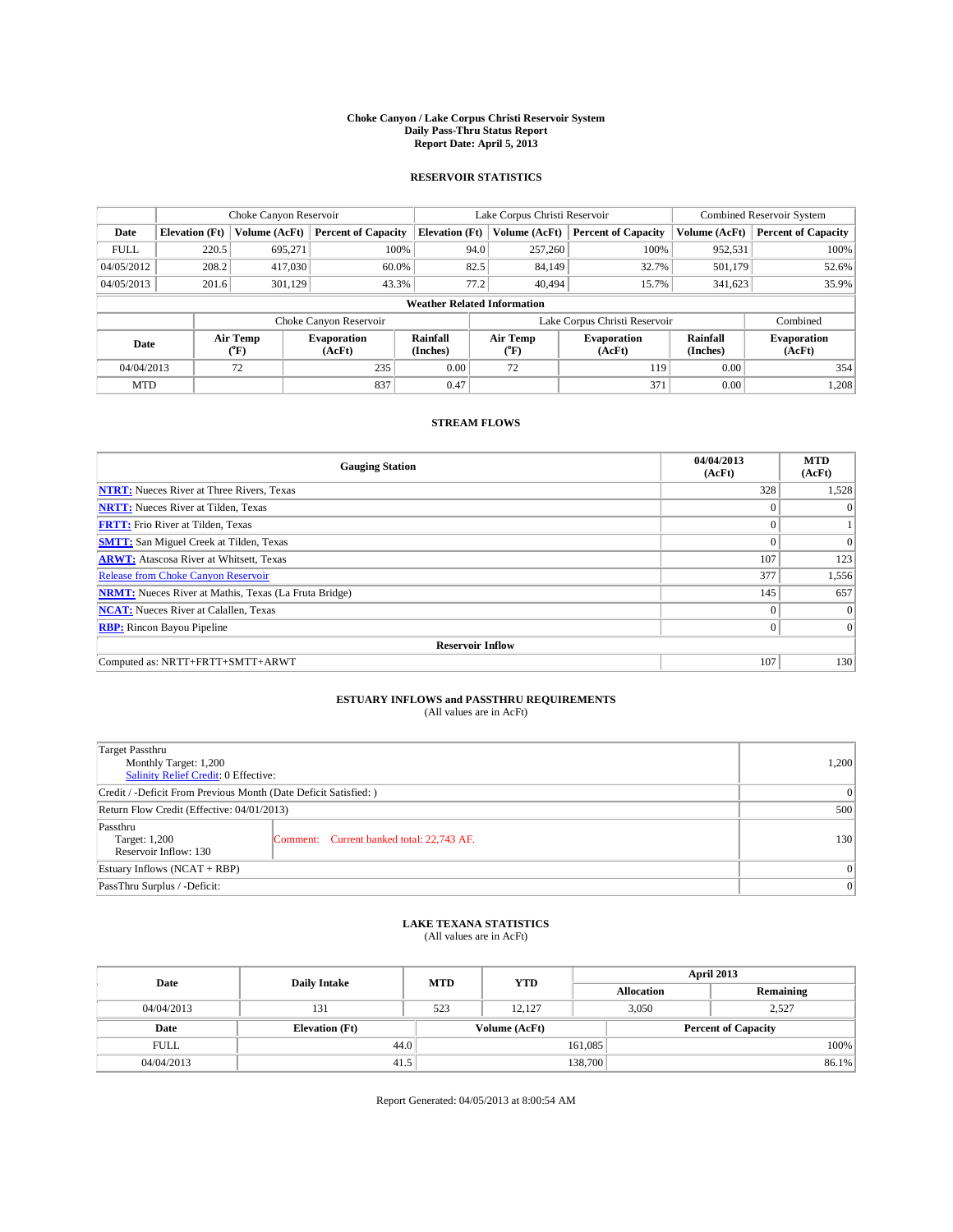### **Choke Canyon / Lake Corpus Christi Reservoir System Daily Pass-Thru Status Report Report Date: April 6, 2013**

### **RESERVOIR STATISTICS**

|             | Choke Canyon Reservoir |                  |                              |                                    | Lake Corpus Christi Reservoir | <b>Combined Reservoir System</b> |                      |                              |
|-------------|------------------------|------------------|------------------------------|------------------------------------|-------------------------------|----------------------------------|----------------------|------------------------------|
| Date        | <b>Elevation</b> (Ft)  | Volume (AcFt)    | <b>Percent of Capacity</b>   | <b>Elevation</b> (Ft)              | Volume (AcFt)                 | <b>Percent of Capacity</b>       | Volume (AcFt)        | <b>Percent of Capacity</b>   |
| <b>FULL</b> | 220.5                  | 695,271          | 100%                         |                                    | 257,260<br>94.0               | 100%                             | 952,531              | 100%                         |
| 04/06/2012  | 208.1                  | 415,873          | 59.8%                        |                                    | 82.5<br>84,044                | 32.7%                            | 499,917              | 52.5%                        |
| 04/06/2013  | 201.6                  | 300,000          | 43.1%                        |                                    | 77.2<br>40,430                | 15.7%                            | 340,430              | 35.7%                        |
|             |                        |                  |                              | <b>Weather Related Information</b> |                               |                                  |                      |                              |
|             |                        |                  | Choke Canyon Reservoir       |                                    |                               | Lake Corpus Christi Reservoir    |                      | Combined                     |
| Date        |                        | Air Temp<br>(°F) | <b>Evaporation</b><br>(AcFt) | Rainfall<br>(Inches)               | Air Temp<br>("F)              | <b>Evaporation</b><br>(AcFt)     | Rainfall<br>(Inches) | <b>Evaporation</b><br>(AcFt) |
| 04/05/2013  |                        | 75               | 206                          | 0.00                               | 76                            | 78                               | 0.00                 | 284                          |
| <b>MTD</b>  |                        |                  | 1.043                        | 0.47                               |                               | 449                              | 0.00                 | 1.492                        |

### **STREAM FLOWS**

| <b>Gauging Station</b>                                       | 04/05/2013<br>(AcFt) | <b>MTD</b><br>(AcFt) |  |  |  |  |
|--------------------------------------------------------------|----------------------|----------------------|--|--|--|--|
| <b>NTRT:</b> Nueces River at Three Rivers, Texas             | 328                  | 1,856                |  |  |  |  |
| <b>NRTT:</b> Nueces River at Tilden, Texas                   | $\theta$             | $\theta$             |  |  |  |  |
| <b>FRTT:</b> Frio River at Tilden, Texas                     |                      |                      |  |  |  |  |
| <b>SMTT:</b> San Miguel Creek at Tilden, Texas               | $\theta$             | $\overline{0}$       |  |  |  |  |
| <b>ARWT:</b> Atascosa River at Whitsett, Texas               | Ξ                    | 130                  |  |  |  |  |
| <b>Release from Choke Canyon Reservoir</b>                   | 377                  | 1,933                |  |  |  |  |
| <b>NRMT:</b> Nueces River at Mathis, Texas (La Fruta Bridge) | 141                  | 798                  |  |  |  |  |
| <b>NCAT:</b> Nueces River at Calallen, Texas                 | $\Omega$             | $\overline{0}$       |  |  |  |  |
| <b>RBP:</b> Rincon Bayou Pipeline                            | $\Omega$             | $\Omega$             |  |  |  |  |
| <b>Reservoir Inflow</b>                                      |                      |                      |  |  |  |  |
| Computed as: NRTT+FRTT+SMTT+ARWT                             | $\overline{ }$       | 138                  |  |  |  |  |

# **ESTUARY INFLOWS and PASSTHRU REQUIREMENTS**<br>(All values are in AcFt)

| <b>Target Passthru</b><br>Monthly Target: 1,200<br>Salinity Relief Credit: 0 Effective: |                                           |     |  |  |
|-----------------------------------------------------------------------------------------|-------------------------------------------|-----|--|--|
| Credit / -Deficit From Previous Month (Date Deficit Satisfied: )                        |                                           |     |  |  |
| Return Flow Credit (Effective: 04/01/2013)                                              |                                           |     |  |  |
| Passthru<br>Target: 1,200<br>Reservoir Inflow: 138                                      | Comment: Current banked total: 22,743 AF. | 138 |  |  |
| Estuary Inflows $(NCAT + RBP)$                                                          | $\Omega$                                  |     |  |  |
| PassThru Surplus / -Deficit:                                                            |                                           | 0   |  |  |

## **LAKE TEXANA STATISTICS** (All values are in AcFt)

| Date        | <b>Daily Intake</b>   | <b>MTD</b>    | <b>YTD</b> | April 2013        |                            |           |  |
|-------------|-----------------------|---------------|------------|-------------------|----------------------------|-----------|--|
|             |                       |               |            | <b>Allocation</b> |                            | Remaining |  |
| 04/05/2013  | 131                   | 654           | 12.258     |                   | 3,050                      | 2,396     |  |
| Date        | <b>Elevation (Ft)</b> | Volume (AcFt) |            |                   | <b>Percent of Capacity</b> |           |  |
| <b>FULL</b> | 44.0                  |               |            | 161,085           |                            | 100%      |  |
| 04/05/2013  | 41.5                  |               |            | 138,700           |                            | 86.1%     |  |

Report Generated: 04/06/2013 at 8:06:01 AM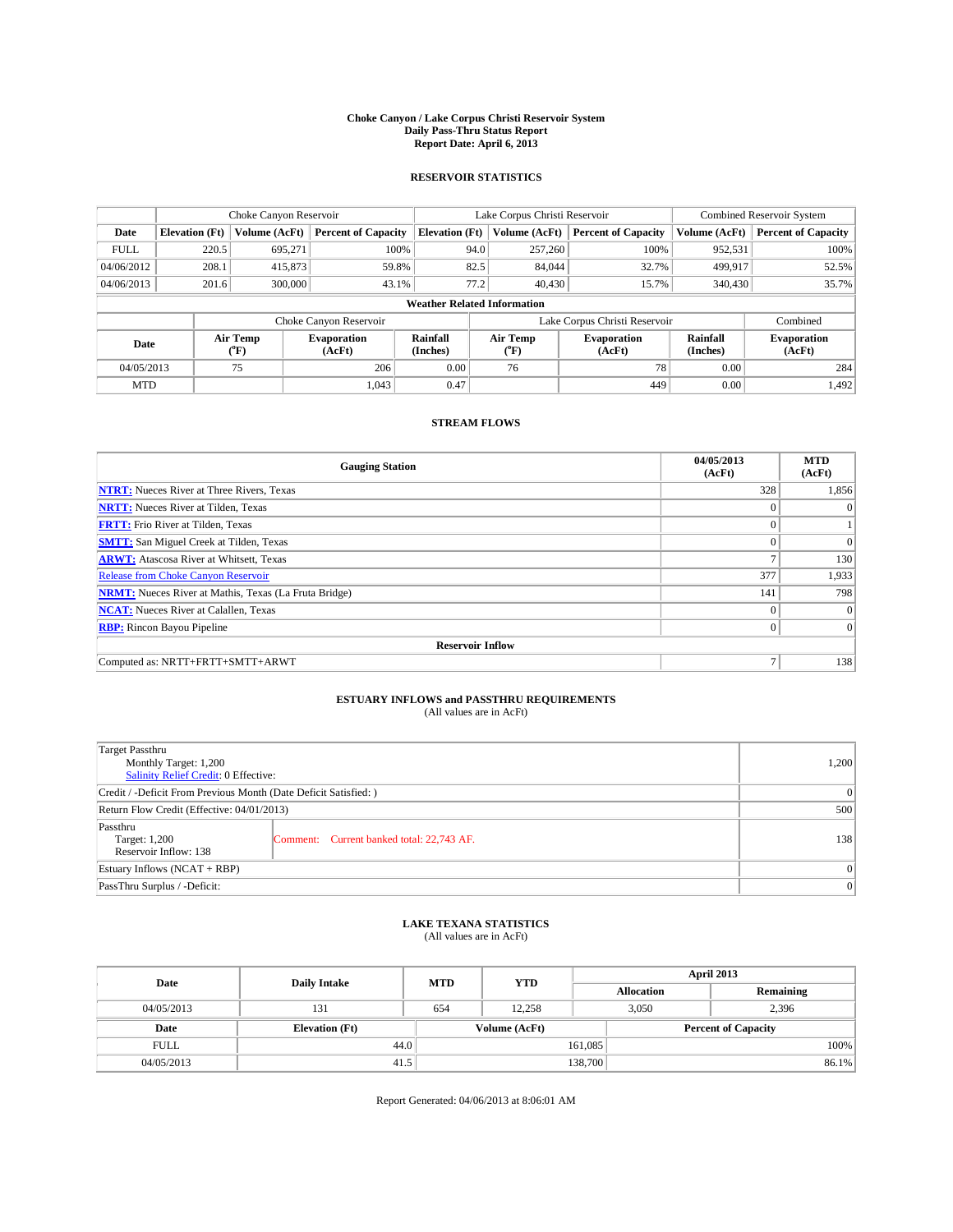### **Choke Canyon / Lake Corpus Christi Reservoir System Daily Pass-Thru Status Report Report Date: April 7, 2013**

### **RESERVOIR STATISTICS**

|             |                       | Choke Canyon Reservoir |                              |                                    | Lake Corpus Christi Reservoir | <b>Combined Reservoir System</b> |                      |                              |
|-------------|-----------------------|------------------------|------------------------------|------------------------------------|-------------------------------|----------------------------------|----------------------|------------------------------|
| Date        | <b>Elevation</b> (Ft) | Volume (AcFt)          | <b>Percent of Capacity</b>   | <b>Elevation (Ft)</b>              | Volume (AcFt)                 | <b>Percent of Capacity</b>       | Volume (AcFt)        | <b>Percent of Capacity</b>   |
| <b>FULL</b> | 220.5                 | 695,271                | 100%                         | 94.0                               | 257,260                       | 100%                             | 952,531              | 100%                         |
| 04/07/2012  | 208.1                 | 416,258                | 59.9%                        | 82.4                               | 83,940                        | 32.6%                            | 500,198              | 52.5%                        |
| 04/07/2013  | 201.5                 | 298,715                | 43.0%                        | 77.2                               | 40.494                        | 15.7%                            | 339,209              | 35.6%                        |
|             |                       |                        |                              | <b>Weather Related Information</b> |                               |                                  |                      |                              |
|             |                       |                        | Choke Canyon Reservoir       |                                    | Lake Corpus Christi Reservoir | Combined                         |                      |                              |
| Date        |                       | Air Temp<br>(°F)       | <b>Evaporation</b><br>(AcFt) | Rainfall<br>(Inches)               | Air Temp<br>(°F)              | <b>Evaporation</b><br>(AcFt)     | Rainfall<br>(Inches) | <b>Evaporation</b><br>(AcFt) |
| 04/06/2013  |                       | 84                     | 281                          | 0.00<br>82                         |                               | 130                              | 0.00                 | 411                          |
| <b>MTD</b>  |                       |                        | 1.324                        | 0.47                               |                               | 579                              | 0.00                 | 1,903                        |

## **STREAM FLOWS**

| <b>Gauging Station</b>                                       | 04/06/2013<br>(AcFt) | <b>MTD</b><br>(AcFt) |  |  |  |  |  |
|--------------------------------------------------------------|----------------------|----------------------|--|--|--|--|--|
| <b>NTRT:</b> Nueces River at Three Rivers, Texas             | 324                  | 2,180                |  |  |  |  |  |
| <b>NRTT:</b> Nueces River at Tilden, Texas                   |                      | $\theta$             |  |  |  |  |  |
| <b>FRTT:</b> Frio River at Tilden, Texas                     |                      | 2                    |  |  |  |  |  |
| <b>SMTT:</b> San Miguel Creek at Tilden, Texas               | $\theta$             | $\overline{0}$       |  |  |  |  |  |
| <b>ARWT:</b> Atascosa River at Whitsett, Texas               | 6                    | 136                  |  |  |  |  |  |
| <b>Release from Choke Canyon Reservoir</b>                   | 377                  | 2,311                |  |  |  |  |  |
| <b>NRMT:</b> Nueces River at Mathis, Texas (La Fruta Bridge) | 135                  | 933                  |  |  |  |  |  |
| <b>NCAT:</b> Nueces River at Calallen, Texas                 | $\theta$             | $\Omega$             |  |  |  |  |  |
| <b>RBP:</b> Rincon Bayou Pipeline                            | $\Omega$             | $\vert$ 0            |  |  |  |  |  |
| <b>Reservoir Inflow</b>                                      |                      |                      |  |  |  |  |  |
| Computed as: NRTT+FRTT+SMTT+ARWT                             | 6                    | 143                  |  |  |  |  |  |

# **ESTUARY INFLOWS and PASSTHRU REQUIREMENTS**<br>(All values are in AcFt)

| <b>Target Passthru</b><br>Monthly Target: 1,200<br>Salinity Relief Credit: 0 Effective: |                                           |     |  |  |
|-----------------------------------------------------------------------------------------|-------------------------------------------|-----|--|--|
| Credit / -Deficit From Previous Month (Date Deficit Satisfied: )                        |                                           |     |  |  |
| Return Flow Credit (Effective: 04/01/2013)                                              |                                           |     |  |  |
| Passthru<br>Target: 1,200<br>Reservoir Inflow: 143                                      | Comment: Current banked total: 22,743 AF. | 143 |  |  |
| Estuary Inflows $(NCAT + RBP)$                                                          |                                           |     |  |  |
| PassThru Surplus / -Deficit:                                                            |                                           |     |  |  |

## **LAKE TEXANA STATISTICS** (All values are in AcFt)

| Date        | <b>Daily Intake</b>   | <b>MTD</b> | <b>YTD</b>    | April 2013        |                            |           |  |
|-------------|-----------------------|------------|---------------|-------------------|----------------------------|-----------|--|
|             |                       |            |               | <b>Allocation</b> |                            | Remaining |  |
| 04/06/2013  | 131                   | 785        | 12.389        |                   | 3,050<br>2,265             |           |  |
| Date        | <b>Elevation</b> (Ft) |            | Volume (AcFt) |                   | <b>Percent of Capacity</b> |           |  |
| <b>FULL</b> | 44.0                  |            |               | 161,085           |                            | 100%      |  |
| 04/06/2013  | 42.4                  |            |               | 146,555           |                            | $91.0\%$  |  |

Report Generated: 04/07/2013 at 8:11:07 AM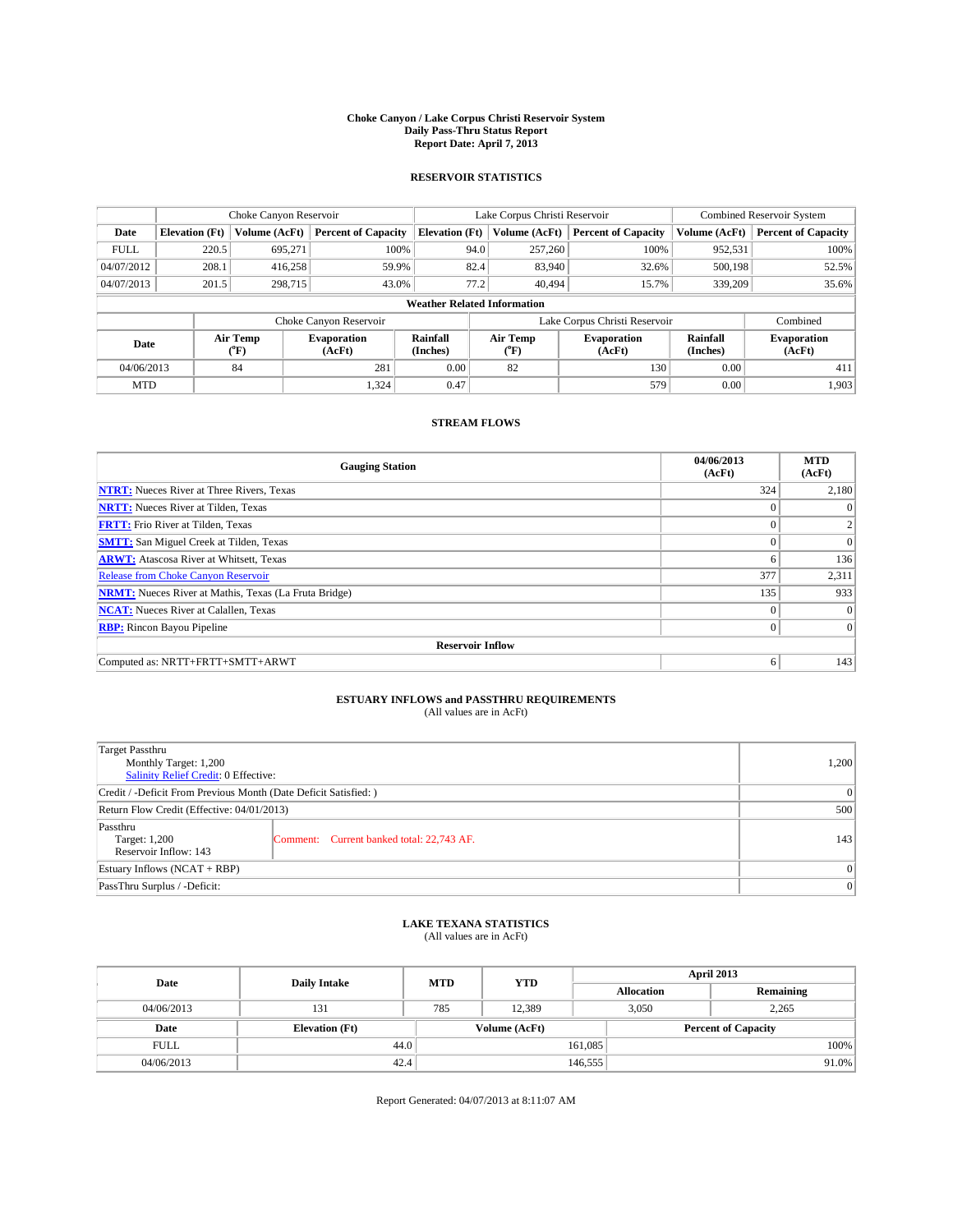### **Choke Canyon / Lake Corpus Christi Reservoir System Daily Pass-Thru Status Report Report Date: April 8, 2013**

### **RESERVOIR STATISTICS**

|             | Choke Canyon Reservoir             |                  |                              |                       | Lake Corpus Christi Reservoir | <b>Combined Reservoir System</b> |                      |                              |  |  |
|-------------|------------------------------------|------------------|------------------------------|-----------------------|-------------------------------|----------------------------------|----------------------|------------------------------|--|--|
| Date        | <b>Elevation</b> (Ft)              | Volume (AcFt)    | <b>Percent of Capacity</b>   | <b>Elevation</b> (Ft) | Volume (AcFt)                 | <b>Percent of Capacity</b>       | Volume (AcFt)        | Percent of Capacity          |  |  |
| <b>FULL</b> | 220.5                              | 695,271          | 100%                         |                       | 257,260<br>94.0               | 100%                             | 952,531              | 100%                         |  |  |
| 04/08/2012  | 208.1                              | 416,066          | 59.8%                        |                       | 82.4<br>83,940                | 32.6%                            | 500,006              | 52.5%                        |  |  |
| 04/08/2013  | 201.4                              | 297,590          | 42.8%                        |                       | 77.2<br>40.494                | 15.7%                            | 338,084              | 35.5%                        |  |  |
|             | <b>Weather Related Information</b> |                  |                              |                       |                               |                                  |                      |                              |  |  |
|             |                                    |                  | Choke Canyon Reservoir       |                       | Lake Corpus Christi Reservoir |                                  | Combined             |                              |  |  |
| Date        |                                    | Air Temp<br>(°F) | <b>Evaporation</b><br>(AcFt) | Rainfall<br>(Inches)  | Air Temp<br>("F)              | <b>Evaporation</b><br>(AcFt)     | Rainfall<br>(Inches) | <b>Evaporation</b><br>(AcFt) |  |  |
| 04/07/2013  |                                    | 86               | 299                          | 0.00                  | 84                            | 137                              | 0.00                 | 436                          |  |  |
| <b>MTD</b>  |                                    |                  | 1,623                        | 0.47                  |                               | 716                              | 0.00                 | 2,339                        |  |  |

### **STREAM FLOWS**

| <b>Gauging Station</b>                                       | 04/07/2013<br>(AcFt) | <b>MTD</b><br>(AcFt) |  |  |  |  |  |
|--------------------------------------------------------------|----------------------|----------------------|--|--|--|--|--|
| <b>NTRT:</b> Nueces River at Three Rivers, Texas             | 322                  | 2,501                |  |  |  |  |  |
| <b>NRTT:</b> Nueces River at Tilden, Texas                   |                      |                      |  |  |  |  |  |
| <b>FRTT:</b> Frio River at Tilden, Texas                     |                      | 2                    |  |  |  |  |  |
| <b>SMTT:</b> San Miguel Creek at Tilden, Texas               |                      | $\Omega$             |  |  |  |  |  |
| <b>ARWT:</b> Atascosa River at Whitsett, Texas               |                      | 142                  |  |  |  |  |  |
| <b>Release from Choke Canyon Reservoir</b>                   | 377                  | 2,688                |  |  |  |  |  |
| <b>NRMT:</b> Nueces River at Mathis, Texas (La Fruta Bridge) | 137                  | 1,070                |  |  |  |  |  |
| <b>NCAT:</b> Nueces River at Calallen, Texas                 | $\theta$             | $\Omega$             |  |  |  |  |  |
| <b>RBP:</b> Rincon Bayou Pipeline                            | $\theta$             | $\Omega$             |  |  |  |  |  |
| <b>Reservoir Inflow</b>                                      |                      |                      |  |  |  |  |  |
| Computed as: NRTT+FRTT+SMTT+ARWT                             | 5                    | 149                  |  |  |  |  |  |

# **ESTUARY INFLOWS and PASSTHRU REQUIREMENTS**<br>(All values are in AcFt)

| <b>Target Passthru</b><br>Monthly Target: 1,200<br>Salinity Relief Credit: 0 Effective: |                                           |     |  |  |
|-----------------------------------------------------------------------------------------|-------------------------------------------|-----|--|--|
| Credit / -Deficit From Previous Month (Date Deficit Satisfied: )                        |                                           |     |  |  |
| Return Flow Credit (Effective: 04/01/2013)                                              |                                           |     |  |  |
| Passthru<br>Target: 1,200<br>Reservoir Inflow: 149                                      | Comment: Current banked total: 22,743 AF. | 149 |  |  |
| Estuary Inflows $(NCAT + RBP)$                                                          |                                           |     |  |  |
| PassThru Surplus / -Deficit:                                                            | 0                                         |     |  |  |

## **LAKE TEXANA STATISTICS** (All values are in AcFt)

| Date        | <b>Daily Intake</b>   | <b>MTD</b> | <b>YTD</b>    | April 2013        |                            |           |       |
|-------------|-----------------------|------------|---------------|-------------------|----------------------------|-----------|-------|
|             |                       |            |               | <b>Allocation</b> |                            | Remaining |       |
| 04/07/2013  | 131                   | 916        | 12.520        |                   | 3,050<br>2,134             |           |       |
| Date        | <b>Elevation</b> (Ft) |            | Volume (AcFt) |                   | <b>Percent of Capacity</b> |           |       |
| <b>FULL</b> | 44.0                  |            |               | 161,085           |                            |           | 100%  |
| 04/07/2013  | 42.5                  |            |               | 147,442           |                            |           | 91.5% |

Report Generated: 04/08/2013 at 8:21:00 AM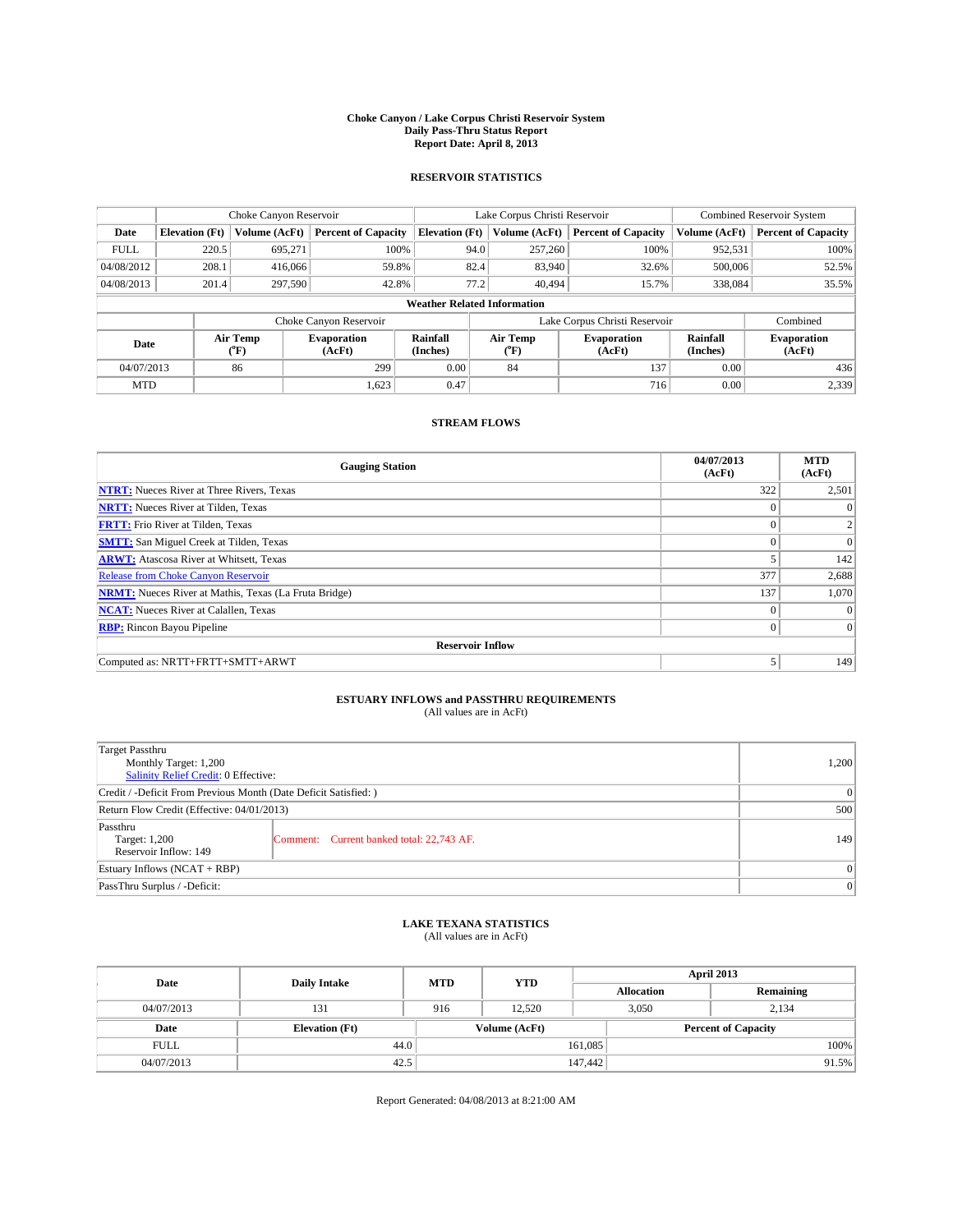### **Choke Canyon / Lake Corpus Christi Reservoir System Daily Pass-Thru Status Report Report Date: April 9, 2013**

### **RESERVOIR STATISTICS**

|             | Choke Canyon Reservoir             |                  |                              |                       | Lake Corpus Christi Reservoir | <b>Combined Reservoir System</b> |                      |                              |  |  |
|-------------|------------------------------------|------------------|------------------------------|-----------------------|-------------------------------|----------------------------------|----------------------|------------------------------|--|--|
| Date        | <b>Elevation</b> (Ft)              | Volume (AcFt)    | <b>Percent of Capacity</b>   | <b>Elevation</b> (Ft) | Volume (AcFt)                 | <b>Percent of Capacity</b>       | Volume (AcFt)        | Percent of Capacity          |  |  |
| <b>FULL</b> | 220.5                              | 695,271          | 100%                         | 94.0                  | 257,260                       | 100%                             | 952,531              | 100%                         |  |  |
| 04/09/2012  | 208.1                              | 415,873          | 59.8%                        | 82.4                  | 83,420                        | 32.4%                            | 499,293              | 52.4%                        |  |  |
| 04/09/2013  | 201.4                              | 297,108          | 42.7%                        | 77.2                  | 40,430                        | 15.7%                            | 337,538              | $35.4\%$                     |  |  |
|             | <b>Weather Related Information</b> |                  |                              |                       |                               |                                  |                      |                              |  |  |
|             |                                    |                  | Choke Canyon Reservoir       |                       | Lake Corpus Christi Reservoir |                                  | Combined             |                              |  |  |
| Date        |                                    | Air Temp<br>(°F) | <b>Evaporation</b><br>(AcFt) | Rainfall<br>(Inches)  | Air Temp<br>("F)              | <b>Evaporation</b><br>(AcFt)     | Rainfall<br>(Inches) | <b>Evaporation</b><br>(AcFt) |  |  |
| 04/08/2013  |                                    | 85               | 205                          | 0.00                  | 83                            | 115                              | 0.00                 | 320                          |  |  |
| <b>MTD</b>  |                                    |                  | 1,828                        | 0.47                  |                               | 831                              | 0.00                 | 2,659                        |  |  |

## **STREAM FLOWS**

| <b>Gauging Station</b>                                       | 04/08/2013<br>(AcFt) | <b>MTD</b><br>(AcFt) |  |  |  |  |  |
|--------------------------------------------------------------|----------------------|----------------------|--|--|--|--|--|
| <b>NTRT:</b> Nueces River at Three Rivers, Texas             | 320                  | 2,821                |  |  |  |  |  |
| <b>NRTT:</b> Nueces River at Tilden, Texas                   |                      |                      |  |  |  |  |  |
| <b>FRTT:</b> Frio River at Tilden, Texas                     |                      | 2                    |  |  |  |  |  |
| <b>SMTT:</b> San Miguel Creek at Tilden, Texas               | $\Omega$             | $\Omega$             |  |  |  |  |  |
| <b>ARWT:</b> Atascosa River at Whitsett, Texas               |                      | 148                  |  |  |  |  |  |
| Release from Choke Canyon Reservoir                          | 377                  | 3,065                |  |  |  |  |  |
| <b>NRMT:</b> Nueces River at Mathis, Texas (La Fruta Bridge) | 147                  | 1,217                |  |  |  |  |  |
| <b>NCAT:</b> Nueces River at Calallen, Texas                 | $\Omega$             | $\Omega$             |  |  |  |  |  |
| <b>RBP:</b> Rincon Bayou Pipeline                            | $\Omega$             | $\Omega$             |  |  |  |  |  |
| <b>Reservoir Inflow</b>                                      |                      |                      |  |  |  |  |  |
| Computed as: NRTT+FRTT+SMTT+ARWT                             | $\overline{ }$       | 156                  |  |  |  |  |  |

# **ESTUARY INFLOWS and PASSTHRU REQUIREMENTS**<br>(All values are in AcFt)

| <b>Target Passthru</b><br>Monthly Target: 1,200<br>Salinity Relief Credit: 0 Effective: |                                           |     |  |  |
|-----------------------------------------------------------------------------------------|-------------------------------------------|-----|--|--|
| Credit / -Deficit From Previous Month (Date Deficit Satisfied: )                        |                                           |     |  |  |
| Return Flow Credit (Effective: 04/01/2013)                                              | 500                                       |     |  |  |
| Passthru<br>Target: 1,200<br>Reservoir Inflow: 156                                      | Comment: Current banked total: 22,743 AF. | 156 |  |  |
| Estuary Inflows $(NCAT + RBP)$                                                          | $\Omega$                                  |     |  |  |
| PassThru Surplus / -Deficit:                                                            | 0                                         |     |  |  |

## **LAKE TEXANA STATISTICS** (All values are in AcFt)

| Date        | <b>Daily Intake</b>   | <b>MTD</b> | <b>YTD</b>    | April 2013        |                            |           |       |
|-------------|-----------------------|------------|---------------|-------------------|----------------------------|-----------|-------|
|             |                       |            |               | <b>Allocation</b> |                            | Remaining |       |
| 04/08/2013  | 131                   | 1,047      | 12,651        |                   | 2,003<br>3,050             |           |       |
| Date        | <b>Elevation</b> (Ft) |            | Volume (AcFt) |                   | <b>Percent of Capacity</b> |           |       |
| <b>FULL</b> | 44.0                  |            |               | 161,085           |                            |           | 100%  |
| 04/08/2013  | 42.5                  |            |               | 147,442           |                            |           | 91.5% |

Report Generated: 04/09/2013 at 8:23:57 AM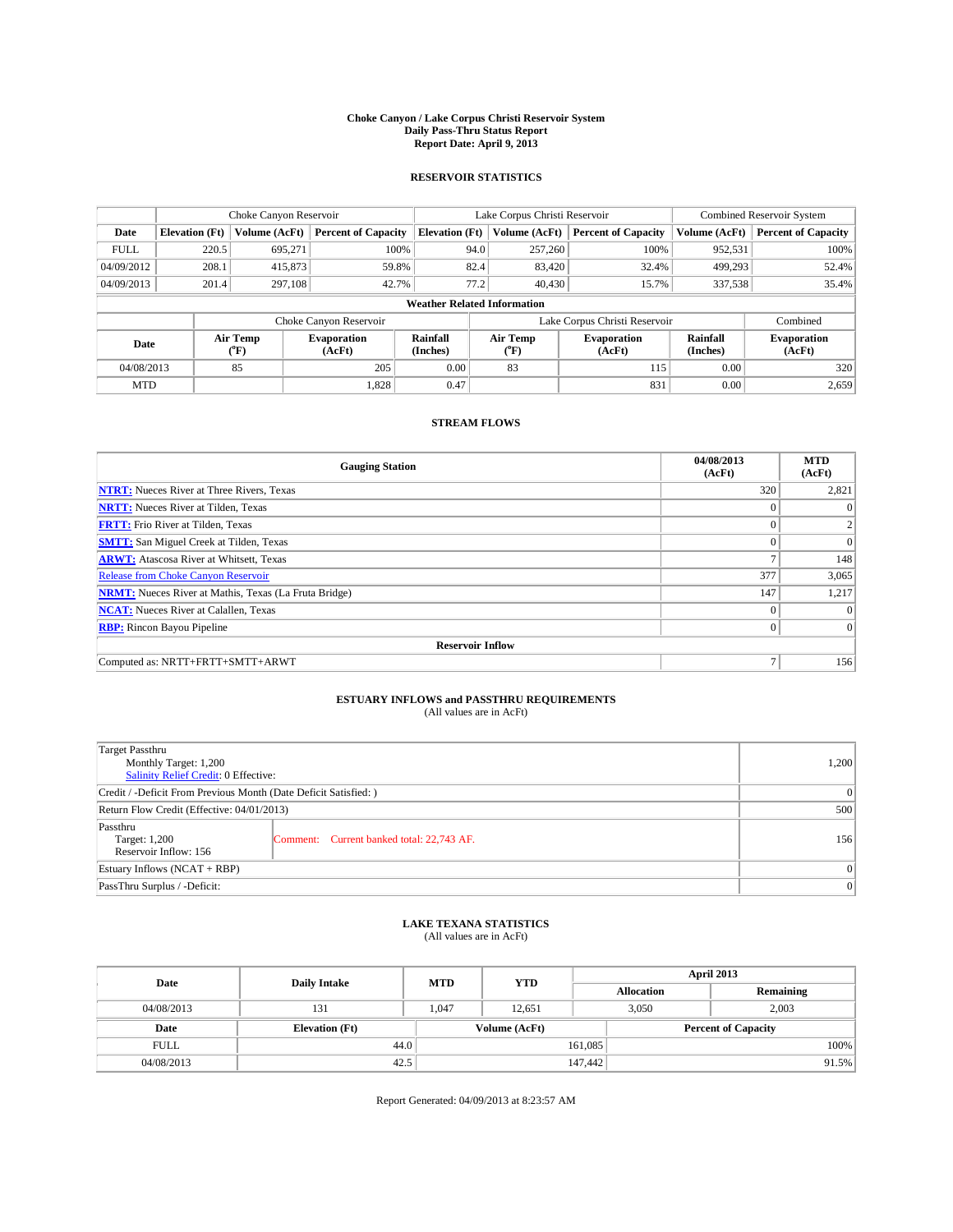### **Choke Canyon / Lake Corpus Christi Reservoir System Daily Pass-Thru Status Report Report Date: April 10, 2013**

### **RESERVOIR STATISTICS**

|             | Choke Canyon Reservoir |                                                                                                                              |                            |                                    | Lake Corpus Christi Reservoir | <b>Combined Reservoir System</b> |               |                            |
|-------------|------------------------|------------------------------------------------------------------------------------------------------------------------------|----------------------------|------------------------------------|-------------------------------|----------------------------------|---------------|----------------------------|
| Date        | <b>Elevation</b> (Ft)  | Volume (AcFt)                                                                                                                | <b>Percent of Capacity</b> | <b>Elevation (Ft)</b>              | Volume (AcFt)                 | <b>Percent of Capacity</b>       | Volume (AcFt) | <b>Percent of Capacity</b> |
| <b>FULL</b> | 220.5                  | 695,271                                                                                                                      | 100%                       | 94.0                               | 257,260                       | 100%                             | 952,531       | 100%                       |
| 04/10/2012  | 208.1                  | 415,680                                                                                                                      | 59.8%                      | 82.4                               | 83,005                        | 32.3%                            | 498,685       | 52.4%                      |
| 04/10/2013  | 201.4                  | 296,947                                                                                                                      | 42.7%                      | 77.1                               | 40.049                        | 15.6%                            | 336,996       | 35.4%                      |
|             |                        |                                                                                                                              |                            | <b>Weather Related Information</b> |                               |                                  |               |                            |
|             |                        |                                                                                                                              | Choke Canyon Reservoir     |                                    |                               | Lake Corpus Christi Reservoir    |               | Combined                   |
| Date        |                        | Air Temp<br>Air Temp<br>Rainfall<br><b>Evaporation</b><br><b>Evaporation</b><br>(Inches)<br>(AcFt)<br>(°F)<br>(AcFt)<br>("F) |                            |                                    | Rainfall<br>(Inches)          | <b>Evaporation</b><br>(AcFt)     |               |                            |
| 04/09/2013  |                        | 96                                                                                                                           | 364                        | 0.00                               | 93                            | 162                              | 0.00          | 526                        |
| <b>MTD</b>  |                        |                                                                                                                              | 2.192                      | 0.47                               |                               | 993                              | 0.00          | 3,185                      |

### **STREAM FLOWS**

| <b>Gauging Station</b>                                       | 04/09/2013<br>(AcFt) | <b>MTD</b><br>(AcFt) |  |  |  |  |
|--------------------------------------------------------------|----------------------|----------------------|--|--|--|--|
| <b>NTRT:</b> Nueces River at Three Rivers, Texas             | 322                  | 3,142                |  |  |  |  |
| <b>NRTT:</b> Nueces River at Tilden, Texas                   |                      |                      |  |  |  |  |
| <b>FRTT:</b> Frio River at Tilden, Texas                     | $\theta$             | 2                    |  |  |  |  |
| <b>SMTT:</b> San Miguel Creek at Tilden, Texas               |                      | $\Omega$             |  |  |  |  |
| <b>ARWT:</b> Atascosa River at Whitsett, Texas               | Ξ                    | 155                  |  |  |  |  |
| Release from Choke Canyon Reservoir                          | 377                  | 3,442                |  |  |  |  |
| <b>NRMT:</b> Nueces River at Mathis, Texas (La Fruta Bridge) | 167                  | 1,384                |  |  |  |  |
| <b>NCAT:</b> Nueces River at Calallen, Texas                 | $\theta$             | $\Omega$             |  |  |  |  |
| <b>RBP:</b> Rincon Bayou Pipeline                            | $\Omega$             | $\Omega$             |  |  |  |  |
| <b>Reservoir Inflow</b>                                      |                      |                      |  |  |  |  |
| Computed as: NRTT+FRTT+SMTT+ARWT                             | Ξ                    | 163                  |  |  |  |  |

# **ESTUARY INFLOWS and PASSTHRU REQUIREMENTS**<br>(All values are in AcFt)

| <b>Target Passthru</b><br>Monthly Target: 1,200<br>Salinity Relief Credit: 0 Effective: | 1,200                                     |     |  |  |
|-----------------------------------------------------------------------------------------|-------------------------------------------|-----|--|--|
| Credit / -Deficit From Previous Month (Date Deficit Satisfied: )                        |                                           |     |  |  |
| Return Flow Credit (Effective: 04/01/2013)                                              |                                           |     |  |  |
| Passthru<br>Target: 1,200<br>Reservoir Inflow: 163                                      | Comment: Current banked total: 22,743 AF. | 163 |  |  |
| Estuary Inflows $(NCAT + RBP)$                                                          | $\Omega$                                  |     |  |  |
| PassThru Surplus / -Deficit:                                                            |                                           | 0   |  |  |

## **LAKE TEXANA STATISTICS** (All values are in AcFt)

| Date        | <b>Daily Intake</b>   | <b>MTD</b>    | <b>YTD</b> | April 2013        |                            |           |  |
|-------------|-----------------------|---------------|------------|-------------------|----------------------------|-----------|--|
|             |                       |               |            | <b>Allocation</b> |                            | Remaining |  |
| 04/09/2013  | 131                   | 1,178         | 12,781     |                   | 3,050<br>1,872             |           |  |
| Date        | <b>Elevation</b> (Ft) | Volume (AcFt) |            |                   | <b>Percent of Capacity</b> |           |  |
| <b>FULL</b> | 44.0                  |               |            | 161,085           |                            | 100%      |  |
| 04/09/2013  | 42.3                  |               |            | 145,671           |                            | 90.4%     |  |

Report Generated: 04/10/2013 at 8:36:37 AM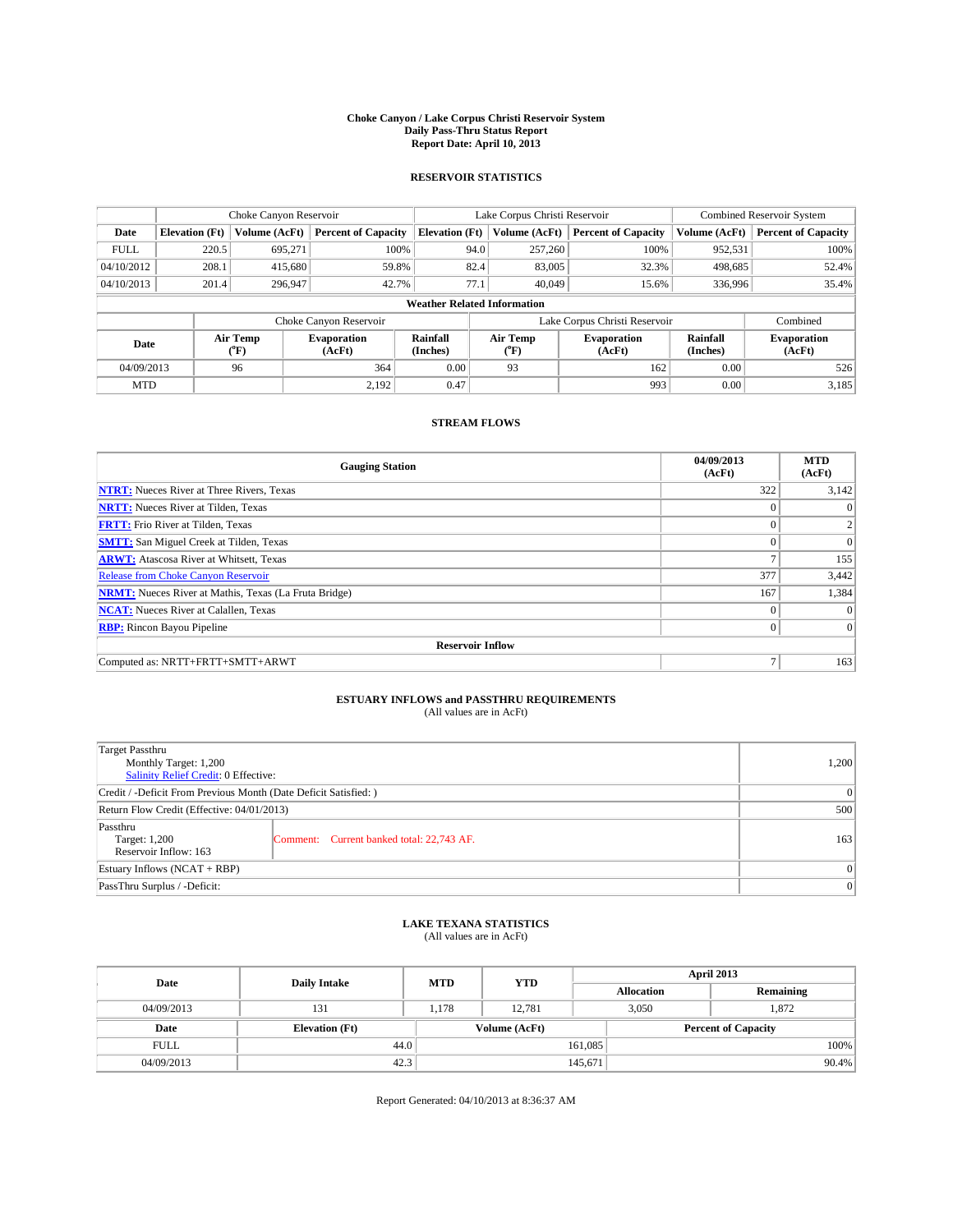### **Choke Canyon / Lake Corpus Christi Reservoir System Daily Pass-Thru Status Report Report Date: April 11, 2013**

### **RESERVOIR STATISTICS**

|             | Choke Canyon Reservoir |                  |                                                                                                          |                       | Lake Corpus Christi Reservoir      |                               |                              |               | <b>Combined Reservoir System</b> |  |  |
|-------------|------------------------|------------------|----------------------------------------------------------------------------------------------------------|-----------------------|------------------------------------|-------------------------------|------------------------------|---------------|----------------------------------|--|--|
| Date        | <b>Elevation</b> (Ft)  | Volume (AcFt)    | <b>Percent of Capacity</b>                                                                               | <b>Elevation (Ft)</b> | Volume (AcFt)                      |                               | <b>Percent of Capacity</b>   | Volume (AcFt) | <b>Percent of Capacity</b>       |  |  |
| <b>FULL</b> | 220.5                  | 695,271          | 100%                                                                                                     |                       | 257,260<br>94.0                    |                               | 100%                         | 952,531       | 100%                             |  |  |
| 04/11/2012  | 208.1                  | 415,294          | 59.7%                                                                                                    |                       | 82.3<br>82,179                     |                               | 31.9%                        | 497,473       | 52.2%                            |  |  |
| 04/11/2013  | 201.3                  | 296,465          | 42.6%                                                                                                    |                       | 77.2<br>40.814                     |                               | 15.9%                        | 337,279       | 35.4%                            |  |  |
|             |                        |                  |                                                                                                          |                       | <b>Weather Related Information</b> |                               |                              |               |                                  |  |  |
|             |                        |                  | Choke Canyon Reservoir                                                                                   |                       |                                    | Lake Corpus Christi Reservoir |                              |               | Combined                         |  |  |
| Date        |                        | Air Temp<br>(°F) | Air Temp<br>Rainfall<br><b>Evaporation</b><br><b>Evaporation</b><br>(Inches)<br>(AcFt)<br>(AcFt)<br>("F) |                       | Rainfall<br>(Inches)               |                               | <b>Evaporation</b><br>(AcFt) |               |                                  |  |  |
| 04/10/2013  |                        | 81               | 205                                                                                                      | 0.00                  | 87                                 |                               | 112                          | 0.00          | 317                              |  |  |
| <b>MTD</b>  |                        |                  | 2,397                                                                                                    | 0.47                  |                                    |                               | 1.105                        | 0.00          | 3,502                            |  |  |

### **STREAM FLOWS**

| <b>Gauging Station</b>                                       | 04/10/2013<br>(AcFt) | <b>MTD</b><br>(AcFt) |  |  |  |  |
|--------------------------------------------------------------|----------------------|----------------------|--|--|--|--|
| <b>NTRT:</b> Nueces River at Three Rivers, Texas             | 320                  | 3,462                |  |  |  |  |
| <b>NRTT:</b> Nueces River at Tilden, Texas                   |                      | $\theta$             |  |  |  |  |
| <b>FRTT:</b> Frio River at Tilden, Texas                     |                      | 2                    |  |  |  |  |
| <b>SMTT:</b> San Miguel Creek at Tilden, Texas               | $\theta$             | $\Omega$             |  |  |  |  |
| <b>ARWT:</b> Atascosa River at Whitsett, Texas               | 6                    | 161                  |  |  |  |  |
| <b>Release from Choke Canyon Reservoir</b>                   | 377                  | 3,819                |  |  |  |  |
| <b>NRMT:</b> Nueces River at Mathis, Texas (La Fruta Bridge) | 177                  | 1,560                |  |  |  |  |
| <b>NCAT:</b> Nueces River at Calallen, Texas                 | $\theta$             | $\Omega$             |  |  |  |  |
| <b>RBP:</b> Rincon Bayou Pipeline                            | $\Omega$             | $\vert$ 0            |  |  |  |  |
| <b>Reservoir Inflow</b>                                      |                      |                      |  |  |  |  |
| Computed as: NRTT+FRTT+SMTT+ARWT                             | 6                    | 168                  |  |  |  |  |

# **ESTUARY INFLOWS and PASSTHRU REQUIREMENTS**<br>(All values are in AcFt)

| <b>Target Passthru</b><br>Monthly Target: 1,200<br>Salinity Relief Credit: 0 Effective: | 1,200                                     |     |  |
|-----------------------------------------------------------------------------------------|-------------------------------------------|-----|--|
| Credit / -Deficit From Previous Month (Date Deficit Satisfied: )                        | 0                                         |     |  |
| Return Flow Credit (Effective: 04/01/2013)                                              |                                           |     |  |
| Passthru<br>Target: 1,200<br>Reservoir Inflow: 168                                      | Comment: Current banked total: 22,743 AF. | 168 |  |
| Estuary Inflows $(NCAT + RBP)$                                                          | $\Omega$                                  |     |  |
| PassThru Surplus / -Deficit:                                                            |                                           | 0   |  |

## **LAKE TEXANA STATISTICS** (All values are in AcFt)

| Date        | <b>Daily Intake</b>   | <b>MTD</b> | <b>YTD</b>    | April 2013        |                            |           |  |
|-------------|-----------------------|------------|---------------|-------------------|----------------------------|-----------|--|
|             |                       |            |               | <b>Allocation</b> |                            | Remaining |  |
| 04/10/2013  | 131                   | 1,309      | 12.912        |                   | 3,050<br>1,741             |           |  |
| Date        | <b>Elevation</b> (Ft) |            | Volume (AcFt) |                   | <b>Percent of Capacity</b> |           |  |
| <b>FULL</b> | 44.0                  |            |               | 161,085           |                            | 100%      |  |
| 04/10/2013  | 42.3                  |            |               | 145,671           |                            | 90.4%     |  |

Report Generated: 04/11/2013 at 8:36:35 AM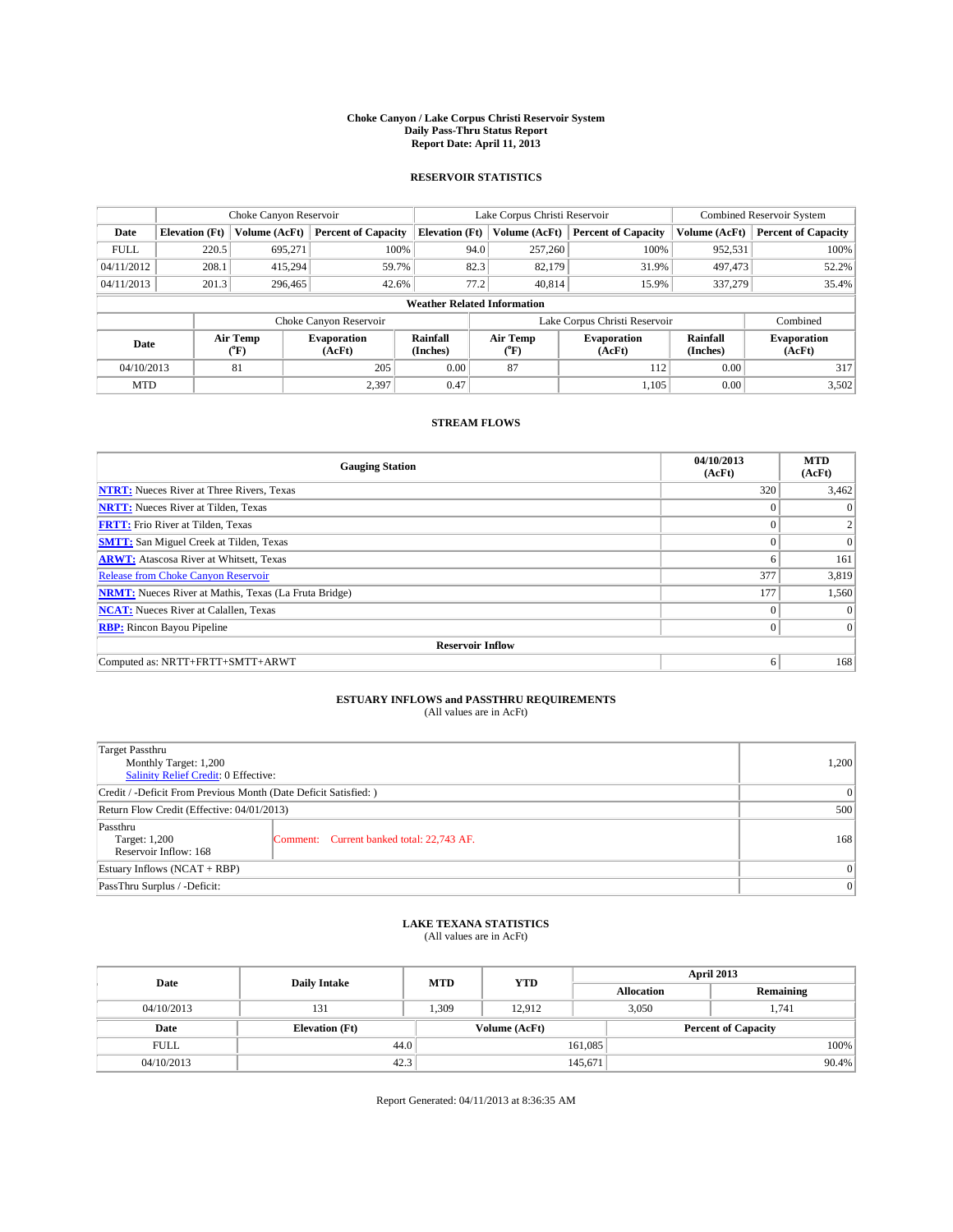### **Choke Canyon / Lake Corpus Christi Reservoir System Daily Pass-Thru Status Report Report Date: April 12, 2013**

### **RESERVOIR STATISTICS**

|             | Choke Canyon Reservoir |                  |                              |                                    | Lake Corpus Christi Reservoir                    | <b>Combined Reservoir System</b> |                      |                              |
|-------------|------------------------|------------------|------------------------------|------------------------------------|--------------------------------------------------|----------------------------------|----------------------|------------------------------|
| Date        | <b>Elevation</b> (Ft)  | Volume (AcFt)    | <b>Percent of Capacity</b>   | <b>Elevation (Ft)</b>              | Volume (AcFt)                                    | <b>Percent of Capacity</b>       | Volume (AcFt)        | <b>Percent of Capacity</b>   |
| <b>FULL</b> | 220.5                  | 695,271          | 100%                         | 94.0                               | 257,260                                          | 100%                             | 952,531              | 100%                         |
| 04/12/2012  | 208.0                  | 413,173          | 59.4%                        | 82.2<br>31.8%<br>81,871            | 495,044                                          |                                  | 52.0%                |                              |
| 04/12/2013  | 201.3                  | 296,465          | 42.6%                        | 77.2                               | 40,750                                           | 15.8%                            | 337,215              | 35.4%                        |
|             |                        |                  |                              | <b>Weather Related Information</b> |                                                  |                                  |                      |                              |
|             |                        |                  | Choke Canyon Reservoir       |                                    |                                                  | Lake Corpus Christi Reservoir    |                      | Combined                     |
| Date        |                        | Air Temp<br>(°F) | <b>Evaporation</b><br>(AcFt) | Rainfall<br>(Inches)               | Air Temp<br><b>Evaporation</b><br>(AcFt)<br>(°F) |                                  | Rainfall<br>(Inches) | <b>Evaporation</b><br>(AcFt) |
| 04/11/2013  |                        | 73               | 233                          | 0.00                               | 75                                               | 97                               | 0.00                 | 330                          |
| <b>MTD</b>  |                        |                  | 2.630                        | 0.47                               |                                                  | 1,202                            | 0.00                 | 3,832                        |

### **STREAM FLOWS**

| <b>Gauging Station</b>                                       | 04/11/2013<br>(AcFt) | <b>MTD</b><br>(AcFt) |  |  |  |  |
|--------------------------------------------------------------|----------------------|----------------------|--|--|--|--|
| <b>NTRT:</b> Nueces River at Three Rivers, Texas             | 320                  | 3,781                |  |  |  |  |
| <b>NRTT:</b> Nueces River at Tilden, Texas                   |                      |                      |  |  |  |  |
| <b>FRTT:</b> Frio River at Tilden, Texas                     |                      |                      |  |  |  |  |
| <b>SMTT:</b> San Miguel Creek at Tilden, Texas               | $\theta$             | $\overline{0}$       |  |  |  |  |
| <b>ARWT:</b> Atascosa River at Whitsett, Texas               |                      | 165                  |  |  |  |  |
| <b>Release from Choke Canyon Reservoir</b>                   | 377                  | 4,196                |  |  |  |  |
| <b>NRMT:</b> Nueces River at Mathis, Texas (La Fruta Bridge) | 187                  | 1,747                |  |  |  |  |
| <b>NCAT:</b> Nueces River at Calallen, Texas                 | $\Omega$             | $\Omega$             |  |  |  |  |
| <b>RBP:</b> Rincon Bayou Pipeline                            | $\Omega$             | $\Omega$             |  |  |  |  |
| <b>Reservoir Inflow</b>                                      |                      |                      |  |  |  |  |
| Computed as: NRTT+FRTT+SMTT+ARWT                             | 5                    | 173                  |  |  |  |  |

# **ESTUARY INFLOWS and PASSTHRU REQUIREMENTS**<br>(All values are in AcFt)

| Target Passthru<br>Monthly Target: 1,200<br>Salinity Relief Credit: 0 Effective: | 1,200                                     |     |
|----------------------------------------------------------------------------------|-------------------------------------------|-----|
| Credit / -Deficit From Previous Month (Date Deficit Satisfied: )                 | 0                                         |     |
| Return Flow Credit (Effective: 04/01/2013)                                       | 500                                       |     |
| Passthru<br>Target: 1,200<br>Reservoir Inflow: 173                               | Comment: Current banked total: 22,743 AF. | 173 |
| Estuary Inflows $(NCAT + RBP)$                                                   | $\Omega$                                  |     |
| PassThru Surplus / -Deficit:                                                     |                                           | 0   |

# **LAKE TEXANA STATISTICS** (All values are in AcFt)

| Date        | <b>Daily Intake</b>   | <b>MTD</b> | <b>YTD</b>    | April 2013        |                            |           |  |
|-------------|-----------------------|------------|---------------|-------------------|----------------------------|-----------|--|
|             |                       |            |               | <b>Allocation</b> |                            | Remaining |  |
| 04/11/2013  | 131                   | 1,440      | 13.043        |                   | 3,050<br>1,610             |           |  |
| Date        | <b>Elevation</b> (Ft) |            | Volume (AcFt) |                   | <b>Percent of Capacity</b> |           |  |
| <b>FULL</b> | 44.0                  |            |               | 161,085           |                            | 100%      |  |
| 04/11/2013  | 42.1                  |            |               | 143,911           |                            | 89.3%     |  |

Report Generated: 04/12/2013 at 8:18:35 AM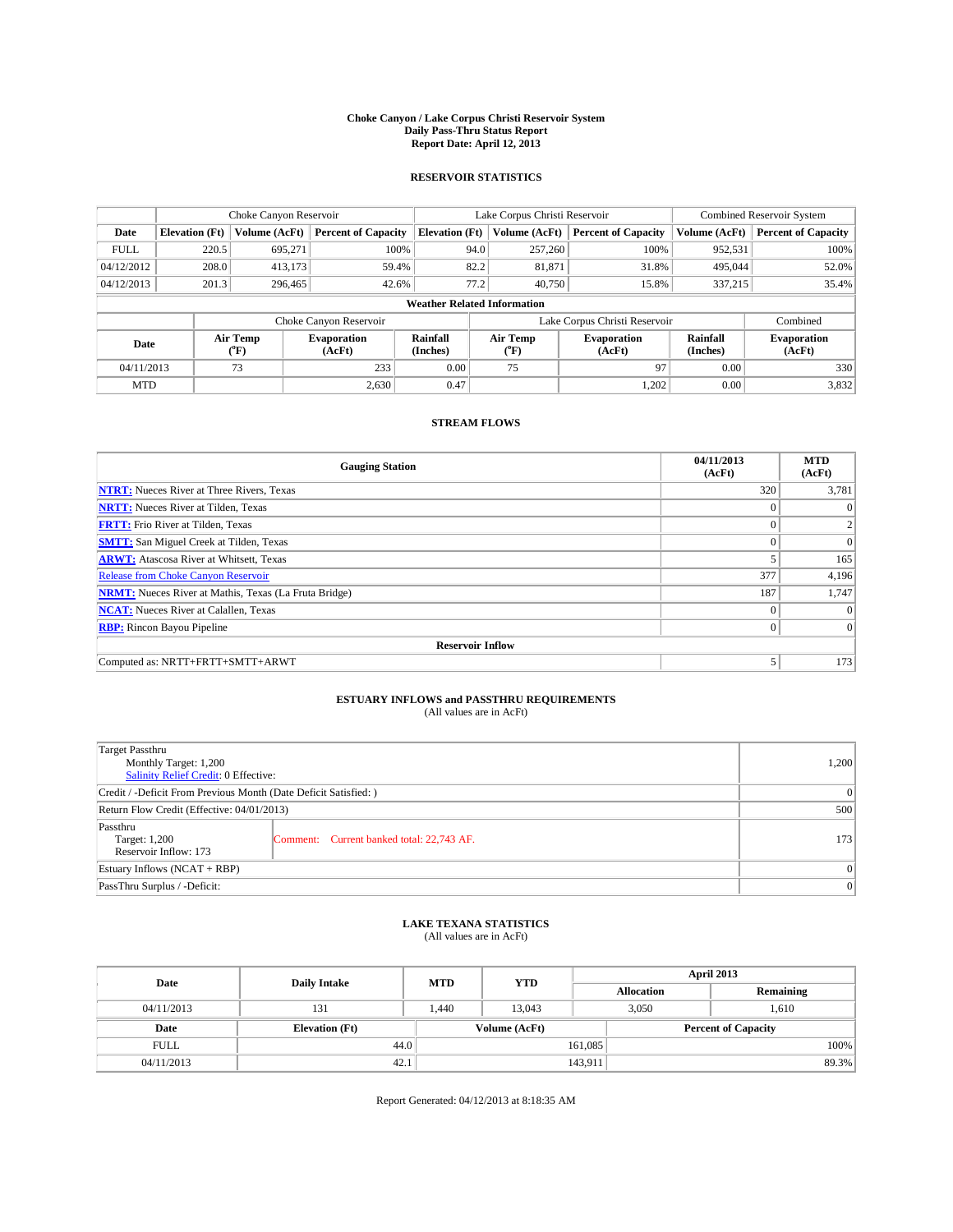### **Choke Canyon / Lake Corpus Christi Reservoir System Daily Pass-Thru Status Report Report Date: April 13, 2013**

### **RESERVOIR STATISTICS**

|             | Choke Canyon Reservoir |                  |                              |                                    | Lake Corpus Christi Reservoir                    |               |                               |                              | <b>Combined Reservoir System</b> |  |  |
|-------------|------------------------|------------------|------------------------------|------------------------------------|--------------------------------------------------|---------------|-------------------------------|------------------------------|----------------------------------|--|--|
| Date        | <b>Elevation</b> (Ft)  | Volume (AcFt)    | <b>Percent of Capacity</b>   | <b>Elevation (Ft)</b>              |                                                  | Volume (AcFt) | <b>Percent of Capacity</b>    | Volume (AcFt)                | <b>Percent of Capacity</b>       |  |  |
| <b>FULL</b> | 220.5                  | 695,271          | 100%                         |                                    | 94.0                                             | 257,260       | 100%                          | 952,531                      | 100%                             |  |  |
| 04/13/2012  | 208.0                  | 412,787          | 59.4%                        |                                    | 82.2                                             | 81,256        | 31.6%                         | 494,043                      | 51.9%                            |  |  |
| 04/13/2013  | 201.3                  | 296.144          | 42.6%                        |                                    | 77.2                                             | 40.686        | 15.8%                         | 336,830                      | 35.4%                            |  |  |
|             |                        |                  |                              | <b>Weather Related Information</b> |                                                  |               |                               |                              |                                  |  |  |
|             |                        |                  | Choke Canyon Reservoir       |                                    |                                                  |               | Lake Corpus Christi Reservoir |                              | Combined                         |  |  |
| Date        |                        | Air Temp<br>(°F) | <b>Evaporation</b><br>(AcFt) | Rainfall<br>(Inches)               | Air Temp<br><b>Evaporation</b><br>(AcFt)<br>("F) |               | Rainfall<br>(Inches)          | <b>Evaporation</b><br>(AcFt) |                                  |  |  |
| 04/12/2013  |                        | 84               | 317                          | 0.00                               |                                                  | 82            | 127                           | 0.00                         | 444                              |  |  |
| <b>MTD</b>  |                        |                  | 2.947                        | 0.47                               |                                                  |               | 1,329                         | 0.00                         | 4,276                            |  |  |

### **STREAM FLOWS**

| <b>Gauging Station</b>                                       | 04/12/2013<br>(AcFt) | <b>MTD</b><br>(AcFt) |
|--------------------------------------------------------------|----------------------|----------------------|
| <b>NTRT:</b> Nueces River at Three Rivers, Texas             | 318                  | 4,099                |
| <b>NRTT:</b> Nueces River at Tilden, Texas                   | $\theta$             | $\Omega$             |
| <b>FRTT:</b> Frio River at Tilden, Texas                     | $\theta$             |                      |
| <b>SMTT:</b> San Miguel Creek at Tilden, Texas               | $\theta$             | $\overline{0}$       |
| <b>ARWT:</b> Atascosa River at Whitsett, Texas               | 4                    | 169                  |
| <b>Release from Choke Canyon Reservoir</b>                   | 377                  | 4,573                |
| <b>NRMT:</b> Nueces River at Mathis, Texas (La Fruta Bridge) | 187                  | 1,933                |
| <b>NCAT:</b> Nueces River at Calallen, Texas                 | $\Omega$             | $\Omega$             |
| <b>RBP:</b> Rincon Bayou Pipeline                            | $\theta$             | $\vert$ 0            |
| <b>Reservoir Inflow</b>                                      |                      |                      |
| Computed as: NRTT+FRTT+SMTT+ARWT                             | 4                    | 177                  |

# **ESTUARY INFLOWS and PASSTHRU REQUIREMENTS**<br>(All values are in AcFt)

| Target Passthru<br>Monthly Target: 1,200<br>Salinity Relief Credit: 0 Effective: |                                           |     |  |  |
|----------------------------------------------------------------------------------|-------------------------------------------|-----|--|--|
| Credit / -Deficit From Previous Month (Date Deficit Satisfied: )                 |                                           |     |  |  |
| Return Flow Credit (Effective: 04/01/2013)                                       |                                           |     |  |  |
| Passthru<br>Target: 1,200<br>Reservoir Inflow: 177                               | Comment: Current banked total: 22,743 AF. | 177 |  |  |
| Estuary Inflows $(NCAT + RBP)$                                                   |                                           |     |  |  |
| PassThru Surplus / -Deficit:                                                     | 0                                         |     |  |  |

## **LAKE TEXANA STATISTICS** (All values are in AcFt)

| Date        | <b>Daily Intake</b>   | <b>MTD</b> | <b>YTD</b>    | April 2013        |                            |           |       |  |
|-------------|-----------------------|------------|---------------|-------------------|----------------------------|-----------|-------|--|
|             |                       |            |               | <b>Allocation</b> |                            | Remaining |       |  |
| 04/12/2013  | 131                   | 1.571      | 13.174        | 3,050             |                            | 1,479     |       |  |
| Date        | <b>Elevation</b> (Ft) |            | Volume (AcFt) |                   | <b>Percent of Capacity</b> |           |       |  |
| <b>FULL</b> | 44.0                  |            |               | 161,085           |                            |           | 100%  |  |
| 04/12/2013  | 41.9                  |            |               | 142, 163          |                            |           | 88.3% |  |

Report Generated: 04/13/2013 at 7:57:37 AM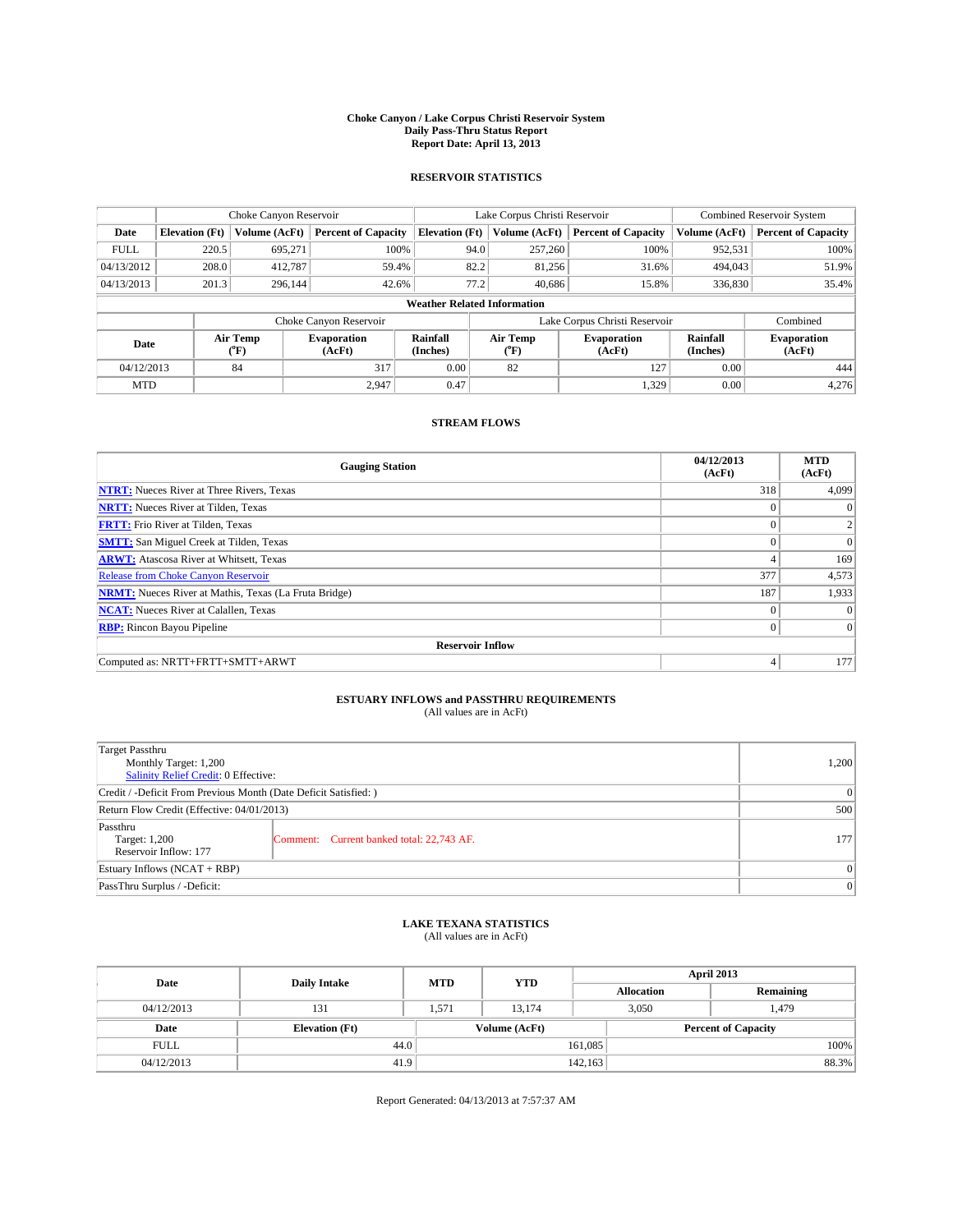### **Choke Canyon / Lake Corpus Christi Reservoir System Daily Pass-Thru Status Report Report Date: April 14, 2013**

### **RESERVOIR STATISTICS**

|             | Choke Canyon Reservoir |                  |                              |                                    | Lake Corpus Christi Reservoir                    |               |                               |                      | Combined Reservoir System    |  |  |
|-------------|------------------------|------------------|------------------------------|------------------------------------|--------------------------------------------------|---------------|-------------------------------|----------------------|------------------------------|--|--|
| Date        | <b>Elevation</b> (Ft)  | Volume (AcFt)    | <b>Percent of Capacity</b>   | <b>Elevation (Ft)</b>              |                                                  | Volume (AcFt) | <b>Percent of Capacity</b>    | Volume (AcFt)        | <b>Percent of Capacity</b>   |  |  |
| <b>FULL</b> | 220.5                  | 695,271          | 100%                         |                                    | 94.0                                             | 257,260       | 100%                          | 952,531              | 100%                         |  |  |
| 04/14/2012  | 207.9                  | 412,209          | 59.3%                        |                                    | 82.1                                             | 80,239        | 31.2%                         | 492,448              | 51.7%                        |  |  |
| 04/14/2013  | 201.3                  | 295,825          | 42.5%                        |                                    | 77.2                                             | 40.686        | 15.8%                         | 336,511              | 35.3%                        |  |  |
|             |                        |                  |                              | <b>Weather Related Information</b> |                                                  |               |                               |                      |                              |  |  |
|             |                        |                  | Choke Canyon Reservoir       |                                    |                                                  |               | Lake Corpus Christi Reservoir |                      | Combined                     |  |  |
| Date        |                        | Air Temp<br>(°F) | <b>Evaporation</b><br>(AcFt) | Rainfall<br>(Inches)               | Air Temp<br><b>Evaporation</b><br>(AcFt)<br>("F) |               |                               | Rainfall<br>(Inches) | <b>Evaporation</b><br>(AcFt) |  |  |
| 04/13/2013  |                        | 80               | 214                          | 0.00                               | 81<br>127                                        |               | 0.00                          | 341                  |                              |  |  |
| <b>MTD</b>  |                        |                  | 3,161                        | 0.47                               |                                                  |               | 1.456                         | 0.00                 | 4,617                        |  |  |

### **STREAM FLOWS**

| <b>Gauging Station</b>                                       | 04/13/2013<br>(AcFt) | <b>MTD</b><br>(AcFt) |
|--------------------------------------------------------------|----------------------|----------------------|
| <b>NTRT:</b> Nueces River at Three Rivers, Texas             | 316                  | 4,415                |
| <b>NRTT:</b> Nueces River at Tilden, Texas                   | $\theta$             | $\theta$             |
| <b>FRTT:</b> Frio River at Tilden, Texas                     |                      |                      |
| <b>SMTT:</b> San Miguel Creek at Tilden, Texas               | $\theta$             | $\overline{0}$       |
| <b>ARWT:</b> Atascosa River at Whitsett, Texas               | 3                    | 172                  |
| <b>Release from Choke Canyon Reservoir</b>                   | 377                  | 4,951                |
| <b>NRMT:</b> Nueces River at Mathis, Texas (La Fruta Bridge) | 187                  | 2,120                |
| <b>NCAT:</b> Nueces River at Calallen, Texas                 | $\theta$             | $\Omega$             |
| <b>RBP:</b> Rincon Bayou Pipeline                            | $\Omega$             | $\Omega$             |
| <b>Reservoir Inflow</b>                                      |                      |                      |
| Computed as: NRTT+FRTT+SMTT+ARWT                             | 3                    | 180                  |

# **ESTUARY INFLOWS and PASSTHRU REQUIREMENTS**<br>(All values are in AcFt)

| <b>Target Passthru</b><br>Monthly Target: 1,200<br>Salinity Relief Credit: 0 Effective: | 1,200                                     |     |
|-----------------------------------------------------------------------------------------|-------------------------------------------|-----|
| Credit / -Deficit From Previous Month (Date Deficit Satisfied: )                        | 0                                         |     |
| Return Flow Credit (Effective: 04/01/2013)                                              | 500                                       |     |
| Passthru<br>Target: 1,200<br>Reservoir Inflow: 180                                      | Comment: Current banked total: 22,743 AF. | 180 |
| Estuary Inflows $(NCAT + RBP)$                                                          | $\Omega$                                  |     |
| PassThru Surplus / -Deficit:                                                            | 0                                         |     |

## **LAKE TEXANA STATISTICS** (All values are in AcFt)

| Date        | <b>Daily Intake</b>   | <b>MTD</b> | <b>YTD</b>    | April 2013        |                            |           |  |  |
|-------------|-----------------------|------------|---------------|-------------------|----------------------------|-----------|--|--|
|             |                       |            |               | <b>Allocation</b> |                            | Remaining |  |  |
| 04/13/2013  | 131                   | 1.702      | 13.305        |                   | 3,050<br>1,348             |           |  |  |
| Date        | <b>Elevation</b> (Ft) |            | Volume (AcFt) |                   | <b>Percent of Capacity</b> |           |  |  |
| <b>FULL</b> | 44.0                  |            |               | 161,085           |                            | 100%      |  |  |
| 04/13/2013  | 41.8                  |            |               | 141,293           |                            | 87.7%     |  |  |

Report Generated: 04/14/2013 at 8:20:16 AM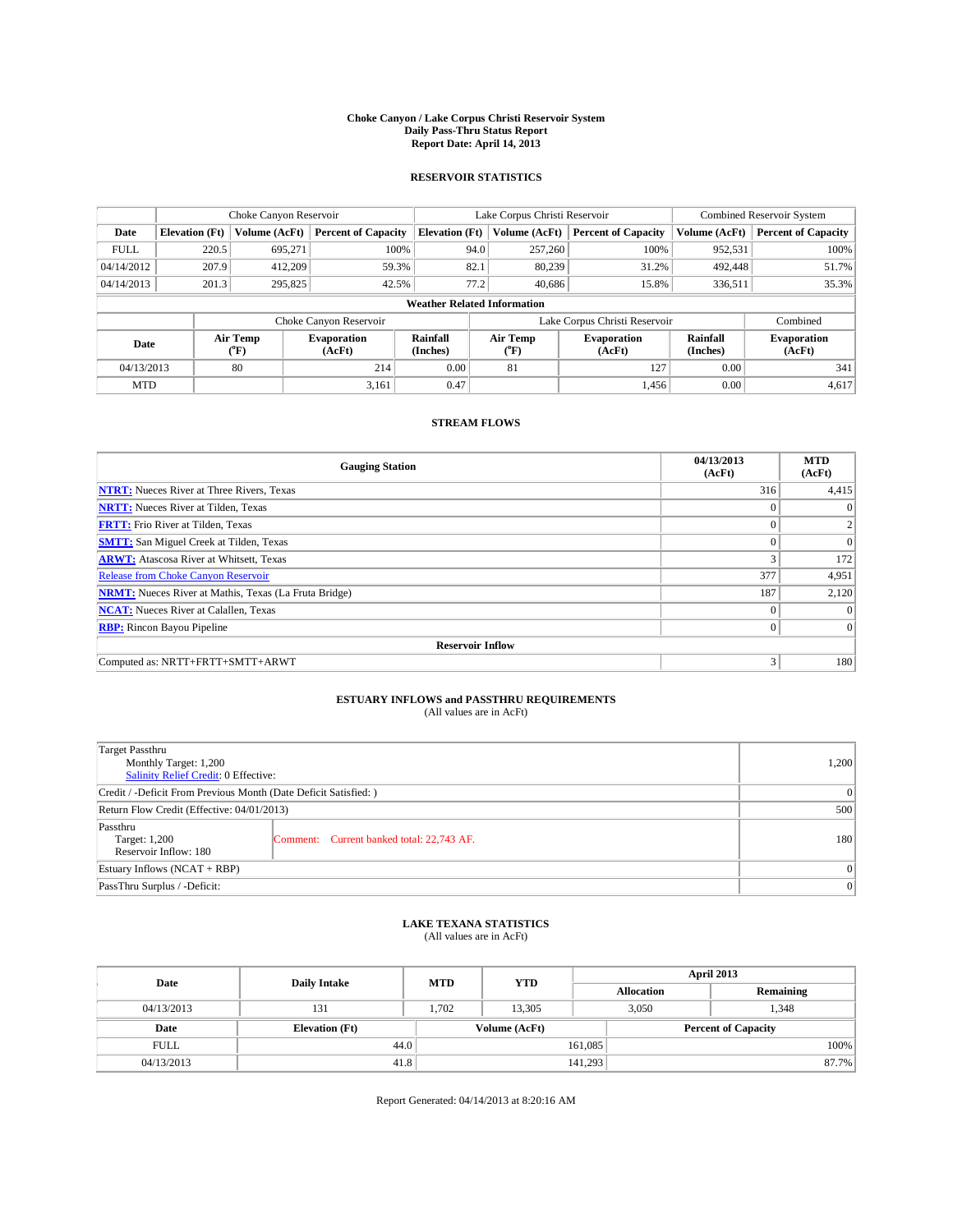### **Choke Canyon / Lake Corpus Christi Reservoir System Daily Pass-Thru Status Report Report Date: April 15, 2013**

### **RESERVOIR STATISTICS**

|             | Choke Canyon Reservoir |                  |                              |                                    | Lake Corpus Christi Reservoir |               |                               |                      | <b>Combined Reservoir System</b> |  |  |
|-------------|------------------------|------------------|------------------------------|------------------------------------|-------------------------------|---------------|-------------------------------|----------------------|----------------------------------|--|--|
| Date        | <b>Elevation</b> (Ft)  | Volume (AcFt)    | <b>Percent of Capacity</b>   | <b>Elevation</b> (Ft)              |                               | Volume (AcFt) | <b>Percent of Capacity</b>    | Volume (AcFt)        | Percent of Capacity              |  |  |
| <b>FULL</b> | 220.5                  | 695,271          | 100%                         |                                    | 94.0                          | 257,260       | 100%                          | 952,531              | 100%                             |  |  |
| 04/15/2012  | 207.9                  | 412,209          | 59.3%                        |                                    | 81.9                          | 78,030        | 30.3%                         | 490,239              | 51.5%                            |  |  |
| 04/15/2013  | 201.2                  | 294,238          | 42.3%                        | 77.1                               |                               | 39,986        | 15.5%                         | 334,224              | $35.1\%$                         |  |  |
|             |                        |                  |                              | <b>Weather Related Information</b> |                               |               |                               |                      |                                  |  |  |
|             |                        |                  | Choke Canyon Reservoir       |                                    |                               |               | Lake Corpus Christi Reservoir |                      | Combined                         |  |  |
| Date        |                        | Air Temp<br>(°F) | <b>Evaporation</b><br>(AcFt) | Rainfall<br>(Inches)               | Air Temp<br>("F)              |               | <b>Evaporation</b><br>(AcFt)  | Rainfall<br>(Inches) | <b>Evaporation</b><br>(AcFt)     |  |  |
| 04/14/2013  |                        | 93               | 297                          | 0.00                               | 95                            |               | 140                           | 0.00                 | 437                              |  |  |
| <b>MTD</b>  |                        |                  | 3,458                        | 0.47                               |                               |               | 1,596                         | 0.00                 | 5,054                            |  |  |

## **STREAM FLOWS**

| <b>Gauging Station</b>                                       | 04/14/2013<br>(AcFt) | <b>MTD</b><br>(AcFt) |
|--------------------------------------------------------------|----------------------|----------------------|
| <b>NTRT:</b> Nueces River at Three Rivers, Texas             | 318                  | 4,732                |
| <b>NRTT:</b> Nueces River at Tilden, Texas                   |                      |                      |
| <b>FRTT:</b> Frio River at Tilden, Texas                     |                      | 2                    |
| <b>SMTT:</b> San Miguel Creek at Tilden, Texas               | $\theta$             | $\Omega$             |
| <b>ARWT:</b> Atascosa River at Whitsett, Texas               | 3                    | 175                  |
| Release from Choke Canyon Reservoir                          | 377                  | 5,328                |
| <b>NRMT:</b> Nueces River at Mathis, Texas (La Fruta Bridge) | 191                  | 2,311                |
| <b>NCAT:</b> Nueces River at Calallen, Texas                 | $\Omega$             | $\Omega$             |
| <b>RBP:</b> Rincon Bayou Pipeline                            | $\Omega$             | $\Omega$             |
| <b>Reservoir Inflow</b>                                      |                      |                      |
| Computed as: NRTT+FRTT+SMTT+ARWT                             | 3                    | 184                  |

# **ESTUARY INFLOWS and PASSTHRU REQUIREMENTS**<br>(All values are in AcFt)

| <b>Target Passthru</b><br>Monthly Target: 1,200<br>Salinity Relief Credit: 0 Effective: |                                           |     |  |  |
|-----------------------------------------------------------------------------------------|-------------------------------------------|-----|--|--|
| Credit / -Deficit From Previous Month (Date Deficit Satisfied: )                        |                                           |     |  |  |
| Return Flow Credit (Effective: 04/01/2013)                                              |                                           |     |  |  |
| Passthru<br>Target: 1,200<br>Reservoir Inflow: 184                                      | Comment: Current banked total: 22,743 AF. | 184 |  |  |
| Estuary Inflows (NCAT + RBP)                                                            |                                           |     |  |  |
| PassThru Surplus / -Deficit:                                                            | 0                                         |     |  |  |

## **LAKE TEXANA STATISTICS** (All values are in AcFt)

| Date        | <b>Daily Intake</b>   | <b>MTD</b> | <b>YTD</b>    | April 2013        |                            |           |  |
|-------------|-----------------------|------------|---------------|-------------------|----------------------------|-----------|--|
|             |                       |            |               | <b>Allocation</b> |                            | Remaining |  |
| 04/14/2013  | 131                   | 1,832      | 13,436        | 3,050             |                            | 1,218     |  |
| Date        | <b>Elevation</b> (Ft) |            | Volume (AcFt) |                   | <b>Percent of Capacity</b> |           |  |
| <b>FULL</b> | 44.0                  |            |               | 161,085           |                            | 100%      |  |
| 04/14/2013  | 41.8                  |            |               | 141,293           |                            | 87.7%     |  |

Report Generated: 04/15/2013 at 8:35:24 AM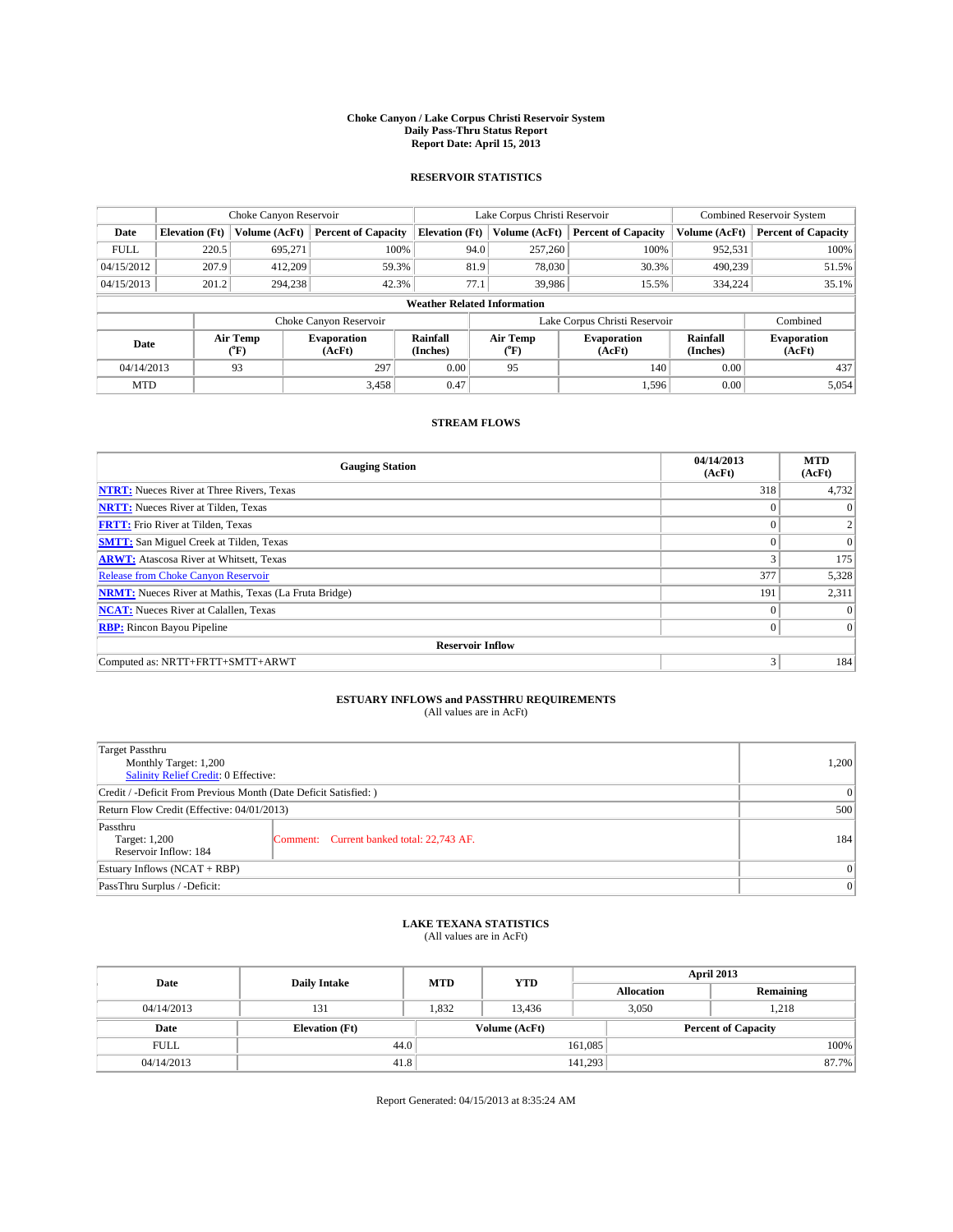### **Choke Canyon / Lake Corpus Christi Reservoir System Daily Pass-Thru Status Report Report Date: April 16, 2013**

### **RESERVOIR STATISTICS**

|             |                                    | Choke Canyon Reservoir |                              |                       | Lake Corpus Christi Reservoir | <b>Combined Reservoir System</b> |                      |                              |  |  |
|-------------|------------------------------------|------------------------|------------------------------|-----------------------|-------------------------------|----------------------------------|----------------------|------------------------------|--|--|
| Date        | <b>Elevation</b> (Ft)              | Volume (AcFt)          | <b>Percent of Capacity</b>   | <b>Elevation (Ft)</b> | Volume (AcFt)                 | <b>Percent of Capacity</b>       | Volume (AcFt)        | <b>Percent of Capacity</b>   |  |  |
| <b>FULL</b> | 220.5                              | 695,271                | 100%                         | 94.0                  | 257,260                       | 100%                             | 952,531              | 100%                         |  |  |
| 04/16/2012  | 208.0                              | 412,787                | 59.4%                        | 82.1                  | 80,442                        | 31.3%                            | 493,229              | 51.8%                        |  |  |
| 04/16/2013  | 201.1                              | 293,435                | 42.2%                        | 77.2                  | 40.494                        | 15.7%                            | 333,929              | 35.1%                        |  |  |
|             | <b>Weather Related Information</b> |                        |                              |                       |                               |                                  |                      |                              |  |  |
|             |                                    |                        | Choke Canyon Reservoir       |                       | Lake Corpus Christi Reservoir |                                  | Combined             |                              |  |  |
| Date        | Air Temp<br>(°F)                   |                        | <b>Evaporation</b><br>(AcFt) | Rainfall<br>(Inches)  | Air Temp<br>("F)              | <b>Evaporation</b><br>(AcFt)     | Rainfall<br>(Inches) | <b>Evaporation</b><br>(AcFt) |  |  |
| 04/15/2013  |                                    | 92                     | 315                          | 0.00                  | 90                            | 145                              | 0.00                 | 460                          |  |  |
| <b>MTD</b>  |                                    |                        | 3.773                        | 0.47                  |                               | 1.741                            | 0.00                 | 5,514                        |  |  |

## **STREAM FLOWS**

| <b>Gauging Station</b>                                       | 04/15/2013<br>(AcFt) | <b>MTD</b><br>(AcFt) |
|--------------------------------------------------------------|----------------------|----------------------|
| <b>NTRT:</b> Nueces River at Three Rivers, Texas             | 316                  | 5,048                |
| <b>NRTT:</b> Nueces River at Tilden, Texas                   | $\theta$             | $\theta$             |
| <b>FRTT:</b> Frio River at Tilden, Texas                     |                      |                      |
| <b>SMTT:</b> San Miguel Creek at Tilden, Texas               | $\theta$             | $\overline{0}$       |
| <b>ARWT:</b> Atascosa River at Whitsett, Texas               | 3                    | 179                  |
| <b>Release from Choke Canyon Reservoir</b>                   | 377                  | 5,705                |
| <b>NRMT:</b> Nueces River at Mathis, Texas (La Fruta Bridge) | 181                  | 2,491                |
| <b>NCAT:</b> Nueces River at Calallen, Texas                 | $\Omega$             | $\Omega$             |
| <b>RBP:</b> Rincon Bayou Pipeline                            | $\Omega$             | $\Omega$             |
| <b>Reservoir Inflow</b>                                      |                      |                      |
| Computed as: NRTT+FRTT+SMTT+ARWT                             | 3                    | 187                  |

# **ESTUARY INFLOWS and PASSTHRU REQUIREMENTS**<br>(All values are in AcFt)

| <b>Target Passthru</b><br>Monthly Target: 1,200<br>Salinity Relief Credit: 0 Effective: |                                           | 1,200 |  |  |
|-----------------------------------------------------------------------------------------|-------------------------------------------|-------|--|--|
| Credit / -Deficit From Previous Month (Date Deficit Satisfied: )                        |                                           |       |  |  |
| Return Flow Credit (Effective: 04/01/2013)                                              |                                           |       |  |  |
| Passthru<br>Target: 1,200<br>Reservoir Inflow: 187                                      | Comment: Current banked total: 22,743 AF. | 187   |  |  |
| Estuary Inflows $(NCAT + RBP)$                                                          |                                           |       |  |  |
| PassThru Surplus / -Deficit:                                                            | 0                                         |       |  |  |

## **LAKE TEXANA STATISTICS** (All values are in AcFt)

| Date        | <b>Daily Intake</b>   | <b>MTD</b> | <b>YTD</b>    | April 2013        |                            |           |       |
|-------------|-----------------------|------------|---------------|-------------------|----------------------------|-----------|-------|
|             |                       |            |               | <b>Allocation</b> |                            | Remaining |       |
| 04/15/2013  | 130                   | 1.963      | 13.566        |                   | 1.087<br>3,050             |           |       |
| Date        | <b>Elevation</b> (Ft) |            | Volume (AcFt) |                   | <b>Percent of Capacity</b> |           |       |
| <b>FULL</b> | 44.0                  |            |               | 161,085           |                            |           | 100%  |
| 04/15/2013  | 41.7                  |            |               | 140,426           |                            |           | 87.2% |

Report Generated: 04/16/2013 at 8:07:44 AM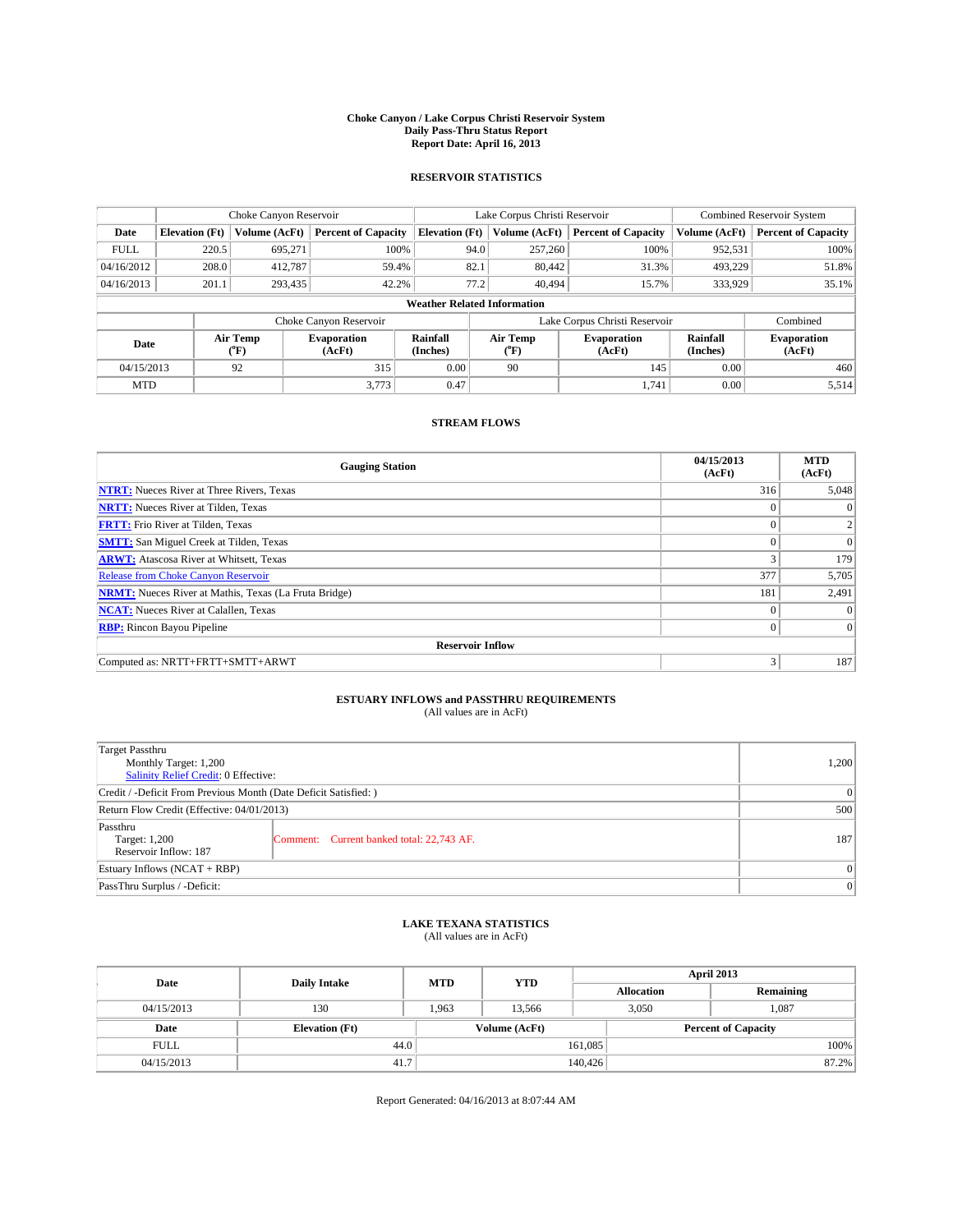### **Choke Canyon / Lake Corpus Christi Reservoir System Daily Pass-Thru Status Report Report Date: April 17, 2013**

### **RESERVOIR STATISTICS**

|             | Choke Canyon Reservoir             |                  |                              |                       | Lake Corpus Christi Reservoir |                  |                              |                      | <b>Combined Reservoir System</b> |  |  |
|-------------|------------------------------------|------------------|------------------------------|-----------------------|-------------------------------|------------------|------------------------------|----------------------|----------------------------------|--|--|
| Date        | <b>Elevation</b> (Ft)              | Volume (AcFt)    | <b>Percent of Capacity</b>   | <b>Elevation (Ft)</b> |                               | Volume (AcFt)    | <b>Percent of Capacity</b>   | Volume (AcFt)        | <b>Percent of Capacity</b>       |  |  |
| <b>FULL</b> | 220.5                              | 695,271          | 100%                         |                       | 94.0                          | 257,260          | 100%                         | 952,531              | 100%                             |  |  |
| 04/17/2012  | 207.9                              | 412,209          | 59.3%                        |                       | 82.1                          | 80,848           | 31.4%                        | 493,057              | 51.8%                            |  |  |
| 04/17/2013  | 201.1                              | 292,792          | 42.1%                        |                       | 77.1                          | 40.303           | 15.7%                        | 333,095              | 35.0%                            |  |  |
|             | <b>Weather Related Information</b> |                  |                              |                       |                               |                  |                              |                      |                                  |  |  |
|             |                                    |                  | Choke Canyon Reservoir       |                       | Lake Corpus Christi Reservoir |                  |                              |                      | Combined                         |  |  |
| Date        |                                    | Air Temp<br>(°F) | <b>Evaporation</b><br>(AcFt) | Rainfall<br>(Inches)  |                               | Air Temp<br>("F) | <b>Evaporation</b><br>(AcFt) | Rainfall<br>(Inches) | <b>Evaporation</b><br>(AcFt)     |  |  |
| 04/16/2013  |                                    | 88               | 268                          | 0.00                  |                               | 85               | 93                           | 0.00                 | 361                              |  |  |
| <b>MTD</b>  |                                    |                  | 4.041                        | 0.47                  |                               |                  | 1,834                        | 0.00                 | 5,875                            |  |  |

### **STREAM FLOWS**

| <b>Gauging Station</b>                                       | 04/16/2013<br>(AcFt) | <b>MTD</b><br>(AcFt) |  |  |  |  |  |  |  |
|--------------------------------------------------------------|----------------------|----------------------|--|--|--|--|--|--|--|
| <b>NTRT:</b> Nueces River at Three Rivers, Texas             | 316                  | 5,363                |  |  |  |  |  |  |  |
| <b>NRTT:</b> Nueces River at Tilden, Texas                   | $\theta$             | $\theta$             |  |  |  |  |  |  |  |
| <b>FRTT:</b> Frio River at Tilden, Texas                     |                      |                      |  |  |  |  |  |  |  |
| <b>SMTT:</b> San Miguel Creek at Tilden, Texas               | $\theta$             | $\overline{0}$       |  |  |  |  |  |  |  |
| <b>ARWT:</b> Atascosa River at Whitsett, Texas               | 3                    | 182                  |  |  |  |  |  |  |  |
| <b>Release from Choke Canyon Reservoir</b>                   | 377                  | 6,082                |  |  |  |  |  |  |  |
| <b>NRMT:</b> Nueces River at Mathis, Texas (La Fruta Bridge) | 177                  | 2,668                |  |  |  |  |  |  |  |
| <b>NCAT:</b> Nueces River at Calallen, Texas                 | $\theta$             | $\Omega$             |  |  |  |  |  |  |  |
| <b>RBP:</b> Rincon Bayou Pipeline                            | $\Omega$             | $\Omega$             |  |  |  |  |  |  |  |
| <b>Reservoir Inflow</b>                                      |                      |                      |  |  |  |  |  |  |  |
| Computed as: NRTT+FRTT+SMTT+ARWT                             | 3                    | 190                  |  |  |  |  |  |  |  |

# **ESTUARY INFLOWS and PASSTHRU REQUIREMENTS**<br>(All values are in AcFt)

| <b>Target Passthru</b><br>Monthly Target: 1,200<br>Salinity Relief Credit: 0 Effective: |                                           |     |  |  |
|-----------------------------------------------------------------------------------------|-------------------------------------------|-----|--|--|
| Credit / -Deficit From Previous Month (Date Deficit Satisfied: )                        |                                           |     |  |  |
| Return Flow Credit (Effective: 04/01/2013)                                              |                                           |     |  |  |
| Passthru<br>Target: 1,200<br>Reservoir Inflow: 190                                      | Comment: Current banked total: 22,743 AF. | 190 |  |  |
| Estuary Inflows (NCAT + RBP)                                                            |                                           |     |  |  |
| PassThru Surplus / -Deficit:                                                            | 0                                         |     |  |  |

## **LAKE TEXANA STATISTICS** (All values are in AcFt)

| Date        | <b>Daily Intake</b>   | <b>MTD</b> | <b>YTD</b>    | April 2013        |  |                            |  |
|-------------|-----------------------|------------|---------------|-------------------|--|----------------------------|--|
|             |                       |            |               | <b>Allocation</b> |  | Remaining                  |  |
| 04/16/2013  | 130                   | 2,093      | 13.696        | 3,050             |  | 957                        |  |
| Date        | <b>Elevation</b> (Ft) |            | Volume (AcFt) |                   |  | <b>Percent of Capacity</b> |  |
| <b>FULL</b> | 44.0                  |            |               | 161,085           |  | 100%                       |  |
| 04/16/2013  | 41.7                  |            |               | 140,426           |  | 87.2%                      |  |

Report Generated: 04/17/2013 at 8:08:22 AM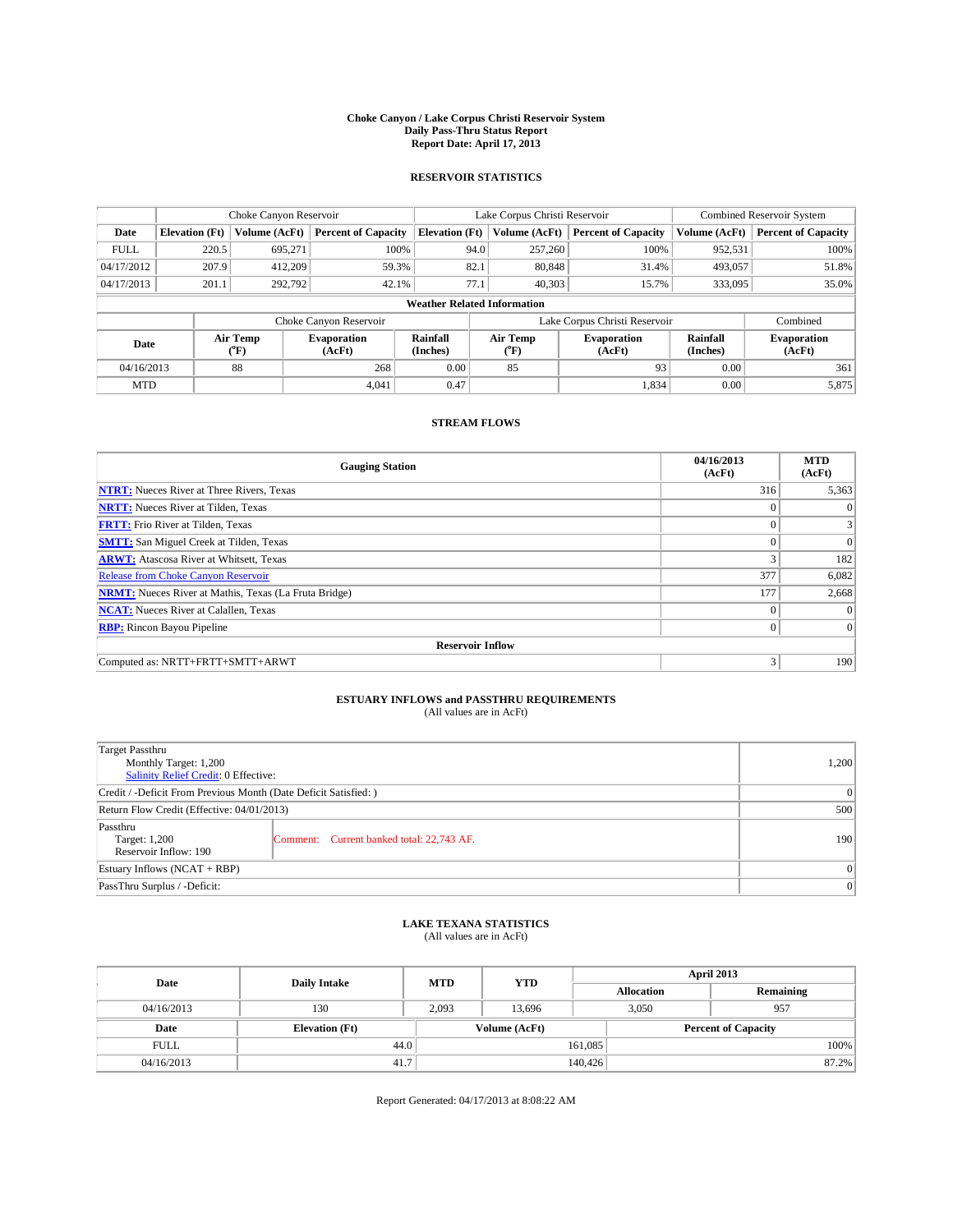### **Choke Canyon / Lake Corpus Christi Reservoir System Daily Pass-Thru Status Report Report Date: April 18, 2013**

### **RESERVOIR STATISTICS**

|             | Choke Canyon Reservoir             |                  | Lake Corpus Christi Reservoir |                       |                               |                  | Combined Reservoir System    |                      |                              |  |
|-------------|------------------------------------|------------------|-------------------------------|-----------------------|-------------------------------|------------------|------------------------------|----------------------|------------------------------|--|
| Date        | <b>Elevation</b> (Ft)              | Volume (AcFt)    | <b>Percent of Capacity</b>    | <b>Elevation (Ft)</b> |                               | Volume (AcFt)    | <b>Percent of Capacity</b>   | Volume (AcFt)        | <b>Percent of Capacity</b>   |  |
| <b>FULL</b> | 220.5                              | 695,271          | 100%                          |                       | 94.0                          | 257,260          | 100%                         | 952,531              | 100%                         |  |
| 04/18/2012  | 208.0                              | 413,173          | 59.4%                         |                       | 82.1                          | 80,848           | 31.4%                        | 494,021              | 51.9%                        |  |
| 04/18/2013  | 201.1                              | 292,158          | 42.0%                         |                       | 77.1                          | 40.113           | 15.6%                        | 332,271              | 34.9%                        |  |
|             | <b>Weather Related Information</b> |                  |                               |                       |                               |                  |                              |                      |                              |  |
|             |                                    |                  | Choke Canyon Reservoir        |                       | Lake Corpus Christi Reservoir |                  |                              |                      | Combined                     |  |
| Date        |                                    | Air Temp<br>(°F) | <b>Evaporation</b><br>(AcFt)  | Rainfall<br>(Inches)  |                               | Air Temp<br>("F) | <b>Evaporation</b><br>(AcFt) | Rainfall<br>(Inches) | <b>Evaporation</b><br>(AcFt) |  |
| 04/17/2013  |                                    | 87               | 148                           | 0.00                  |                               | 88               | 92                           | 0.00                 | 240                          |  |
| <b>MTD</b>  |                                    |                  | 4.189                         | 0.47                  |                               |                  | 1.926                        | 0.00                 | 6,115                        |  |

### **STREAM FLOWS**

| <b>Gauging Station</b>                                       | 04/17/2013<br>(AcFt) | <b>MTD</b><br>(AcFt) |  |  |  |  |  |  |  |
|--------------------------------------------------------------|----------------------|----------------------|--|--|--|--|--|--|--|
| <b>NTRT:</b> Nueces River at Three Rivers, Texas             | 316                  | 5,679                |  |  |  |  |  |  |  |
| <b>NRTT:</b> Nueces River at Tilden, Texas                   | $\theta$             | $\theta$             |  |  |  |  |  |  |  |
| <b>FRTT:</b> Frio River at Tilden, Texas                     |                      |                      |  |  |  |  |  |  |  |
| <b>SMTT:</b> San Miguel Creek at Tilden, Texas               | $\theta$             | $\overline{0}$       |  |  |  |  |  |  |  |
| <b>ARWT:</b> Atascosa River at Whitsett, Texas               | 3                    | 185                  |  |  |  |  |  |  |  |
| <b>Release from Choke Canyon Reservoir</b>                   | 377                  | 6,459                |  |  |  |  |  |  |  |
| <b>NRMT:</b> Nueces River at Mathis, Texas (La Fruta Bridge) | 167                  | 2,835                |  |  |  |  |  |  |  |
| <b>NCAT:</b> Nueces River at Calallen, Texas                 | $\theta$             | $\Omega$             |  |  |  |  |  |  |  |
| <b>RBP:</b> Rincon Bayou Pipeline                            | $\Omega$             | $\Omega$             |  |  |  |  |  |  |  |
| <b>Reservoir Inflow</b>                                      |                      |                      |  |  |  |  |  |  |  |
| Computed as: NRTT+FRTT+SMTT+ARWT                             | 3                    | 193                  |  |  |  |  |  |  |  |

# **ESTUARY INFLOWS and PASSTHRU REQUIREMENTS**<br>(All values are in AcFt)

| <b>Target Passthru</b><br>Monthly Target: 1,200<br>Salinity Relief Credit: 0 Effective: |                                           |     |  |  |
|-----------------------------------------------------------------------------------------|-------------------------------------------|-----|--|--|
| Credit / -Deficit From Previous Month (Date Deficit Satisfied: )                        |                                           |     |  |  |
| Return Flow Credit (Effective: 04/01/2013)                                              |                                           |     |  |  |
| Passthru<br>Target: 1,200<br>Reservoir Inflow: 193                                      | Comment: Current banked total: 22,743 AF. | 193 |  |  |
| Estuary Inflows $(NCAT + RBP)$                                                          |                                           |     |  |  |
| PassThru Surplus / -Deficit:                                                            |                                           |     |  |  |

## **LAKE TEXANA STATISTICS** (All values are in AcFt)

| Date        | <b>Daily Intake</b>   | <b>MTD</b> | <b>YTD</b>    | April 2013        |  |                            |       |
|-------------|-----------------------|------------|---------------|-------------------|--|----------------------------|-------|
|             |                       |            |               | <b>Allocation</b> |  | Remaining                  |       |
| 04/17/2013  | 130                   | 2.223      | 13.826        | 3,050             |  | 827                        |       |
| Date        | <b>Elevation</b> (Ft) |            | Volume (AcFt) |                   |  | <b>Percent of Capacity</b> |       |
| <b>FULL</b> | 44.0                  |            |               | 161,085           |  |                            | 100%  |
| 04/17/2013  | 41.7                  |            |               | 140,426           |  |                            | 87.2% |

Report Generated: 04/18/2013 at 8:04:41 AM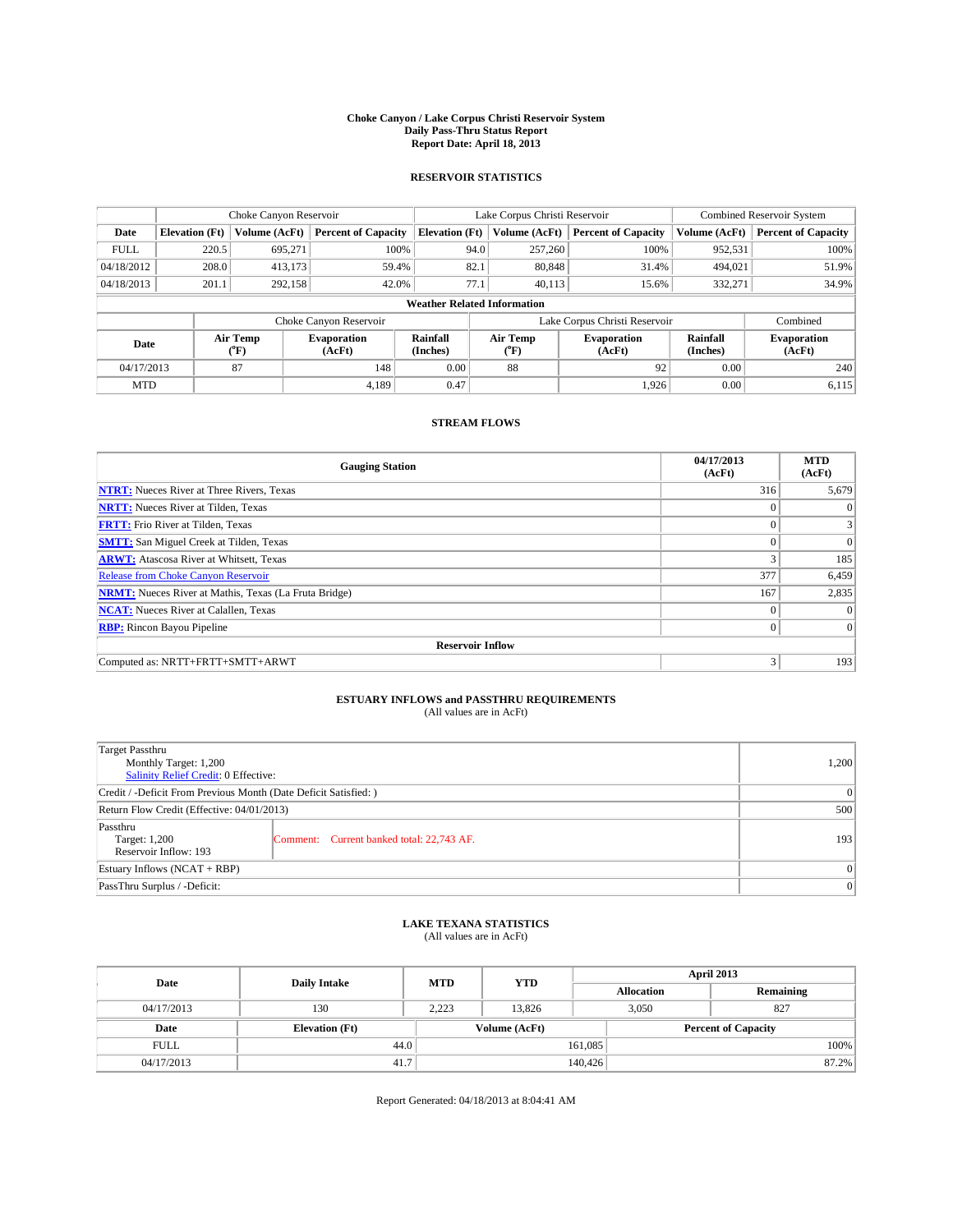### **Choke Canyon / Lake Corpus Christi Reservoir System Daily Pass-Thru Status Report Report Date: April 19, 2013**

### **RESERVOIR STATISTICS**

|             | Choke Canyon Reservoir             |                  |                              |                       | Lake Corpus Christi Reservoir |                  |                               |                      | <b>Combined Reservoir System</b> |  |  |
|-------------|------------------------------------|------------------|------------------------------|-----------------------|-------------------------------|------------------|-------------------------------|----------------------|----------------------------------|--|--|
| Date        | <b>Elevation</b> (Ft)              | Volume (AcFt)    | <b>Percent of Capacity</b>   | <b>Elevation (Ft)</b> |                               | Volume (AcFt)    | <b>Percent of Capacity</b>    | Volume (AcFt)        | <b>Percent of Capacity</b>       |  |  |
| <b>FULL</b> | 220.5                              | 695,271          | 100%                         |                       | 94.0                          | 257,260          | 100%                          | 952,531              | 100%                             |  |  |
| 04/19/2012  | 207.9                              | 412,209          | 59.3%                        |                       | 82.1                          | 80,340           | 31.2%                         | 492,549              | 51.7%                            |  |  |
| 04/19/2013  | 201.0                              | 291,842          | 42.0%                        |                       | 77.2                          | 40.558           | 15.8%                         | 332,400              | 34.9%                            |  |  |
|             | <b>Weather Related Information</b> |                  |                              |                       |                               |                  |                               |                      |                                  |  |  |
|             |                                    |                  | Choke Canyon Reservoir       |                       |                               |                  | Lake Corpus Christi Reservoir |                      | Combined                         |  |  |
| Date        |                                    | Air Temp<br>(°F) | <b>Evaporation</b><br>(AcFt) | Rainfall<br>(Inches)  |                               | Air Temp<br>("F) | <b>Evaporation</b><br>(AcFt)  | Rainfall<br>(Inches) | <b>Evaporation</b><br>(AcFt)     |  |  |
| 04/18/2013  |                                    | 76               | 231                          | 0.12                  | 79<br>97                      |                  | 0.00                          | 328                  |                                  |  |  |
| <b>MTD</b>  |                                    |                  | 4.420                        | 0.59                  |                               |                  | 2,023                         | 0.00                 | 6,443                            |  |  |

### **STREAM FLOWS**

| <b>Gauging Station</b>                                       | 04/18/2013<br>(AcFt) | <b>MTD</b><br>(AcFt) |
|--------------------------------------------------------------|----------------------|----------------------|
| <b>NTRT:</b> Nueces River at Three Rivers, Texas             | 316                  | 5,995                |
| <b>NRTT:</b> Nueces River at Tilden, Texas                   | $\theta$             | $\theta$             |
| <b>FRTT:</b> Frio River at Tilden, Texas                     |                      |                      |
| <b>SMTT:</b> San Miguel Creek at Tilden, Texas               | $\theta$             | $\overline{0}$       |
| <b>ARWT:</b> Atascosa River at Whitsett, Texas               | 4                    | 189                  |
| <b>Release from Choke Canyon Reservoir</b>                   | 377                  | 6,836                |
| <b>NRMT:</b> Nueces River at Mathis, Texas (La Fruta Bridge) | 161                  | 2,995                |
| <b>NCAT:</b> Nueces River at Calallen, Texas                 | $\theta$             | $\Omega$             |
| <b>RBP:</b> Rincon Bayou Pipeline                            | $\Omega$             | $\Omega$             |
| <b>Reservoir Inflow</b>                                      |                      |                      |
| Computed as: NRTT+FRTT+SMTT+ARWT                             | 4                    | 197                  |

# **ESTUARY INFLOWS and PASSTHRU REQUIREMENTS**<br>(All values are in AcFt)

| <b>Target Passthru</b><br>Monthly Target: 1,200<br>Salinity Relief Credit: 0 Effective: | 1,200                                     |     |
|-----------------------------------------------------------------------------------------|-------------------------------------------|-----|
| Credit / -Deficit From Previous Month (Date Deficit Satisfied: )                        |                                           | 0   |
| Return Flow Credit (Effective: 04/01/2013)                                              |                                           | 500 |
| Passthru<br>Target: 1,200<br>Reservoir Inflow: 197                                      | Comment: Current banked total: 22,743 AF. | 197 |
| Estuary Inflows $(NCAT + RBP)$                                                          | $\Omega$                                  |     |
| PassThru Surplus / -Deficit:                                                            | 0                                         |     |

# **LAKE TEXANA STATISTICS** (All values are in AcFt)

| Date        | <b>Daily Intake</b>   | <b>MTD</b> | <b>YTD</b>                                  | April 2013 |                   |           |       |
|-------------|-----------------------|------------|---------------------------------------------|------------|-------------------|-----------|-------|
|             |                       |            |                                             |            | <b>Allocation</b> | Remaining |       |
| 04/18/2013  | 130                   | 2,353      | 13.957                                      | 3,050      |                   | 697       |       |
| Date        | <b>Elevation</b> (Ft) |            | Volume (AcFt)<br><b>Percent of Capacity</b> |            |                   |           |       |
| <b>FULL</b> | 44.0                  |            |                                             | 161,085    |                   |           | 100%  |
| 04/18/2013  | 41.7                  |            |                                             | 140,426    |                   |           | 87.2% |

Report Generated: 04/19/2013 at 8:20:52 AM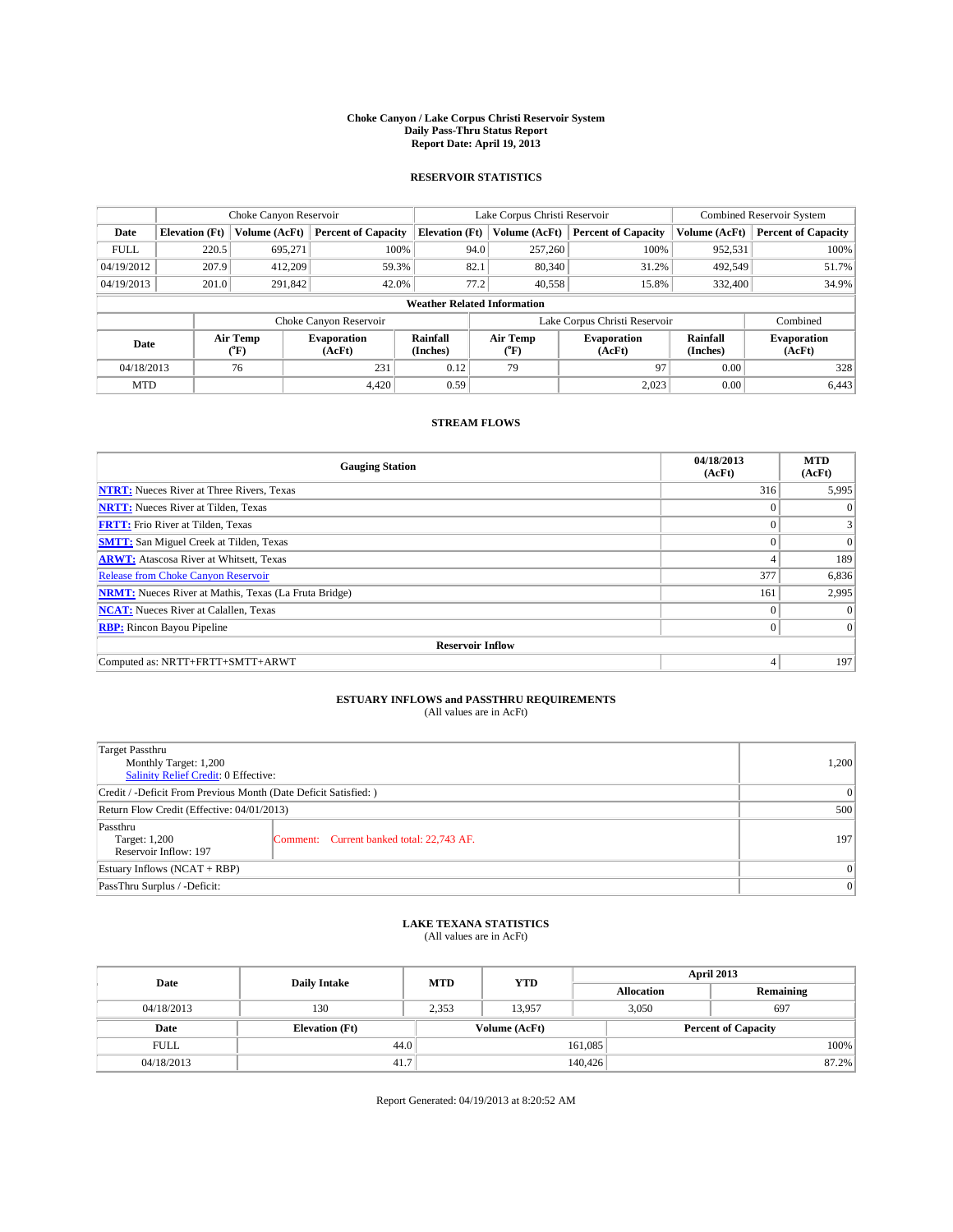### **Choke Canyon / Lake Corpus Christi Reservoir System Daily Pass-Thru Status Report Report Date: April 20, 2013**

### **RESERVOIR STATISTICS**

|             | Choke Canyon Reservoir             |               |                              |                       | Lake Corpus Christi Reservoir |               |                               |                      | <b>Combined Reservoir System</b> |  |  |
|-------------|------------------------------------|---------------|------------------------------|-----------------------|-------------------------------|---------------|-------------------------------|----------------------|----------------------------------|--|--|
| Date        | <b>Elevation</b> (Ft)              | Volume (AcFt) | <b>Percent of Capacity</b>   | <b>Elevation (Ft)</b> |                               | Volume (AcFt) | <b>Percent of Capacity</b>    | Volume (AcFt)        | <b>Percent of Capacity</b>       |  |  |
| <b>FULL</b> | 220.5                              | 695,271       | 100%                         |                       | 94.0                          | 257,260       | 100%                          | 952,531              | 100%                             |  |  |
| 04/20/2012  | 207.9                              | 411,632       | 59.2%                        |                       | 82.1                          | 80,036        | 31.1%                         | 491,668              | 51.6%                            |  |  |
| 04/20/2013  | 201.1                              | 292,634       | 42.1%                        |                       | 77.2                          | 40.622        | 15.8%                         | 333,256              | 35.0%                            |  |  |
|             | <b>Weather Related Information</b> |               |                              |                       |                               |               |                               |                      |                                  |  |  |
|             |                                    |               | Choke Canyon Reservoir       |                       |                               |               | Lake Corpus Christi Reservoir |                      | Combined                         |  |  |
| Date        | Air Temp<br>(°F)                   |               | <b>Evaporation</b><br>(AcFt) | Rainfall<br>(Inches)  | Air Temp<br>("F)              |               | <b>Evaporation</b><br>(AcFt)  | Rainfall<br>(Inches) | <b>Evaporation</b><br>(AcFt)     |  |  |
| 04/19/2013  |                                    | 73            | 296                          | 0.00                  |                               | 73<br>108     |                               | 0.00                 | 404                              |  |  |
| <b>MTD</b>  |                                    |               | 4.716                        | 0.59                  |                               |               | 2,131                         | 0.00                 | 6,847                            |  |  |

### **STREAM FLOWS**

| <b>Gauging Station</b>                                       | 04/19/2013<br>(AcFt) | <b>MTD</b><br>(AcFt) |
|--------------------------------------------------------------|----------------------|----------------------|
| <b>NTRT:</b> Nueces River at Three Rivers, Texas             | 316                  | 6,310                |
| <b>NRTT:</b> Nueces River at Tilden, Texas                   | $\theta$             | $\theta$             |
| <b>FRTT:</b> Frio River at Tilden, Texas                     |                      |                      |
| <b>SMTT:</b> San Miguel Creek at Tilden, Texas               | $\theta$             | $\overline{0}$       |
| <b>ARWT:</b> Atascosa River at Whitsett, Texas               | 3                    | 192                  |
| <b>Release from Choke Canyon Reservoir</b>                   | 377                  | 7,213                |
| <b>NRMT:</b> Nueces River at Mathis, Texas (La Fruta Bridge) | 145                  | 3,140                |
| <b>NCAT:</b> Nueces River at Calallen, Texas                 | $\theta$             | $\Omega$             |
| <b>RBP:</b> Rincon Bayou Pipeline                            | $\Omega$             | $\Omega$             |
| <b>Reservoir Inflow</b>                                      |                      |                      |
| Computed as: NRTT+FRTT+SMTT+ARWT                             | 4                    | 201                  |

# **ESTUARY INFLOWS and PASSTHRU REQUIREMENTS**<br>(All values are in AcFt)

| <b>Target Passthru</b><br>Monthly Target: 1,200<br>Salinity Relief Credit: 0 Effective: |                                           |     |  |  |
|-----------------------------------------------------------------------------------------|-------------------------------------------|-----|--|--|
| Credit / -Deficit From Previous Month (Date Deficit Satisfied: )                        |                                           | 0   |  |  |
| Return Flow Credit (Effective: 04/01/2013)                                              |                                           | 500 |  |  |
| Passthru<br>Target: 1,200<br>Reservoir Inflow: 201                                      | Comment: Current banked total: 22,743 AF. | 201 |  |  |
| Estuary Inflows (NCAT + RBP)                                                            | $\Omega$                                  |     |  |  |
| PassThru Surplus / -Deficit:                                                            | 0                                         |     |  |  |

## **LAKE TEXANA STATISTICS** (All values are in AcFt)

| Date        | <b>Daily Intake</b>   | <b>MTD</b> | <b>YTD</b>    | April 2013                 |  |           |       |
|-------------|-----------------------|------------|---------------|----------------------------|--|-----------|-------|
|             |                       |            |               | <b>Allocation</b>          |  | Remaining |       |
| 04/19/2013  | 130                   | 2.483      | 14.087        | 3,050                      |  | 567       |       |
| Date        | <b>Elevation</b> (Ft) |            | Volume (AcFt) | <b>Percent of Capacity</b> |  |           |       |
| <b>FULL</b> | 44.0                  |            |               | 161,085                    |  |           | 100%  |
| 04/19/2013  | 41.7                  |            |               | 140,426                    |  |           | 87.2% |

Report Generated: 04/20/2013 at 7:49:03 AM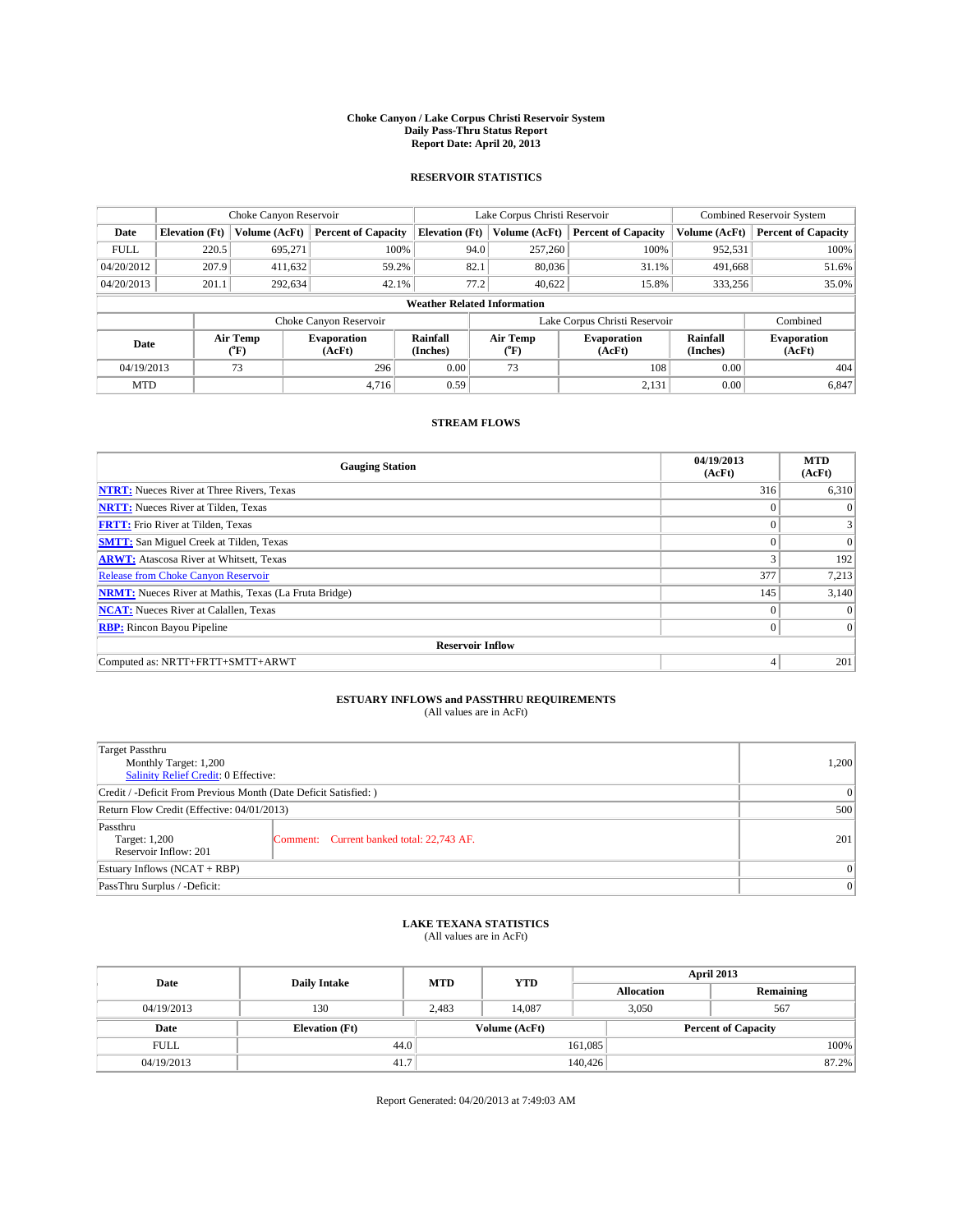### **Choke Canyon / Lake Corpus Christi Reservoir System Daily Pass-Thru Status Report Report Date: April 21, 2013**

### **RESERVOIR STATISTICS**

|             |                                    | Choke Canyon Reservoir |                              |                       | Lake Corpus Christi Reservoir | <b>Combined Reservoir System</b> |                      |                              |  |  |
|-------------|------------------------------------|------------------------|------------------------------|-----------------------|-------------------------------|----------------------------------|----------------------|------------------------------|--|--|
| Date        | <b>Elevation</b> (Ft)              | Volume (AcFt)          | <b>Percent of Capacity</b>   | <b>Elevation</b> (Ft) | Volume (AcFt)                 | <b>Percent of Capacity</b>       | Volume (AcFt)        | <b>Percent of Capacity</b>   |  |  |
| <b>FULL</b> | 220.5                              | 695,271                | 100%                         | 94.0                  | 257,260                       | 100%                             | 952,531              | 100%                         |  |  |
| 04/21/2012  | 207.9                              | 411,061                | 59.1%                        |                       | 82.0<br>79,029                | 30.7%                            | 490,090              | 51.5%                        |  |  |
| 04/21/2013  | 201.0                              | 291,525                | 41.9%                        | 77.2                  | 40.686                        | 15.8%                            | 332,211              | 34.9%                        |  |  |
|             | <b>Weather Related Information</b> |                        |                              |                       |                               |                                  |                      |                              |  |  |
|             |                                    |                        | Choke Canyon Reservoir       |                       |                               | Lake Corpus Christi Reservoir    |                      | Combined                     |  |  |
| Date        |                                    | Air Temp<br>(°F)       | <b>Evaporation</b><br>(AcFt) | Rainfall<br>(Inches)  | Air Temp<br>("F)              | <b>Evaporation</b><br>(AcFt)     | Rainfall<br>(Inches) | <b>Evaporation</b><br>(AcFt) |  |  |
| 04/20/2013  |                                    | 78                     | 314                          | 0.00                  | 75                            | 134                              | 0.00                 | 448                          |  |  |
| <b>MTD</b>  |                                    |                        | 5,030                        | 0.59                  |                               | 2,265                            | 0.00                 | 7,295                        |  |  |

## **STREAM FLOWS**

| <b>Gauging Station</b>                                       | 04/20/2013<br>(AcFt) | <b>MTD</b><br>(AcFt) |
|--------------------------------------------------------------|----------------------|----------------------|
| <b>NTRT:</b> Nueces River at Three Rivers, Texas             | 316                  | 6,626                |
| <b>NRTT:</b> Nueces River at Tilden, Texas                   | $\theta$             | $\theta$             |
| <b>FRTT:</b> Frio River at Tilden, Texas                     |                      |                      |
| <b>SMTT:</b> San Miguel Creek at Tilden, Texas               | $\theta$             | $\overline{0}$       |
| <b>ARWT:</b> Atascosa River at Whitsett, Texas               | 3                    | 195                  |
| <b>Release from Choke Canyon Reservoir</b>                   | 377                  | 7,591                |
| <b>NRMT:</b> Nueces River at Mathis, Texas (La Fruta Bridge) | 137                  | 3,277                |
| <b>NCAT:</b> Nueces River at Calallen, Texas                 | $\theta$             | $\Omega$             |
| <b>RBP:</b> Rincon Bayou Pipeline                            | $\Omega$             | $\Omega$             |
| <b>Reservoir Inflow</b>                                      |                      |                      |
| Computed as: NRTT+FRTT+SMTT+ARWT                             | 3                    | 204                  |

# **ESTUARY INFLOWS and PASSTHRU REQUIREMENTS**<br>(All values are in AcFt)

| <b>Target Passthru</b><br>Monthly Target: 1,200<br>Salinity Relief Credit: 0 Effective: | 1,200                                     |     |
|-----------------------------------------------------------------------------------------|-------------------------------------------|-----|
| Credit / -Deficit From Previous Month (Date Deficit Satisfied: )                        |                                           | 0   |
| Return Flow Credit (Effective: 04/01/2013)                                              |                                           | 500 |
| Passthru<br>Target: 1,200<br>Reservoir Inflow: 204                                      | Comment: Current banked total: 22,743 AF. | 204 |
| Estuary Inflows $(NCAT + RBP)$                                                          | $\Omega$                                  |     |
| PassThru Surplus / -Deficit:                                                            | 0                                         |     |

# **LAKE TEXANA STATISTICS** (All values are in AcFt)

| Date        | <b>Daily Intake</b>   | <b>MTD</b> | <b>YTD</b>    | April 2013                 |  |           |  |
|-------------|-----------------------|------------|---------------|----------------------------|--|-----------|--|
|             |                       |            |               | <b>Allocation</b>          |  | Remaining |  |
| 04/20/2013  | 130                   | 2.613      | 14.217        | 3,050                      |  | 437       |  |
| Date        | <b>Elevation</b> (Ft) |            | Volume (AcFt) | <b>Percent of Capacity</b> |  |           |  |
| <b>FULL</b> | 44.0                  |            |               | 161,085                    |  | 100%      |  |
| 04/20/2013  | 41.7                  |            |               | 140,426                    |  | 87.2%     |  |

Report Generated: 04/21/2013 at 7:46:00 AM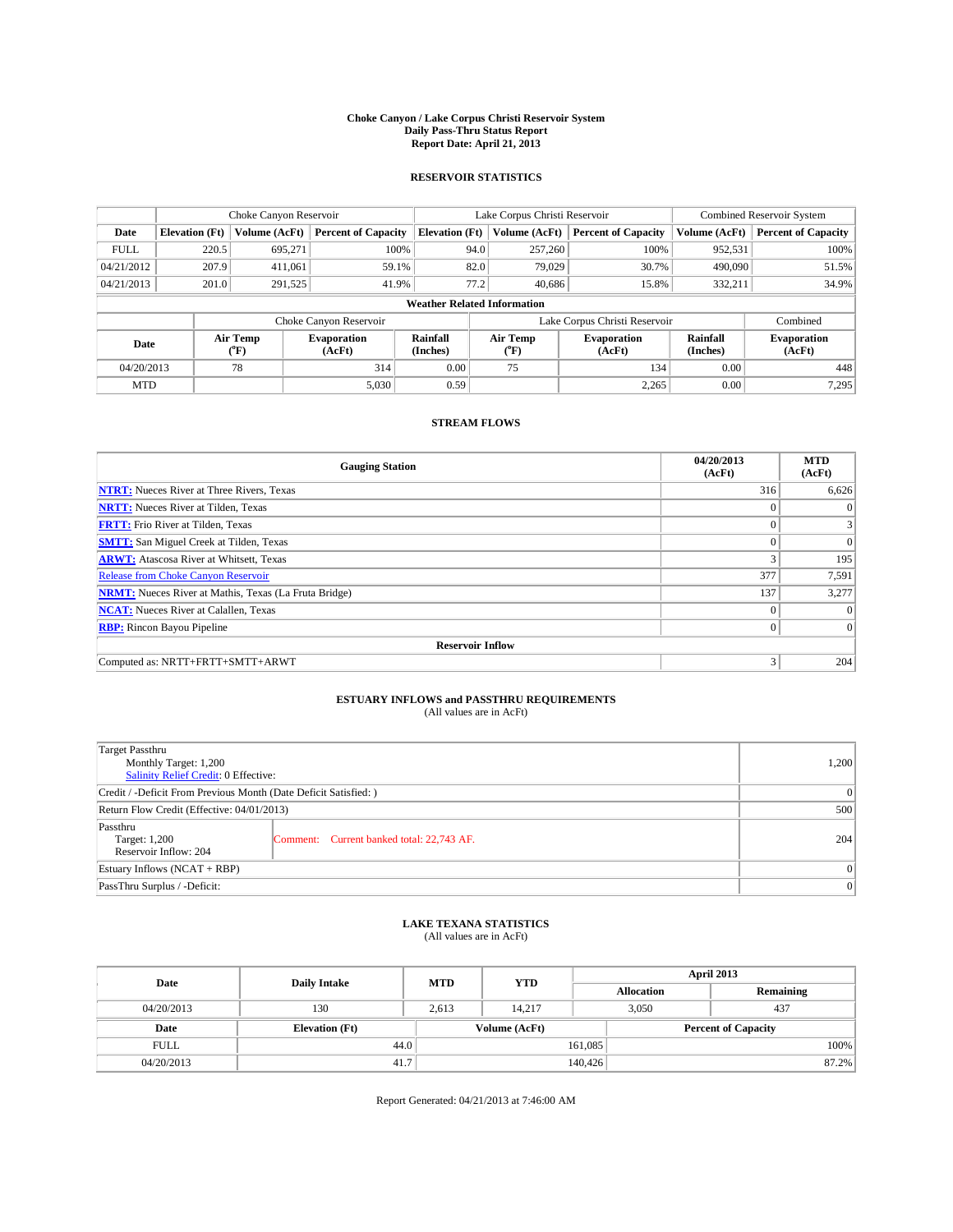### **Choke Canyon / Lake Corpus Christi Reservoir System Daily Pass-Thru Status Report Report Date: April 22, 2013**

### **RESERVOIR STATISTICS**

|             |                                    | Choke Canyon Reservoir |                              | Lake Corpus Christi Reservoir |                               |        |                              | <b>Combined Reservoir System</b> |                              |  |
|-------------|------------------------------------|------------------------|------------------------------|-------------------------------|-------------------------------|--------|------------------------------|----------------------------------|------------------------------|--|
| Date        | <b>Elevation</b> (Ft)              | Volume (AcFt)          | <b>Percent of Capacity</b>   | <b>Elevation</b> (Ft)         | Volume (AcFt)                 |        | <b>Percent of Capacity</b>   | Volume (AcFt)                    | <b>Percent of Capacity</b>   |  |
| <b>FULL</b> | 220.5                              | 695,271                | 100%                         |                               | 257,260<br>94.0               |        | 100%                         | 952,531                          | 100%                         |  |
| 04/22/2012  | 207.9                              | 411,061                | 59.1%                        |                               | 82.0                          | 79,330 | 30.8%                        | 490,391                          | 51.5%                        |  |
| 04/22/2013  | 201.0                              | 290,258                | 41.7%                        |                               | 77.2                          | 40.686 | 15.8%                        | 330,944                          | 34.7%                        |  |
|             | <b>Weather Related Information</b> |                        |                              |                               |                               |        |                              |                                  |                              |  |
|             |                                    |                        | Choke Canyon Reservoir       |                               | Lake Corpus Christi Reservoir |        |                              |                                  | Combined                     |  |
| Date        |                                    | Air Temp<br>(°F)       | <b>Evaporation</b><br>(AcFt) | Rainfall<br>(Inches)          | Air Temp<br>("F)              |        | <b>Evaporation</b><br>(AcFt) | Rainfall<br>(Inches)             | <b>Evaporation</b><br>(AcFt) |  |
| 04/21/2013  |                                    | 85                     | 313                          | 0.00                          | 83                            |        | 123                          | 0.00                             | 436                          |  |
| <b>MTD</b>  |                                    |                        | 5,343                        | 0.59                          |                               |        | 2,388                        | 0.00                             | 7,731                        |  |

## **STREAM FLOWS**

| <b>Gauging Station</b>                                       | 04/21/2013<br>(AcFt) | <b>MTD</b><br>(AcFt) |  |  |  |  |
|--------------------------------------------------------------|----------------------|----------------------|--|--|--|--|
| <b>NTRT:</b> Nueces River at Three Rivers, Texas             | 316                  | 6,942                |  |  |  |  |
| <b>NRTT:</b> Nueces River at Tilden, Texas                   | $\theta$             | $\theta$             |  |  |  |  |
| <b>FRTT:</b> Frio River at Tilden, Texas                     |                      |                      |  |  |  |  |
| <b>SMTT:</b> San Miguel Creek at Tilden, Texas               | $\theta$             | $\overline{0}$       |  |  |  |  |
| <b>ARWT:</b> Atascosa River at Whitsett, Texas               | 3                    | 198                  |  |  |  |  |
| <b>Release from Choke Canyon Reservoir</b>                   | 377                  | 7,968                |  |  |  |  |
| <b>NRMT:</b> Nueces River at Mathis, Texas (La Fruta Bridge) | 133                  | 3,410                |  |  |  |  |
| <b>NCAT:</b> Nueces River at Calallen, Texas                 | $\theta$             | $\Omega$             |  |  |  |  |
| <b>RBP:</b> Rincon Bayou Pipeline                            | $\Omega$             | $\Omega$             |  |  |  |  |
| <b>Reservoir Inflow</b>                                      |                      |                      |  |  |  |  |
| Computed as: NRTT+FRTT+SMTT+ARWT                             | 3                    | 207                  |  |  |  |  |

# **ESTUARY INFLOWS and PASSTHRU REQUIREMENTS**<br>(All values are in AcFt)

| Target Passthru<br>Monthly Target: 1,200<br>Salinity Relief Credit: 0 Effective: |                                           |     |  |  |
|----------------------------------------------------------------------------------|-------------------------------------------|-----|--|--|
| Credit / -Deficit From Previous Month (Date Deficit Satisfied: )                 | $\Omega$                                  |     |  |  |
| Return Flow Credit (Effective: 04/01/2013)                                       | 500                                       |     |  |  |
| Passthru<br>Target: 1,200<br>Reservoir Inflow: 207                               | Comment: Current banked total: 22,743 AF. | 207 |  |  |
| Estuary Inflows $(NCAT + RBP)$                                                   | $\Omega$                                  |     |  |  |
| PassThru Surplus / -Deficit:                                                     | $\Omega$                                  |     |  |  |

## **LAKE TEXANA STATISTICS** (All values are in AcFt)

| Date        | <b>Daily Intake</b>   | <b>MTD</b> | <b>YTD</b>    | April 2013        |                            |           |       |
|-------------|-----------------------|------------|---------------|-------------------|----------------------------|-----------|-------|
|             |                       |            |               | <b>Allocation</b> |                            | Remaining |       |
| 04/21/2013  | 130                   | 2.743      | 14.347        |                   | 307<br>3,050               |           |       |
| Date        | <b>Elevation</b> (Ft) |            | Volume (AcFt) |                   | <b>Percent of Capacity</b> |           |       |
| <b>FULL</b> | 44.0                  |            |               | 161,085           |                            |           | 100%  |
| 04/21/2013  | 41.7                  |            |               | 140,426           |                            |           | 87.2% |

Report Generated: 04/22/2013 at 8:35:02 AM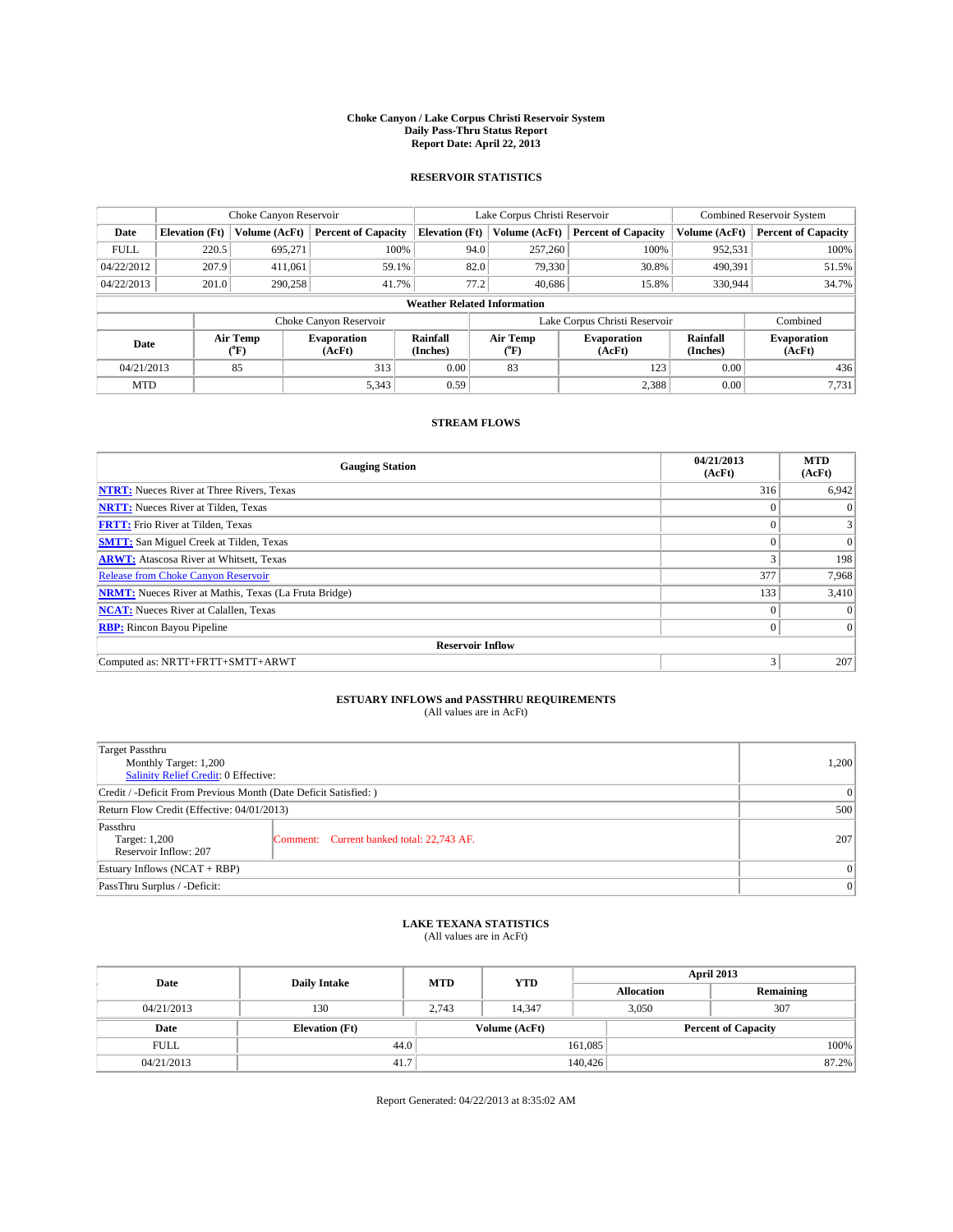### **Choke Canyon / Lake Corpus Christi Reservoir System Daily Pass-Thru Status Report Report Date: April 23, 2013**

### **RESERVOIR STATISTICS**

|                                                                                  |                                    | Choke Canyon Reservoir |                            |                              | Lake Corpus Christi Reservoir | <b>Combined Reservoir System</b> |               |                            |  |
|----------------------------------------------------------------------------------|------------------------------------|------------------------|----------------------------|------------------------------|-------------------------------|----------------------------------|---------------|----------------------------|--|
| Date                                                                             | <b>Elevation</b> (Ft)              | Volume (AcFt)          | <b>Percent of Capacity</b> | <b>Elevation (Ft)</b>        | Volume (AcFt)                 | <b>Percent of Capacity</b>       | Volume (AcFt) | <b>Percent of Capacity</b> |  |
| <b>FULL</b>                                                                      | 220.5                              | 695,271                | 100%                       | 94.0                         | 257,260                       | 100%                             | 952,531       | 100%                       |  |
| 04/23/2012                                                                       | 207.8                              | 410,489                | 59.0%                      | 82.0                         | 79,230                        | 30.8%                            | 489,719       | 51.4%                      |  |
| 04/23/2013                                                                       | 200.9                              | 289,155                | 41.6%                      | 77.1                         | 40.303                        | 15.7%                            | 329,458       | 34.6%                      |  |
|                                                                                  | <b>Weather Related Information</b> |                        |                            |                              |                               |                                  |               |                            |  |
|                                                                                  |                                    |                        | Choke Canyon Reservoir     |                              | Lake Corpus Christi Reservoir |                                  | Combined      |                            |  |
| Air Temp<br>Rainfall<br><b>Evaporation</b><br>Date<br>(Inches)<br>(AcFt)<br>(°F) |                                    |                        | Air Temp<br>(°F)           | <b>Evaporation</b><br>(AcFt) | Rainfall<br>(Inches)          | <b>Evaporation</b><br>(AcFt)     |               |                            |  |
| 04/22/2013                                                                       |                                    | 89                     | 322                        | 0.00                         | 87                            | 137                              | 0.00          | 459                        |  |
| <b>MTD</b>                                                                       |                                    |                        | 5,665                      | 0.59                         |                               | 2,525                            | 0.00          | 8,190                      |  |

### **STREAM FLOWS**

| <b>Gauging Station</b>                                       | 04/22/2013<br>(AcFt) | <b>MTD</b><br>(AcFt) |  |  |  |  |
|--------------------------------------------------------------|----------------------|----------------------|--|--|--|--|
| <b>NTRT:</b> Nueces River at Three Rivers, Texas             | 314                  | 7,255                |  |  |  |  |
| <b>NRTT:</b> Nueces River at Tilden, Texas                   | $\theta$             |                      |  |  |  |  |
| <b>FRTT:</b> Frio River at Tilden, Texas                     |                      |                      |  |  |  |  |
| <b>SMTT:</b> San Miguel Creek at Tilden, Texas               | $\theta$             | $\overline{0}$       |  |  |  |  |
| <b>ARWT:</b> Atascosa River at Whitsett, Texas               | $\overline{2}$       | 200                  |  |  |  |  |
| <b>Release from Choke Canyon Reservoir</b>                   | 377                  | 8,345                |  |  |  |  |
| <b>NRMT:</b> Nueces River at Mathis, Texas (La Fruta Bridge) | 149                  | 3,559                |  |  |  |  |
| <b>NCAT:</b> Nueces River at Calallen, Texas                 | $\theta$             | $\Omega$             |  |  |  |  |
| <b>RBP:</b> Rincon Bayou Pipeline                            | $\Omega$             | $\Omega$             |  |  |  |  |
| <b>Reservoir Inflow</b>                                      |                      |                      |  |  |  |  |
| Computed as: NRTT+FRTT+SMTT+ARWT                             | 2                    | 209                  |  |  |  |  |

# **ESTUARY INFLOWS and PASSTHRU REQUIREMENTS**<br>(All values are in AcFt)

| Target Passthru<br>Monthly Target: 1,200<br>Salinity Relief Credit: 0 Effective: |                                           |     |  |  |
|----------------------------------------------------------------------------------|-------------------------------------------|-----|--|--|
| Credit / -Deficit From Previous Month (Date Deficit Satisfied: )                 | $\Omega$                                  |     |  |  |
| Return Flow Credit (Effective: 04/01/2013)                                       | 500                                       |     |  |  |
| Passthru<br>Target: 1,200<br>Reservoir Inflow: 209                               | Comment: Current banked total: 22,743 AF. | 209 |  |  |
| Estuary Inflows $(NCAT + RBP)$                                                   | $\Omega$                                  |     |  |  |
| PassThru Surplus / -Deficit:                                                     | $\Omega$                                  |     |  |  |

## **LAKE TEXANA STATISTICS** (All values are in AcFt)

| Date        | <b>Daily Intake</b>   | <b>MTD</b> | <b>YTD</b>    | April 2013        |                            |           |  |
|-------------|-----------------------|------------|---------------|-------------------|----------------------------|-----------|--|
|             |                       |            |               | <b>Allocation</b> |                            | Remaining |  |
| 04/22/2013  | 130                   | 2.873      | 14.477        |                   | 3,050<br>177               |           |  |
| Date        | <b>Elevation</b> (Ft) |            | Volume (AcFt) |                   | <b>Percent of Capacity</b> |           |  |
| <b>FULL</b> | 44.0                  |            |               | 161,085           |                            | 100%      |  |
| 04/22/2013  | 41.5                  |            |               | 138,700           |                            | 86.1%     |  |

Report Generated: 04/23/2013 at 8:23:48 AM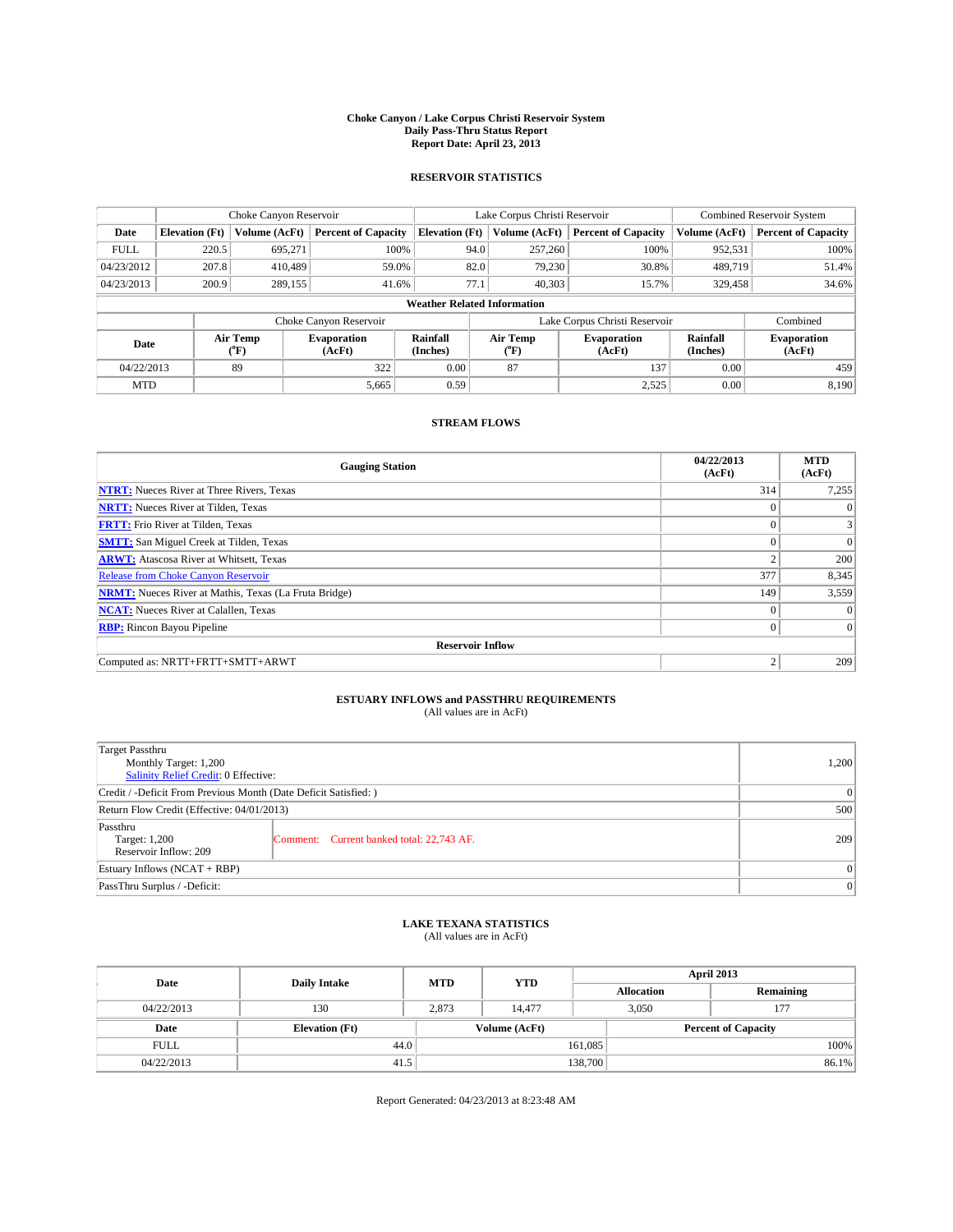### **Choke Canyon / Lake Corpus Christi Reservoir System Daily Pass-Thru Status Report Report Date: April 24, 2013**

### **RESERVOIR STATISTICS**

|                                                                                  |                                    | Choke Canyon Reservoir |                              |                       | Lake Corpus Christi Reservoir | <b>Combined Reservoir System</b> |               |                            |  |
|----------------------------------------------------------------------------------|------------------------------------|------------------------|------------------------------|-----------------------|-------------------------------|----------------------------------|---------------|----------------------------|--|
| Date                                                                             | <b>Elevation</b> (Ft)              | Volume (AcFt)          | <b>Percent of Capacity</b>   | <b>Elevation (Ft)</b> | Volume (AcFt)                 | <b>Percent of Capacity</b>       | Volume (AcFt) | <b>Percent of Capacity</b> |  |
| <b>FULL</b>                                                                      | 220.5                              | 695,271                | 100%                         | 94.0                  | 257,260                       | 100%                             | 952,531       | 100%                       |  |
| 04/24/2012                                                                       | 207.8                              | 410,679                | 59.1%                        |                       | 81.9<br>78,628                | 30.6%                            | 489,307       | 51.4%                      |  |
| 04/24/2013                                                                       | 200.8                              | 288,374                | 41.5%                        | 77.2                  | 40,430                        | 15.7%                            | 328,804       | 34.5%                      |  |
|                                                                                  | <b>Weather Related Information</b> |                        |                              |                       |                               |                                  |               |                            |  |
|                                                                                  |                                    |                        | Choke Canyon Reservoir       |                       | Lake Corpus Christi Reservoir |                                  | Combined      |                            |  |
| Air Temp<br>Rainfall<br><b>Evaporation</b><br>Date<br>(Inches)<br>(AcFt)<br>(°F) |                                    | Air Temp<br>(°F)       | <b>Evaporation</b><br>(AcFt) | Rainfall<br>(Inches)  | <b>Evaporation</b><br>(AcFt)  |                                  |               |                            |  |
| 04/23/2013                                                                       |                                    | 79                     | 174                          | 0.00                  | 80                            | 78                               | 0.11          | 252                        |  |
| <b>MTD</b>                                                                       |                                    |                        | 5,839                        | 0.59                  |                               | 2,603                            | 0.11          | 8.442                      |  |

## **STREAM FLOWS**

| <b>Gauging Station</b>                                       | 04/23/2013<br>(AcFt) | <b>MTD</b><br>(AcFt) |
|--------------------------------------------------------------|----------------------|----------------------|
| <b>NTRT:</b> Nueces River at Three Rivers, Texas             | 312                  | 7,567                |
| <b>NRTT:</b> Nueces River at Tilden, Texas                   |                      | $\theta$             |
| <b>FRTT:</b> Frio River at Tilden, Texas                     |                      | 3                    |
| <b>SMTT:</b> San Miguel Creek at Tilden, Texas               | $\Omega$             | $\Omega$             |
| <b>ARWT:</b> Atascosa River at Whitsett, Texas               | $\overline{c}$       | 202                  |
| Release from Choke Canyon Reservoir                          | 377                  | 8,722                |
| <b>NRMT:</b> Nueces River at Mathis, Texas (La Fruta Bridge) | 165                  | 3,724                |
| <b>NCAT:</b> Nueces River at Calallen, Texas                 | $\theta$             | $\Omega$             |
| <b>RBP:</b> Rincon Bayou Pipeline                            | $\Omega$             | $\Omega$             |
| <b>Reservoir Inflow</b>                                      |                      |                      |
| Computed as: NRTT+FRTT+SMTT+ARWT                             | $\overline{2}$       | 211                  |

# **ESTUARY INFLOWS and PASSTHRU REQUIREMENTS**<br>(All values are in AcFt)

| <b>Target Passthru</b><br>Monthly Target: 1,200<br>Salinity Relief Credit: 0 Effective: |                                           |     |  |  |
|-----------------------------------------------------------------------------------------|-------------------------------------------|-----|--|--|
| Credit / -Deficit From Previous Month (Date Deficit Satisfied: )                        |                                           |     |  |  |
| Return Flow Credit (Effective: 04/01/2013)                                              |                                           |     |  |  |
| Passthru<br>Target: 1,200<br>Reservoir Inflow: 211                                      | Comment: Current banked total: 22,743 AF. | 211 |  |  |
| Estuary Inflows $(NCAT + RBP)$                                                          |                                           |     |  |  |
| PassThru Surplus / -Deficit:                                                            | 0                                         |     |  |  |

## **LAKE TEXANA STATISTICS** (All values are in AcFt)

| Date        | <b>Daily Intake</b>   | <b>MTD</b> | <b>YTD</b>    | April 2013                 |             |           |  |
|-------------|-----------------------|------------|---------------|----------------------------|-------------|-----------|--|
|             |                       |            |               | <b>Allocation</b>          |             | Remaining |  |
| 04/23/2013  | 130                   | 3.004      | 14.608        |                            | 3,050<br>46 |           |  |
| Date        | <b>Elevation</b> (Ft) |            | Volume (AcFt) | <b>Percent of Capacity</b> |             |           |  |
| <b>FULL</b> | 44.0                  |            |               | 161,085                    |             | 100%      |  |
| 04/23/2013  | 41.5                  |            |               | 138,700                    |             | 86.1%     |  |

Report Generated: 04/24/2013 at 8:19:27 AM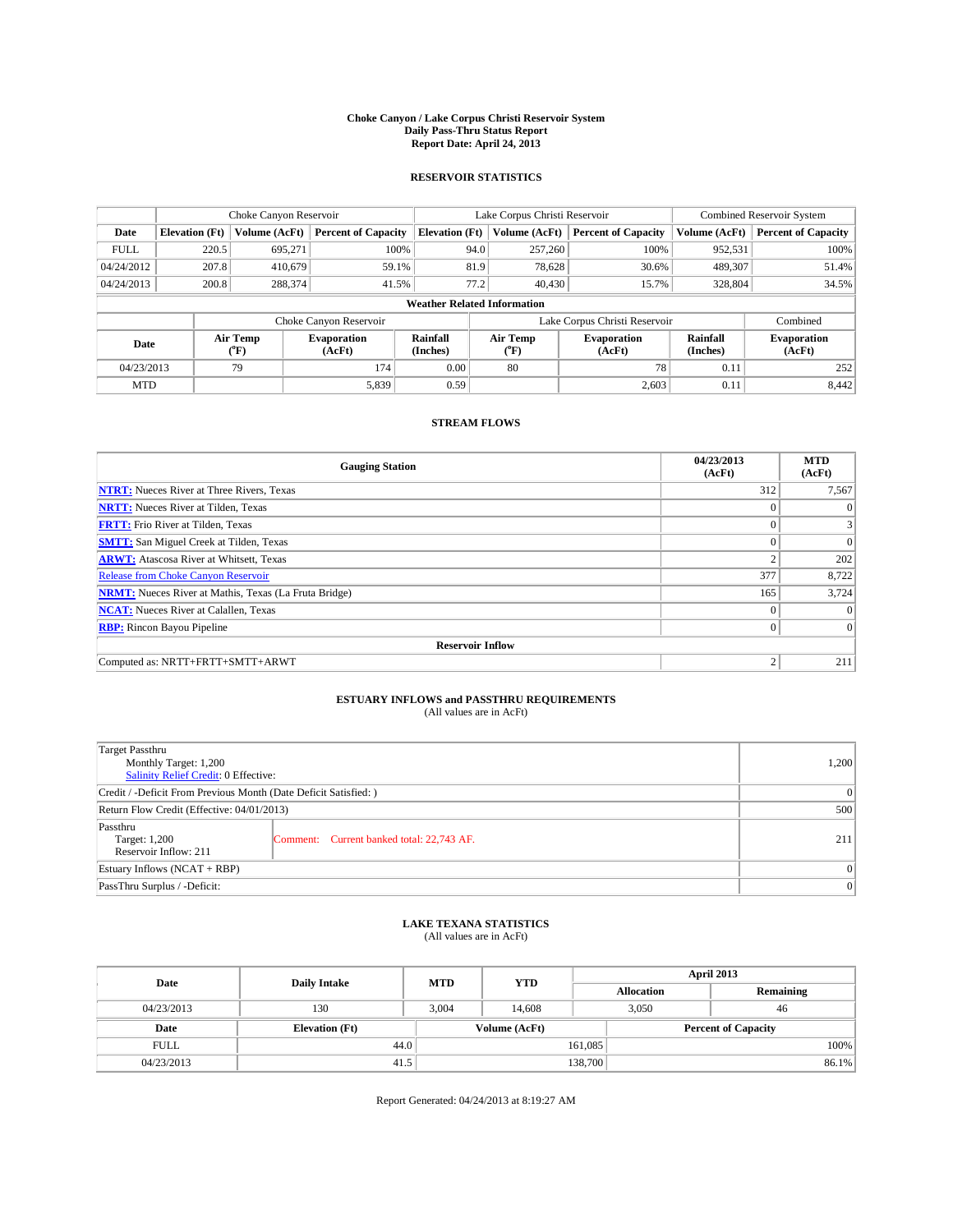### **Choke Canyon / Lake Corpus Christi Reservoir System Daily Pass-Thru Status Report Report Date: April 25, 2013**

### **RESERVOIR STATISTICS**

|             | Choke Canyon Reservoir             |                  | Lake Corpus Christi Reservoir |                       |                               |                  | Combined Reservoir System    |                      |                              |
|-------------|------------------------------------|------------------|-------------------------------|-----------------------|-------------------------------|------------------|------------------------------|----------------------|------------------------------|
| Date        | <b>Elevation</b> (Ft)              | Volume (AcFt)    | <b>Percent of Capacity</b>    | <b>Elevation (Ft)</b> |                               | Volume (AcFt)    | <b>Percent of Capacity</b>   | Volume (AcFt)        | <b>Percent of Capacity</b>   |
| <b>FULL</b> | 220.5                              | 695,271          | 100%                          |                       | 94.0                          | 257,260          | 100%                         | 952,531              | 100%                         |
| 04/25/2012  | 207.8                              | 408,953          | 58.8%                         |                       | 81.8                          | 77,732           | 30.2%                        | 486,685              | 51.1%                        |
| 04/25/2013  | 200.8                              | 287,428          | 41.3%                         |                       | 77.2                          | 40.622           | 15.8%                        | 328,050              | 34.4%                        |
|             | <b>Weather Related Information</b> |                  |                               |                       |                               |                  |                              |                      |                              |
|             |                                    |                  | Choke Canyon Reservoir        |                       | Lake Corpus Christi Reservoir |                  |                              |                      | Combined                     |
| Date        |                                    | Air Temp<br>(°F) | <b>Evaporation</b><br>(AcFt)  | Rainfall<br>(Inches)  |                               | Air Temp<br>("F) | <b>Evaporation</b><br>(AcFt) | Rainfall<br>(Inches) | <b>Evaporation</b><br>(AcFt) |
| 04/24/2013  |                                    | 65               | 165                           | 0.00                  |                               | 62               | 41                           | 0.00                 | 206                          |
| <b>MTD</b>  |                                    |                  | 6.004                         | 0.59                  |                               |                  | 2,644                        | 0.11                 | 8,648                        |

### **STREAM FLOWS**

| <b>Gauging Station</b>                                       | 04/24/2013<br>(AcFt) | <b>MTD</b><br>(AcFt) |  |  |  |  |  |
|--------------------------------------------------------------|----------------------|----------------------|--|--|--|--|--|
| <b>NTRT:</b> Nueces River at Three Rivers, Texas             | 308                  | 7,874                |  |  |  |  |  |
| <b>NRTT:</b> Nueces River at Tilden, Texas                   | $\theta$             | $\theta$             |  |  |  |  |  |
| <b>FRTT:</b> Frio River at Tilden, Texas                     |                      |                      |  |  |  |  |  |
| <b>SMTT:</b> San Miguel Creek at Tilden, Texas               | $\theta$             | $\overline{0}$       |  |  |  |  |  |
| <b>ARWT:</b> Atascosa River at Whitsett, Texas               | $\overline{2}$       | 204                  |  |  |  |  |  |
| <b>Release from Choke Canyon Reservoir</b>                   | 377                  | 9,099                |  |  |  |  |  |
| <b>NRMT:</b> Nueces River at Mathis, Texas (La Fruta Bridge) | 181                  | 3,904                |  |  |  |  |  |
| <b>NCAT:</b> Nueces River at Calallen, Texas                 | $\theta$             | $\Omega$             |  |  |  |  |  |
| <b>RBP:</b> Rincon Bayou Pipeline                            | $\Omega$             | $\Omega$             |  |  |  |  |  |
| <b>Reservoir Inflow</b>                                      |                      |                      |  |  |  |  |  |
| Computed as: NRTT+FRTT+SMTT+ARWT                             | 2                    | 213                  |  |  |  |  |  |

# **ESTUARY INFLOWS and PASSTHRU REQUIREMENTS**<br>(All values are in AcFt)

| <b>Target Passthru</b><br>Monthly Target: 1,200<br>Salinity Relief Credit: 0 Effective: | 1,200                                     |     |  |  |
|-----------------------------------------------------------------------------------------|-------------------------------------------|-----|--|--|
| Credit / -Deficit From Previous Month (Date Deficit Satisfied: )                        |                                           |     |  |  |
| Return Flow Credit (Effective: 04/01/2013)                                              |                                           |     |  |  |
| Passthru<br>Target: 1,200<br>Reservoir Inflow: 213                                      | Comment: Current banked total: 22,743 AF. | 213 |  |  |
| Estuary Inflows $(NCAT + RBP)$                                                          | $\Omega$                                  |     |  |  |
| PassThru Surplus / -Deficit:                                                            | 0                                         |     |  |  |

## **LAKE TEXANA STATISTICS** (All values are in AcFt)

| Date        | <b>Daily Intake</b>   | <b>MTD</b>    | <b>YTD</b> | April 2013        |                |                            |  |  |
|-------------|-----------------------|---------------|------------|-------------------|----------------|----------------------------|--|--|
|             |                       |               |            | <b>Allocation</b> |                | Remaining                  |  |  |
| 04/24/2013  | 131                   | 3.134         | 14.738     |                   | 3,050<br>$-84$ |                            |  |  |
| Date        | <b>Elevation</b> (Ft) | Volume (AcFt) |            |                   |                | <b>Percent of Capacity</b> |  |  |
| <b>FULL</b> | 44.0                  |               |            | 161,085           |                | 100%                       |  |  |
| 04/24/2013  | 41.5                  |               |            | 138,700           |                | 86.1%                      |  |  |

Report Generated: 04/25/2013 at 8:39:29 AM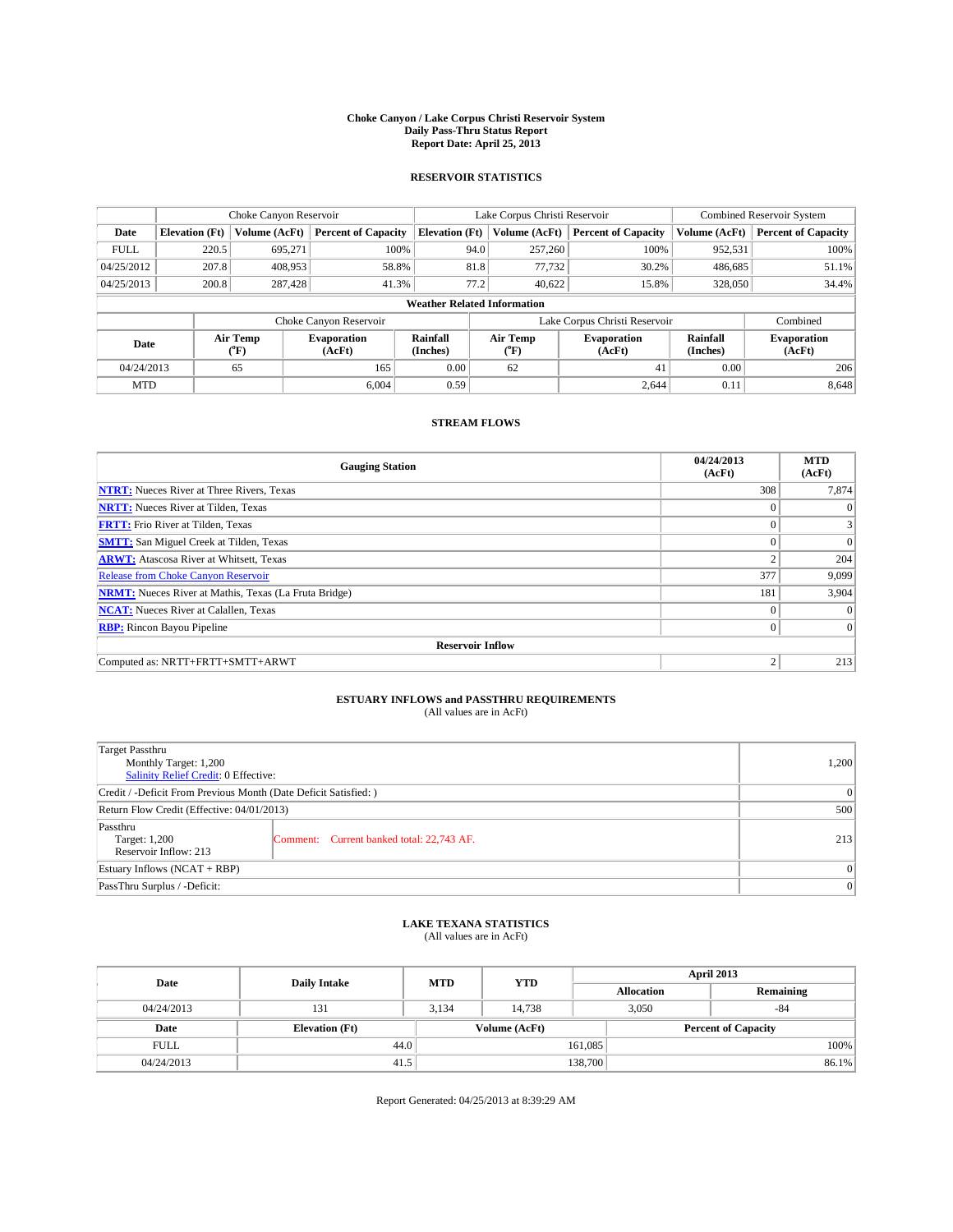### **Choke Canyon / Lake Corpus Christi Reservoir System Daily Pass-Thru Status Report Report Date: April 26, 2013**

### **RESERVOIR STATISTICS**

|             |                       | Choke Canyon Reservoir |                              |                                    | Lake Corpus Christi Reservoir | <b>Combined Reservoir System</b> |                      |                              |
|-------------|-----------------------|------------------------|------------------------------|------------------------------------|-------------------------------|----------------------------------|----------------------|------------------------------|
| Date        | <b>Elevation</b> (Ft) | Volume (AcFt)          | <b>Percent of Capacity</b>   | <b>Elevation (Ft)</b>              | Volume (AcFt)                 | <b>Percent of Capacity</b>       | Volume (AcFt)        | <b>Percent of Capacity</b>   |
| <b>FULL</b> | 220.5                 | 695,271                | 100%                         | 94.0                               | 257,260                       | 100%                             | 952,531              | 100%                         |
| 04/26/2012  | 207.8                 | 408,953                | 58.8%                        | 81.8                               | 77,336                        | 30.1%                            | 486,289              | 51.1%                        |
| 04/26/2013  | 200.8                 | 287,270                | 41.3%                        | 77.2                               | 40,750                        | 15.8%                            | 328,020              | 34.4%                        |
|             |                       |                        |                              | <b>Weather Related Information</b> |                               |                                  |                      |                              |
|             |                       |                        | Choke Canyon Reservoir       |                                    | Lake Corpus Christi Reservoir | Combined                         |                      |                              |
| Date        |                       | Air Temp<br>(°F)       | <b>Evaporation</b><br>(AcFt) | Rainfall<br>(Inches)               | Air Temp<br>("F)              | <b>Evaporation</b><br>(AcFt)     | Rainfall<br>(Inches) | <b>Evaporation</b><br>(AcFt) |
| 04/25/2013  |                       | 70                     | 110                          | 0.01                               | 68                            | 41                               | 0.54                 | 151                          |
| <b>MTD</b>  |                       |                        | 6.114                        | 0.60                               |                               | 2,685                            | 0.65                 | 8.799                        |

## **STREAM FLOWS**

| <b>Gauging Station</b>                                       | 04/25/2013<br>(AcFt) | <b>MTD</b><br>(AcFt) |  |  |  |  |  |
|--------------------------------------------------------------|----------------------|----------------------|--|--|--|--|--|
| <b>NTRT:</b> Nueces River at Three Rivers, Texas             | 310                  | 8,184                |  |  |  |  |  |
| <b>NRTT:</b> Nueces River at Tilden, Texas                   | $\theta$             | $\theta$             |  |  |  |  |  |
| <b>FRTT:</b> Frio River at Tilden, Texas                     |                      |                      |  |  |  |  |  |
| <b>SMTT:</b> San Miguel Creek at Tilden, Texas               | $\theta$             | $\overline{0}$       |  |  |  |  |  |
| <b>ARWT:</b> Atascosa River at Whitsett, Texas               | $\overline{2}$       | 206                  |  |  |  |  |  |
| <b>Release from Choke Canyon Reservoir</b>                   | 377                  | 9,476                |  |  |  |  |  |
| <b>NRMT:</b> Nueces River at Mathis, Texas (La Fruta Bridge) | 193                  | 4,097                |  |  |  |  |  |
| <b>NCAT:</b> Nueces River at Calallen, Texas                 | $\Omega$             | $\Omega$             |  |  |  |  |  |
| <b>RBP:</b> Rincon Bayou Pipeline                            | $\Omega$             | $\Omega$             |  |  |  |  |  |
| <b>Reservoir Inflow</b>                                      |                      |                      |  |  |  |  |  |
| Computed as: NRTT+FRTT+SMTT+ARWT                             | $\overline{2}$       | 215                  |  |  |  |  |  |

# **ESTUARY INFLOWS and PASSTHRU REQUIREMENTS**<br>(All values are in AcFt)

| <b>Target Passthru</b><br>Monthly Target: 1,200<br>Salinity Relief Credit: 0 Effective: | 1,200                                     |     |  |  |
|-----------------------------------------------------------------------------------------|-------------------------------------------|-----|--|--|
| Credit / -Deficit From Previous Month (Date Deficit Satisfied: )                        |                                           |     |  |  |
| Return Flow Credit (Effective: 04/01/2013)                                              |                                           |     |  |  |
| Passthru<br>Target: 1,200<br>Reservoir Inflow: 215                                      | Comment: Current banked total: 22,743 AF. | 215 |  |  |
| Estuary Inflows $(NCAT + RBP)$                                                          | $\Omega$                                  |     |  |  |
| PassThru Surplus / -Deficit:                                                            | 0                                         |     |  |  |

## **LAKE TEXANA STATISTICS** (All values are in AcFt)

| Date        | <b>Daily Intake</b>   | <b>MTD</b> | <b>YTD</b>    | April 2013        |                            |           |  |
|-------------|-----------------------|------------|---------------|-------------------|----------------------------|-----------|--|
|             |                       |            |               | <b>Allocation</b> |                            | Remaining |  |
| 04/25/2013  | 131                   | 3.265      | 14.869        |                   | 3,050<br>$-215$            |           |  |
| Date        | <b>Elevation</b> (Ft) |            | Volume (AcFt) |                   | <b>Percent of Capacity</b> |           |  |
| <b>FULL</b> | 44.0                  |            |               | 161,085           |                            | 100%      |  |
| 04/25/2013  | 41.4                  |            |               | 137,841           |                            | 85.6%     |  |

Report Generated: 04/26/2013 at 8:41:09 AM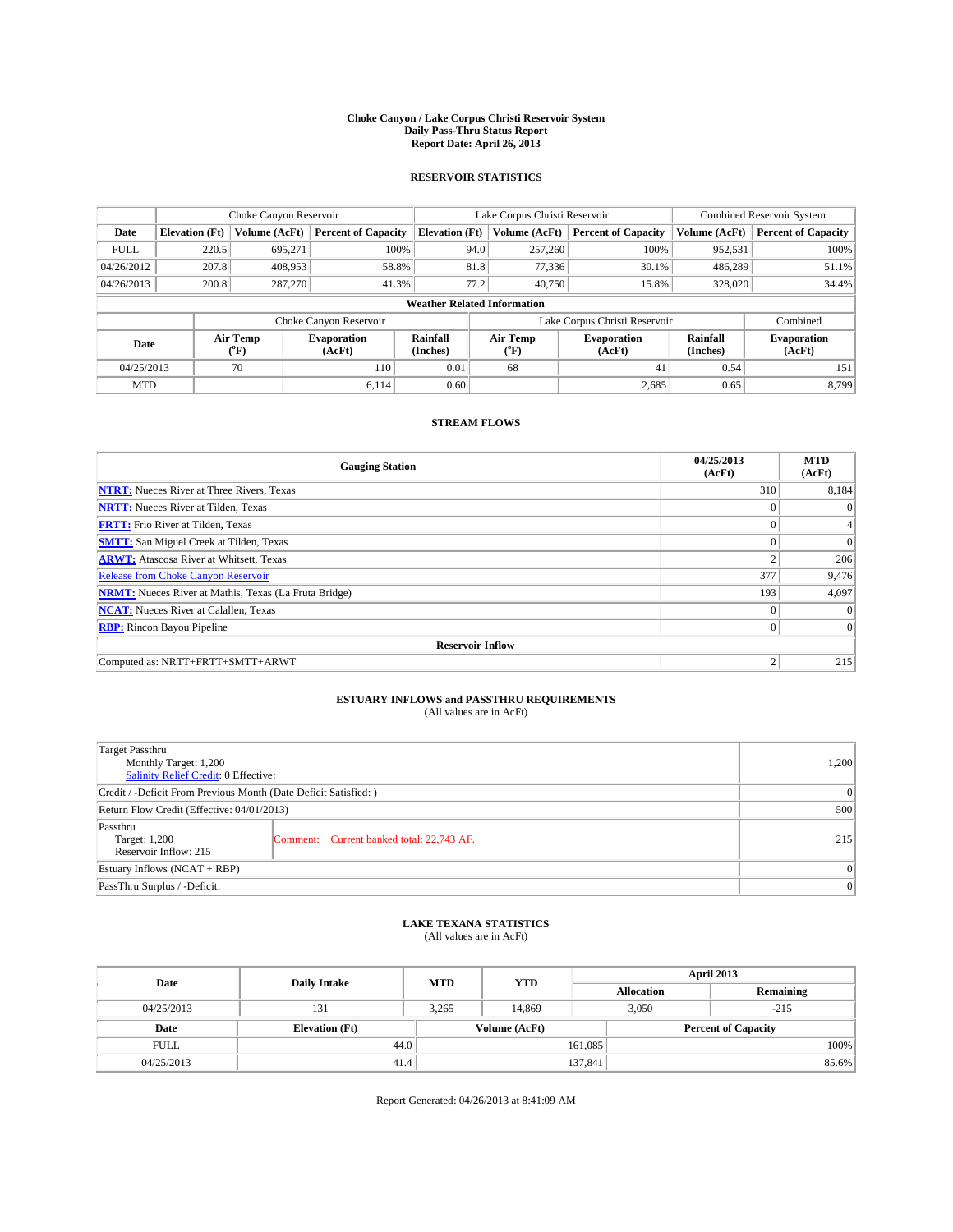### **Choke Canyon / Lake Corpus Christi Reservoir System Daily Pass-Thru Status Report Report Date: April 27, 2013**

### **RESERVOIR STATISTICS**

|             |                       | Choke Canyon Reservoir |                              |                       | Lake Corpus Christi Reservoir      | Combined Reservoir System    |                      |                              |
|-------------|-----------------------|------------------------|------------------------------|-----------------------|------------------------------------|------------------------------|----------------------|------------------------------|
| Date        | <b>Elevation</b> (Ft) | Volume (AcFt)          | <b>Percent of Capacity</b>   | <b>Elevation (Ft)</b> | Volume (AcFt)                      | <b>Percent of Capacity</b>   | Volume (AcFt)        | <b>Percent of Capacity</b>   |
| <b>FULL</b> | 220.5                 | 695,271                | 100%                         | 94.0                  | 257,260                            | 100%                         | 952,531              | 100%                         |
| 04/27/2012  | 207.7                 | 408,375                | 58.7%                        | 81.7                  | 76,451                             | 29.7%                        | 484,826              | 50.9%                        |
| 04/27/2013  | 200.7                 | 286,953                | 41.3%                        | 77.2                  | 40.814                             | 15.9%                        | 327,767              | 34.4%                        |
|             |                       |                        |                              |                       | <b>Weather Related Information</b> |                              |                      |                              |
|             |                       |                        | Choke Canyon Reservoir       |                       | Lake Corpus Christi Reservoir      |                              | Combined             |                              |
| Date        |                       | Air Temp<br>(°F)       | <b>Evaporation</b><br>(AcFt) | Rainfall<br>(Inches)  | Air Temp<br>("F)                   | <b>Evaporation</b><br>(AcFt) | Rainfall<br>(Inches) | <b>Evaporation</b><br>(AcFt) |
| 04/26/2013  |                       | 81                     | 91                           | 0.00                  | 79                                 | 37                           | 0.00                 | 128                          |
| <b>MTD</b>  |                       |                        | 6.205                        | 0.60                  |                                    | 2,722                        | 0.65                 | 8,927                        |

### **STREAM FLOWS**

| <b>Gauging Station</b>                                       | 04/26/2013<br>(AcFt) | <b>MTD</b><br>(AcFt) |  |  |  |  |  |
|--------------------------------------------------------------|----------------------|----------------------|--|--|--|--|--|
| <b>NTRT:</b> Nueces River at Three Rivers, Texas             | 310                  | 8,494                |  |  |  |  |  |
| <b>NRTT:</b> Nueces River at Tilden, Texas                   | $\theta$             | $\theta$             |  |  |  |  |  |
| <b>FRTT:</b> Frio River at Tilden, Texas                     |                      |                      |  |  |  |  |  |
| <b>SMTT:</b> San Miguel Creek at Tilden, Texas               | $\theta$             | $\overline{0}$       |  |  |  |  |  |
| <b>ARWT:</b> Atascosa River at Whitsett, Texas               | 3                    | 209                  |  |  |  |  |  |
| <b>Release from Choke Canyon Reservoir</b>                   | 367                  | 9,844                |  |  |  |  |  |
| <b>NRMT:</b> Nueces River at Mathis, Texas (La Fruta Bridge) | 187                  | 4,284                |  |  |  |  |  |
| <b>NCAT:</b> Nueces River at Calallen, Texas                 | $\theta$             | $\Omega$             |  |  |  |  |  |
| <b>RBP:</b> Rincon Bayou Pipeline                            | $\Omega$             | $\Omega$             |  |  |  |  |  |
| <b>Reservoir Inflow</b>                                      |                      |                      |  |  |  |  |  |
| Computed as: NRTT+FRTT+SMTT+ARWT                             | 3                    | 218                  |  |  |  |  |  |

# **ESTUARY INFLOWS and PASSTHRU REQUIREMENTS**<br>(All values are in AcFt)

| <b>Target Passthru</b><br>Monthly Target: 1,200<br>Salinity Relief Credit: 0 Effective: | 1,200                                     |     |  |  |
|-----------------------------------------------------------------------------------------|-------------------------------------------|-----|--|--|
| Credit / -Deficit From Previous Month (Date Deficit Satisfied: )                        |                                           |     |  |  |
| Return Flow Credit (Effective: 04/01/2013)                                              |                                           |     |  |  |
| Passthru<br>Target: 1,200<br>Reservoir Inflow: 218                                      | Comment: Current banked total: 22,743 AF. | 218 |  |  |
| Estuary Inflows $(NCAT + RBP)$                                                          | $\Omega$                                  |     |  |  |
| PassThru Surplus / -Deficit:                                                            | 0                                         |     |  |  |

## **LAKE TEXANA STATISTICS** (All values are in AcFt)

| Date        | <b>Daily Intake</b>   | <b>MTD</b> | <b>YTD</b> | April 2013        |                 |                            |  |
|-------------|-----------------------|------------|------------|-------------------|-----------------|----------------------------|--|
|             |                       |            |            | <b>Allocation</b> |                 | Remaining                  |  |
| 04/26/2013  | 131                   | 3,396      | 15,000     |                   | 3,050<br>$-346$ |                            |  |
| Date        | <b>Elevation</b> (Ft) |            |            | Volume (AcFt)     |                 | <b>Percent of Capacity</b> |  |
| <b>FULL</b> | 44.0                  |            |            | 161,085           |                 | 100%                       |  |
| 04/26/2013  | 41.4                  |            |            | 137,841           |                 | 85.6%                      |  |

Report Generated: 04/27/2013 at 8:50:43 AM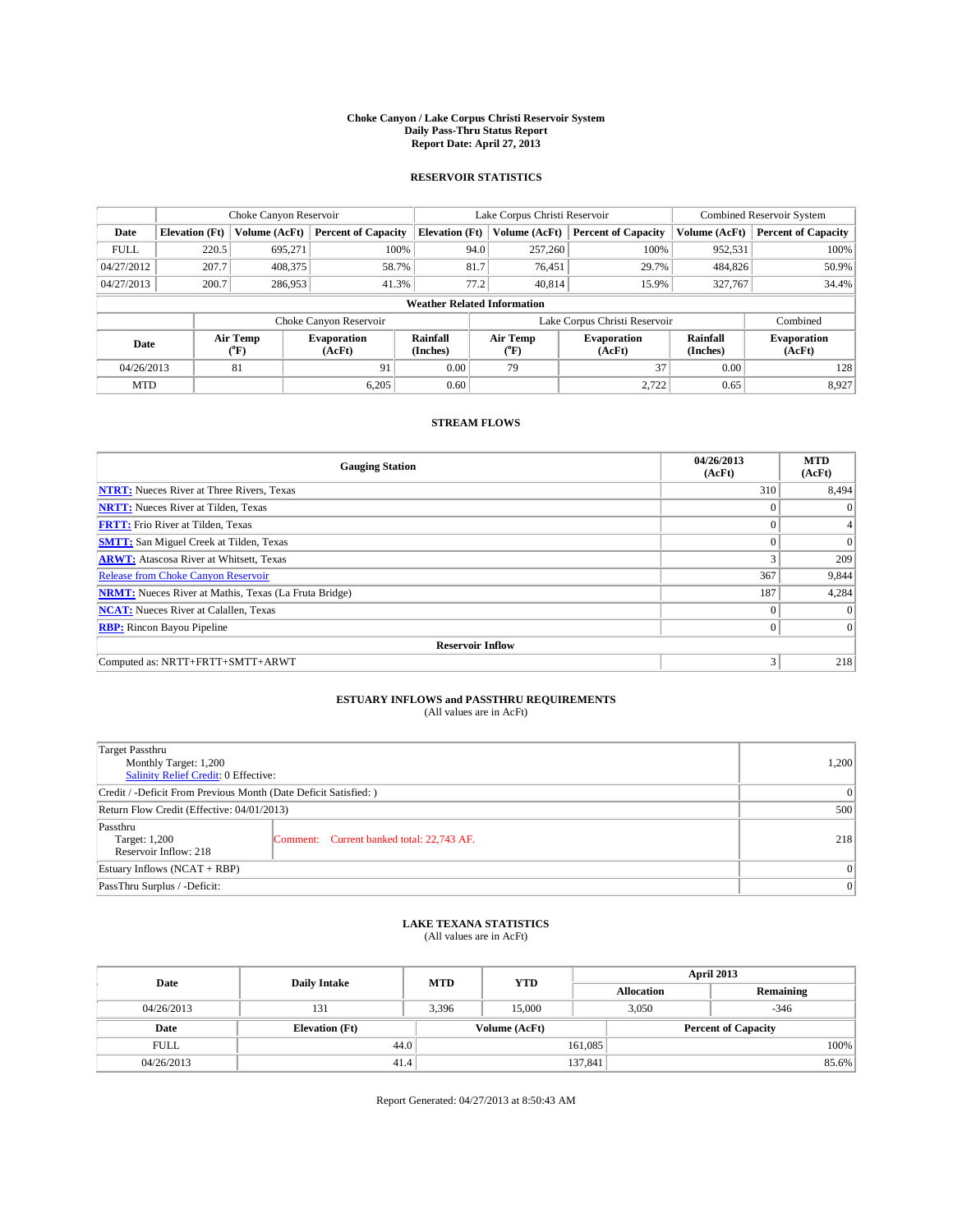### **Choke Canyon / Lake Corpus Christi Reservoir System Daily Pass-Thru Status Report Report Date: April 28, 2013**

### **RESERVOIR STATISTICS**

|             |                       | Choke Canyon Reservoir |                              |                                    | Lake Corpus Christi Reservoir | Combined Reservoir System    |               |                              |
|-------------|-----------------------|------------------------|------------------------------|------------------------------------|-------------------------------|------------------------------|---------------|------------------------------|
| Date        | <b>Elevation</b> (Ft) | Volume (AcFt)          | <b>Percent of Capacity</b>   | <b>Elevation (Ft)</b>              | Volume (AcFt)                 | <b>Percent of Capacity</b>   | Volume (AcFt) | <b>Percent of Capacity</b>   |
| <b>FULL</b> | 220.5                 | 695,271                | 100%                         |                                    | 257,260<br>94.0               | 100%                         | 952,531       | 100%                         |
| 04/28/2012  | 207.7                 | 407,608                | 58.6%                        |                                    | 81.7<br>76,549                | 29.8%                        | 484,157       | 50.8%                        |
| 04/28/2013  | 200.7                 | 286,953                | 41.3%                        |                                    | 77.3<br>41,135                | 16.0%                        | 328,088       | 34.4%                        |
|             |                       |                        |                              | <b>Weather Related Information</b> |                               |                              |               |                              |
|             |                       |                        | Choke Canyon Reservoir       |                                    | Lake Corpus Christi Reservoir | Combined                     |               |                              |
| Date        |                       | Air Temp<br>(°F)       | <b>Evaporation</b><br>(AcFt) | Rainfall<br>(Inches)               | Air Temp<br>("F)              | <b>Evaporation</b><br>(AcFt) |               | <b>Evaporation</b><br>(AcFt) |
| 04/27/2013  |                       | 84                     | 156                          | 0.13                               | 78                            | 56                           | 0.23          | 212                          |
| <b>MTD</b>  |                       |                        | 6,361                        | 0.73                               |                               | 2,778                        | 0.88          | 9,139                        |

## **STREAM FLOWS**

| <b>Gauging Station</b>                                       | 04/27/2013<br>(AcFt) | <b>MTD</b><br>(AcFt) |
|--------------------------------------------------------------|----------------------|----------------------|
| <b>NTRT:</b> Nueces River at Three Rivers, Texas             | 288                  | 8,782                |
| <b>NRTT:</b> Nueces River at Tilden, Texas                   | $\theta$             | $\theta$             |
| <b>FRTT:</b> Frio River at Tilden, Texas                     |                      |                      |
| <b>SMTT:</b> San Miguel Creek at Tilden, Texas               | $\theta$             | $\Omega$             |
| <b>ARWT:</b> Atascosa River at Whitsett, Texas               | 4                    | 212                  |
| <b>Release from Choke Canyon Reservoir</b>                   | 357                  | 10,201               |
| <b>NRMT:</b> Nueces River at Mathis, Texas (La Fruta Bridge) | 189                  | 4,472                |
| <b>NCAT:</b> Nueces River at Calallen, Texas                 | $\theta$             | $\Omega$             |
| <b>RBP:</b> Rincon Bayou Pipeline                            | $\Omega$             | $\vert$ 0            |
| <b>Reservoir Inflow</b>                                      |                      |                      |
| Computed as: NRTT+FRTT+SMTT+ARWT                             | 4                    | 222                  |

# **ESTUARY INFLOWS and PASSTHRU REQUIREMENTS**<br>(All values are in AcFt)

| <b>Target Passthru</b><br>Monthly Target: 1,200<br>Salinity Relief Credit: 0 Effective: |                                           |     |  |  |
|-----------------------------------------------------------------------------------------|-------------------------------------------|-----|--|--|
| Credit / -Deficit From Previous Month (Date Deficit Satisfied: )                        |                                           |     |  |  |
| Return Flow Credit (Effective: 04/01/2013)                                              |                                           |     |  |  |
| Passthru<br>Target: 1,200<br>Reservoir Inflow: 222                                      | Comment: Current banked total: 22,743 AF. | 222 |  |  |
| Estuary Inflows $(NCAT + RBP)$                                                          |                                           |     |  |  |
| PassThru Surplus / -Deficit:                                                            |                                           |     |  |  |

# **LAKE TEXANA STATISTICS** (All values are in AcFt)

| Date        | <b>Daily Intake</b>   | <b>MTD</b> | <b>YTD</b>    | April 2013        |                 |                            |  |
|-------------|-----------------------|------------|---------------|-------------------|-----------------|----------------------------|--|
|             |                       |            |               | <b>Allocation</b> |                 | Remaining                  |  |
| 04/27/2013  | 130                   | 3.526      | 15.130        |                   | 3,050<br>$-476$ |                            |  |
| Date        | <b>Elevation</b> (Ft) |            | Volume (AcFt) |                   |                 | <b>Percent of Capacity</b> |  |
| <b>FULL</b> | 44.0                  |            |               | 161,085           |                 | 100%                       |  |
| 04/27/2013  | 41.4                  |            |               | 137,841           |                 | 85.6%                      |  |

Report Generated: 04/28/2013 at 8:18:07 AM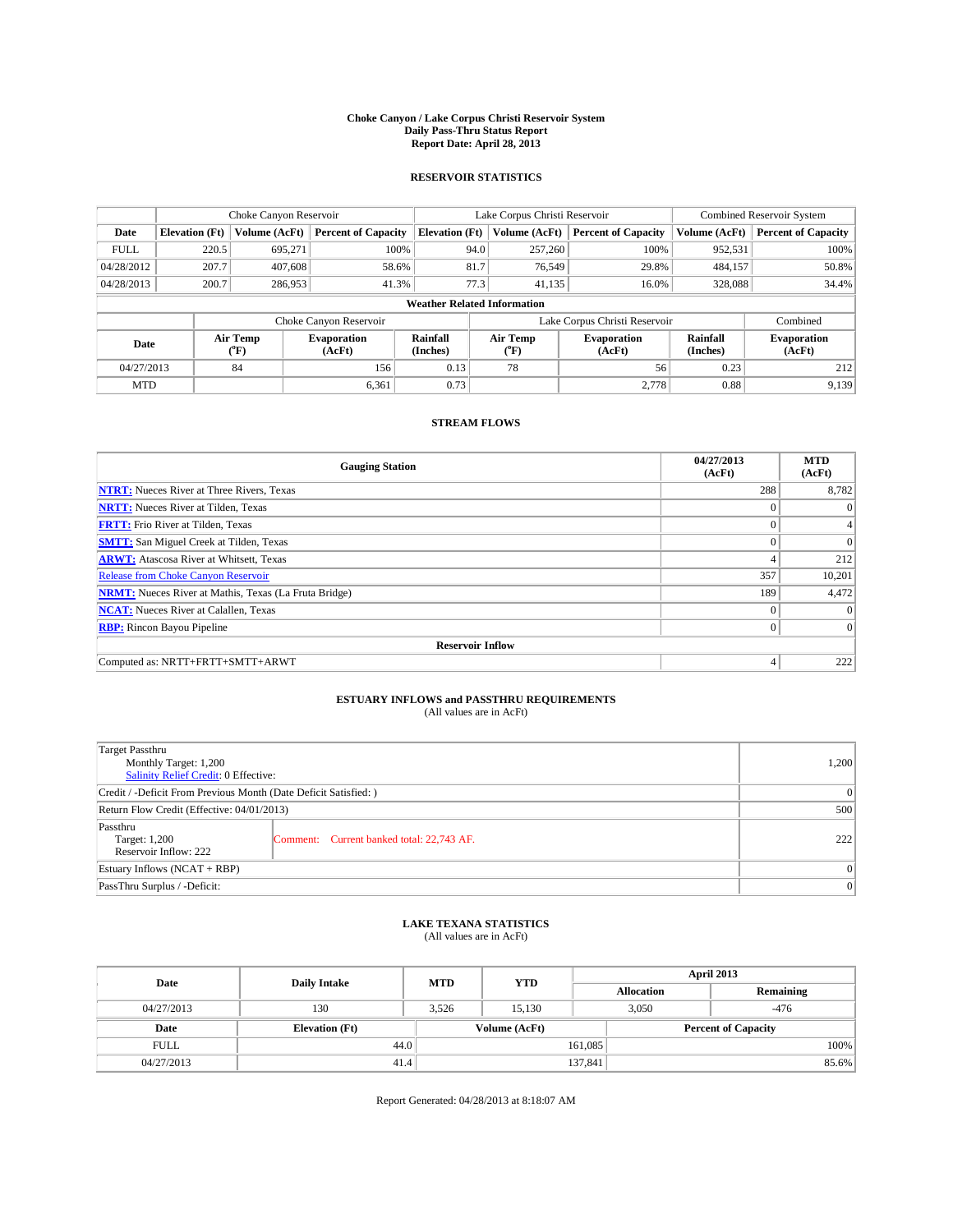### **Choke Canyon / Lake Corpus Christi Reservoir System Daily Pass-Thru Status Report Report Date: April 29, 2013**

### **RESERVOIR STATISTICS**

|             |                       | Choke Canyon Reservoir |                              |                                    | Lake Corpus Christi Reservoir | <b>Combined Reservoir System</b> |                      |                              |
|-------------|-----------------------|------------------------|------------------------------|------------------------------------|-------------------------------|----------------------------------|----------------------|------------------------------|
| Date        | <b>Elevation</b> (Ft) | Volume (AcFt)          | <b>Percent of Capacity</b>   | <b>Elevation (Ft)</b>              | Volume (AcFt)                 | <b>Percent of Capacity</b>       | Volume (AcFt)        | <b>Percent of Capacity</b>   |
| <b>FULL</b> | 220.5                 | 695,271                | 100%                         | 94.0                               | 257,260                       | 100%                             | 952,531              | 100%                         |
| 04/29/2012  | 207.6                 | 406,846                | 58.5%                        | 81.7                               | 76,353                        | 29.7%                            | 483,199              | 50.7%                        |
| 04/29/2013  | 200.8                 | 287,587                | 41.4%                        | 77.3                               | 41.328                        | 16.1%                            | 328,915              | 34.5%                        |
|             |                       |                        |                              | <b>Weather Related Information</b> |                               |                                  |                      |                              |
|             |                       |                        | Choke Canyon Reservoir       |                                    | Lake Corpus Christi Reservoir |                                  | Combined             |                              |
| Date        |                       | Air Temp<br>(°F)       | <b>Evaporation</b><br>(AcFt) | Rainfall<br>(Inches)               | Air Temp<br>(°F)              | <b>Evaporation</b><br>(AcFt)     | Rainfall<br>(Inches) | <b>Evaporation</b><br>(AcFt) |
| 04/28/2013  |                       | 82                     | 110                          | 0.00                               | 75                            | 34                               | 0.03                 | 144                          |
| <b>MTD</b>  |                       |                        | 6,471                        | 0.73                               |                               | 2,812                            | 0.91                 | 9,283                        |

### **STREAM FLOWS**

| <b>Gauging Station</b>                                       | 04/28/2013<br>(AcFt) | <b>MTD</b><br>(AcFt) |
|--------------------------------------------------------------|----------------------|----------------------|
| <b>NTRT:</b> Nueces River at Three Rivers, Texas             | 286                  | 9,067                |
| <b>NRTT:</b> Nueces River at Tilden, Texas                   | $\theta$             | $\theta$             |
| <b>FRTT:</b> Frio River at Tilden, Texas                     |                      |                      |
| <b>SMTT:</b> San Miguel Creek at Tilden, Texas               | $\theta$             | $\overline{0}$       |
| <b>ARWT:</b> Atascosa River at Whitsett, Texas               |                      | 219                  |
| <b>Release from Choke Canyon Reservoir</b>                   | 357                  | 10,558               |
| <b>NRMT:</b> Nueces River at Mathis, Texas (La Fruta Bridge) | 175                  | 4,633                |
| <b>NCAT:</b> Nueces River at Calallen, Texas                 | $\theta$             | $\Omega$             |
| <b>RBP:</b> Rincon Bayou Pipeline                            | $\Omega$             | $\Omega$             |
| <b>Reservoir Inflow</b>                                      |                      |                      |
| Computed as: NRTT+FRTT+SMTT+ARWT                             | 5                    | 229                  |

# **ESTUARY INFLOWS and PASSTHRU REQUIREMENTS**<br>(All values are in AcFt)

| <b>Target Passthru</b><br>Monthly Target: 1,200<br>Salinity Relief Credit: 0 Effective: |                                           |     |  |  |
|-----------------------------------------------------------------------------------------|-------------------------------------------|-----|--|--|
| Credit / -Deficit From Previous Month (Date Deficit Satisfied: )                        |                                           |     |  |  |
| Return Flow Credit (Effective: 04/01/2013)                                              |                                           |     |  |  |
| Passthru<br>Target: 1,200<br>Reservoir Inflow: 229                                      | Comment: Current banked total: 22,743 AF. | 229 |  |  |
| Estuary Inflows (NCAT + RBP)                                                            |                                           |     |  |  |
| PassThru Surplus / -Deficit:                                                            |                                           |     |  |  |

# **LAKE TEXANA STATISTICS** (All values are in AcFt)

| Date        | <b>Daily Intake</b>   | <b>MTD</b> | <b>YTD</b>    | April 2013        |                 |                            |  |
|-------------|-----------------------|------------|---------------|-------------------|-----------------|----------------------------|--|
|             |                       |            |               | <b>Allocation</b> |                 | Remaining                  |  |
| 04/28/2013  | 130                   | 3,656      | 15.260        |                   | 3,050<br>$-606$ |                            |  |
| Date        | <b>Elevation</b> (Ft) |            | Volume (AcFt) |                   |                 | <b>Percent of Capacity</b> |  |
| <b>FULL</b> | 44.0                  |            |               | 161,085           |                 | 100%                       |  |
| 04/28/2013  | 42.2                  |            |               | 144,790           |                 | 89.9%                      |  |

Report Generated: 04/29/2013 at 10:17:39 AM